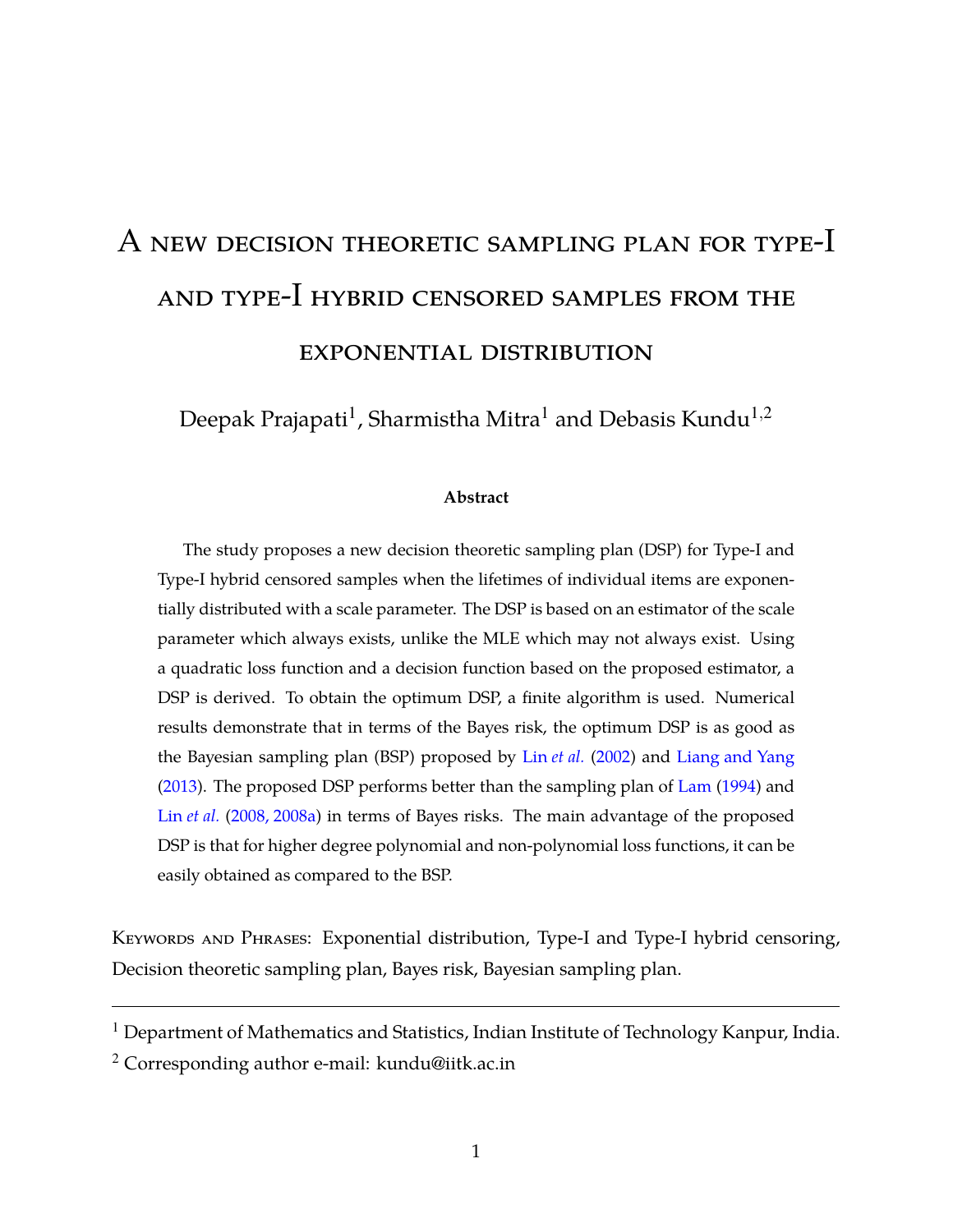# **1 Introduction**

The sampling plan is an important instrument of any quality control experiment, which is used to test the quality of batch of items. A good sampling plan is important for manufacturers because a batch of items manufactured by them at the acceptable level of quality will have a good chance to be accepted by the plan. In the decision-theoretic approach, a sampling plan is determined by making an optimal decision on the basis of maximizing the return or minimizing the risk. So, for the economical point of view, it is more reasonable and realistic approach and therefore, it is widely employed by many statisti-cians. An extensive amount of work has been done along this line, see, for example, [Hald](#page-33-0) [\(1967\)](#page-33-0), [Fertig and Mann](#page-33-1) [\(1974](#page-33-1)), [Lam](#page-34-3) [\(1988](#page-34-3)), [Lam](#page-34-1) [\(1994](#page-34-1)), Lin *[et al.](#page-34-0)* [\(2002\)](#page-34-0), [Huang and Lin](#page-34-4) [\(2002, 2004\)](#page-34-4), [Chen](#page-34-5) *et al.* [\(2004](#page-34-5)), Lin *[et al.](#page-34-2)* [\(2008, 2008a](#page-34-2)), [Liang and Yang](#page-35-0) [\(2013](#page-35-0)),Tsai *[et al.](#page-35-1)* [\(2014](#page-35-1)), and [Liang](#page-35-2) *et al.* [\(2015\)](#page-35-2).

In most of the life testing experiments, censoring is inevitable, i.e., the experiment terminates before all the experimental items fail. As a common practice, we put *n* items on test and terminate the test when a preassigned *r* number of items fail. This is known as the Type-II censoring, which ensures *r* number of failures. But, in this case the experimental time would be unusually long for high quality items. To tackle this problem, the Type-I censoring scheme is used, in which we put *n* items on test and terminate the test at a preassigned time  $τ$ , no matter how many failures happen before the time  $τ$ . [Lam](#page-34-1) [\(1994](#page-34-1)) has provided a Bayesian sampling plan for a Type-I censoring scheme based on a suitable decision function and when the loss function is quadratic. Lin *[et al.](#page-34-0)* [\(2002\)](#page-34-0) has proved that Lam's sampling plan is neither optimal nor Bayes and they have provided a Bayesian sampling plan in this case.

The hybrid censoring is more economical and logical because it combines the advantages of both types of censoring. In the Type-I hybrid censoring the experiment is terminated at the time  $\tau^* = min\{X_{(r)}, \tau\}$ , where  $\tau$  is a fixed time and  $X_{(r)}$  is the time to the *r th* failure. In a Type-II hybrid censoring the experiment is terminated at the time  $\tau^* = max\{X_{(r)}, \tau\}$ . Lin *[et al.](#page-34-2)* [\(2008, 2008a](#page-34-2)) derived an optimal sampling plan for both hybrid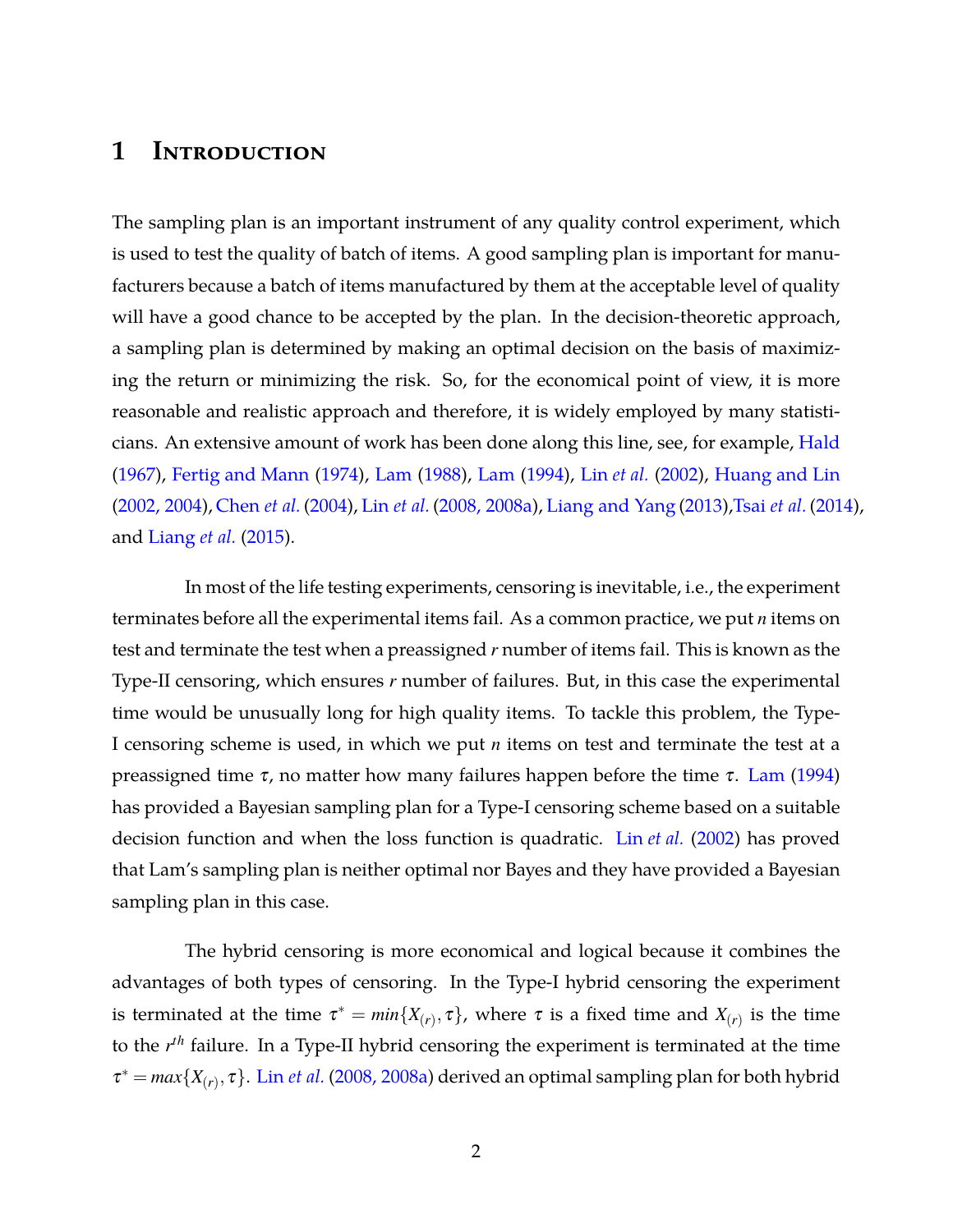censoring schemes using the Bayesian approach. [Liang and Yang](#page-35-0) [\(2013](#page-35-0)) found the exact Bayes decision function and derived an optimum Bayesian sampling plan for the Type-I hybrid censoring based on a quadratic loss function. An extensive amount of literature is available on all the above sampling plans which are decision theoretic in nature and are based on the estimator of the mean lifetime of the exponential distribution.

In this paper, we develop a decision theoretic sampling plan (DSP) for Type-I and Type-I hybrid censored samples using a decision function which is based on a suitable estimator of  $\lambda$  in place of the estimator of the mean lifetime  $\theta=$ 1  $\frac{1}{\lambda}$ . We consider the sampling plans  $(n, \tau, \zeta)$  under the Type-I censoring and  $(n, r, \tau, \zeta)$  under the Type-I hybrid censoring. Here,  $n$ ,  $r$  and  $\tau$  are same as defined before, and  $\zeta$  is the threshold point based on which we take a decision on the batch. Under such censoring schemes, the proposed estimator of  $\lambda$  always exists unlike the MLE, which may not always exist. A loss function, which includes the sampling cost, the cost per unit time, the salvage value and the cost due to acceptance of the batch, is used to determine the DSP, by minimizing the Bayes risk. The optimum DSP is obtained for Type-I and Type-I hybrid censoring and numerically it has been observed that it is as good as the BSP in terms of the Bayes risk. It is also observed that the optimum DSP is better than the sampling plan of [Lam](#page-34-1) [\(1994\)](#page-34-1) and Lin *[et al.](#page-34-2)* [\(2008, 2008a\)](#page-34-2). Theoretically it has been shown that the implementation of the DSP is easier compared to the BSP proposed by Lin *[et al.](#page-34-0)* [\(2002](#page-34-0)) and [Liang and Yang](#page-35-0) [\(2013\)](#page-35-0), for higher degree polynomial and non-polynomial loss functions.

The rest of the paper is organized as follows. In Section [2,](#page-3-0) we present the decision function based on an estimator of  $\lambda$ . All necessary theoretical results for Type-I and Type-I hybrid censoring are provided in Sections [3](#page-4-0) and [4,](#page-7-0) respectively. The DSP for higher degree polynomial and for non-polynomial loss functions are presented in Section [5.](#page-10-0) Numerical results are provided in Section [6.](#page-13-0) Finally, we conclude the paper in Section [7.](#page-28-0) All derivations are provided in the Appendix.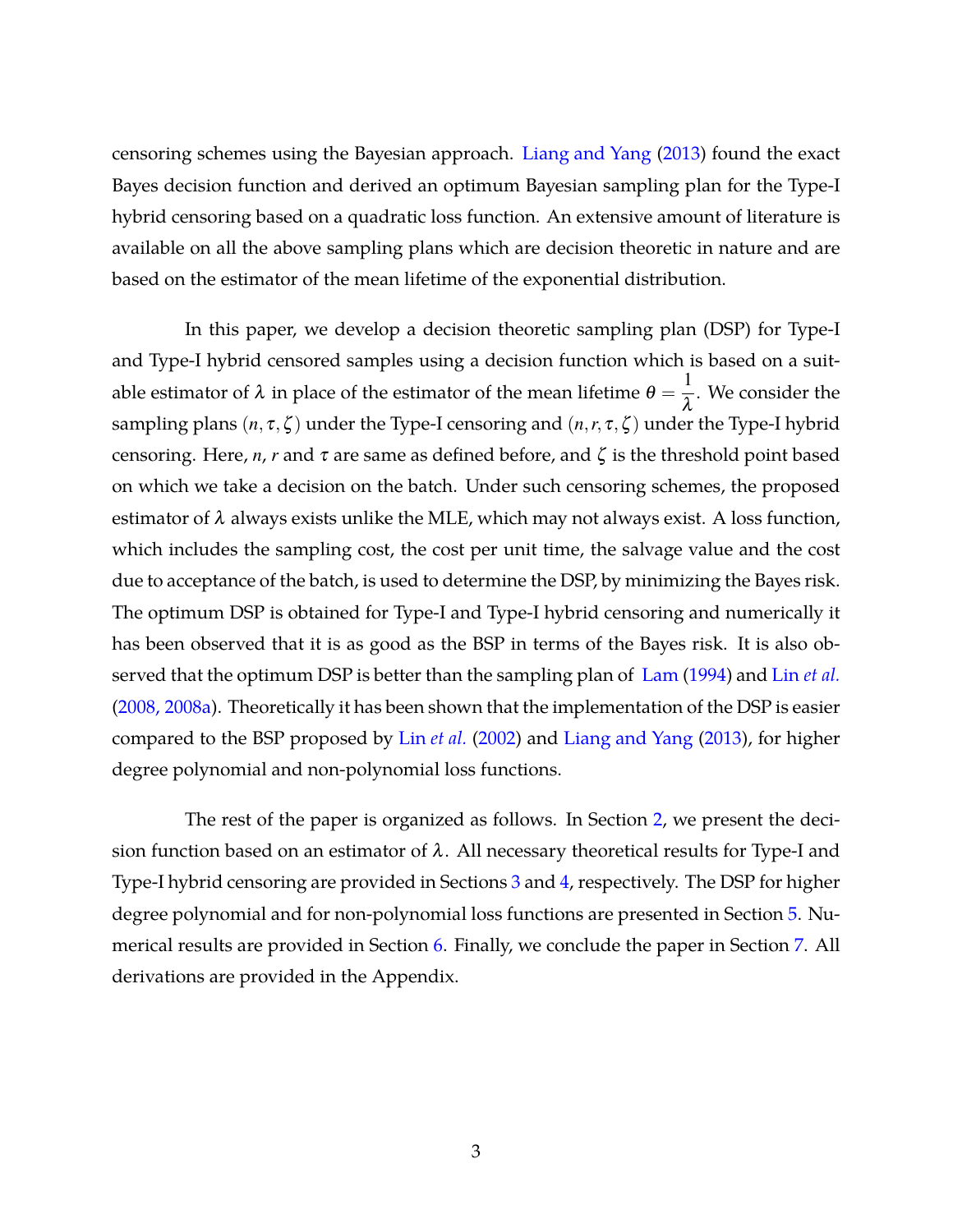# <span id="page-3-0"></span>**2** Problem Formulation and the Proposed Decision Rule

Suppose we are given a batch of items and we need to decide whether we want to accept or reject the batch. It is assumed that lifetimes of these items are mutually independent and follow an exponential distribution with the probability density function (PDF)

$$
f(x) = \lambda e^{-\lambda x}; \quad x > 0, \ \lambda > 0.
$$

To conduct a life testing experiment, *n* identical items are sampled from the batch and placed on test without replacement with a suitable sampling scheme. Under Type-I and Type-I hybrid censoring schemes, let  $\tau^*$  denote the duration of the experiment. Then  $\tau^*=\tau$ in Type-I censoring and  $\tau^* = min\{X_{(r)}, \tau\}$  in Type-I hybrid censoring. Note that  $\tau^*$  is fixed in Type-I censoring and random for Type-I hybrid censoring. Let *M* be the number of failures observed before the fixed time  $\tau$ , i.e.,  $M = max\{i : X_{(i)} \leq \tau\}$ . Hence, the observed sample is  $(X_{(1)}, X_{(2)}, \ldots, X_{(M)})$  in Type-I censoring, and  $(X_{(1)}, X_{(2)}, \ldots, X_{(r)})$  or  $(X_{(1)}, X_{(2)}, \ldots, X_{(M)})$  in Type-I hybrid censoring. Based on the observed sample, we define the decision function as:

<span id="page-3-2"></span>
$$
\delta(\mathbf{x}) = \begin{cases} d_0 & \text{if } \widehat{\lambda} < \zeta, \\ d_1 & \text{if } \widehat{\lambda} \ge \zeta, \end{cases} \tag{1}
$$

where  $\hat{\lambda}$  is a suitable estimator of  $\lambda$ ,  $\zeta > 0$  denotes the threshold point based on which we take a decision on the batch whether to accept (action  $d_0$ ) or to reject it (action  $d_1$ ).

Next, we consider a loss function which depends upon various costs. *C<sup>r</sup>* is the cost due to rejecting the batch;  $C_s$  is the cost due to per item inspection;  $C_{\tau}$  is the cost of per unit time and  $g(\lambda)$  is the cost of accepting the batch. If an item does not fail, then the item can be reused with the salvage value *r<sup>s</sup>* . Combining all these costs, the general form of the loss function (see [Liang and Yang](#page-35-0) [\(2013](#page-35-0)), [Liang](#page-35-2) *et al.* [\(2015\)](#page-35-2)) is given as:

<span id="page-3-1"></span>
$$
L(\delta(\mathbf{x}), \lambda, n, r, \tau) = \begin{cases} nC_s - (n-M)r_s + \tau^* C_{\tau} + g(\lambda) & \text{if } \delta(\mathbf{x}) = d_0, \\ nC_s - (n-M)r_s + \tau^* C_{\tau} + C_r & \text{if } \delta(\mathbf{x}) = d_1. \end{cases}
$$
(2)

Clearly  $C_s$ ,  $C_\tau$ ,  $C_r$  and  $r_s$  are non-negative where  $C_s$   $>$   $r_s$  and  $g(\lambda)$  depends on the parameter λ. Smaller λ indicates better quality of the item. Therefore,  $g(\lambda)$  can take various forms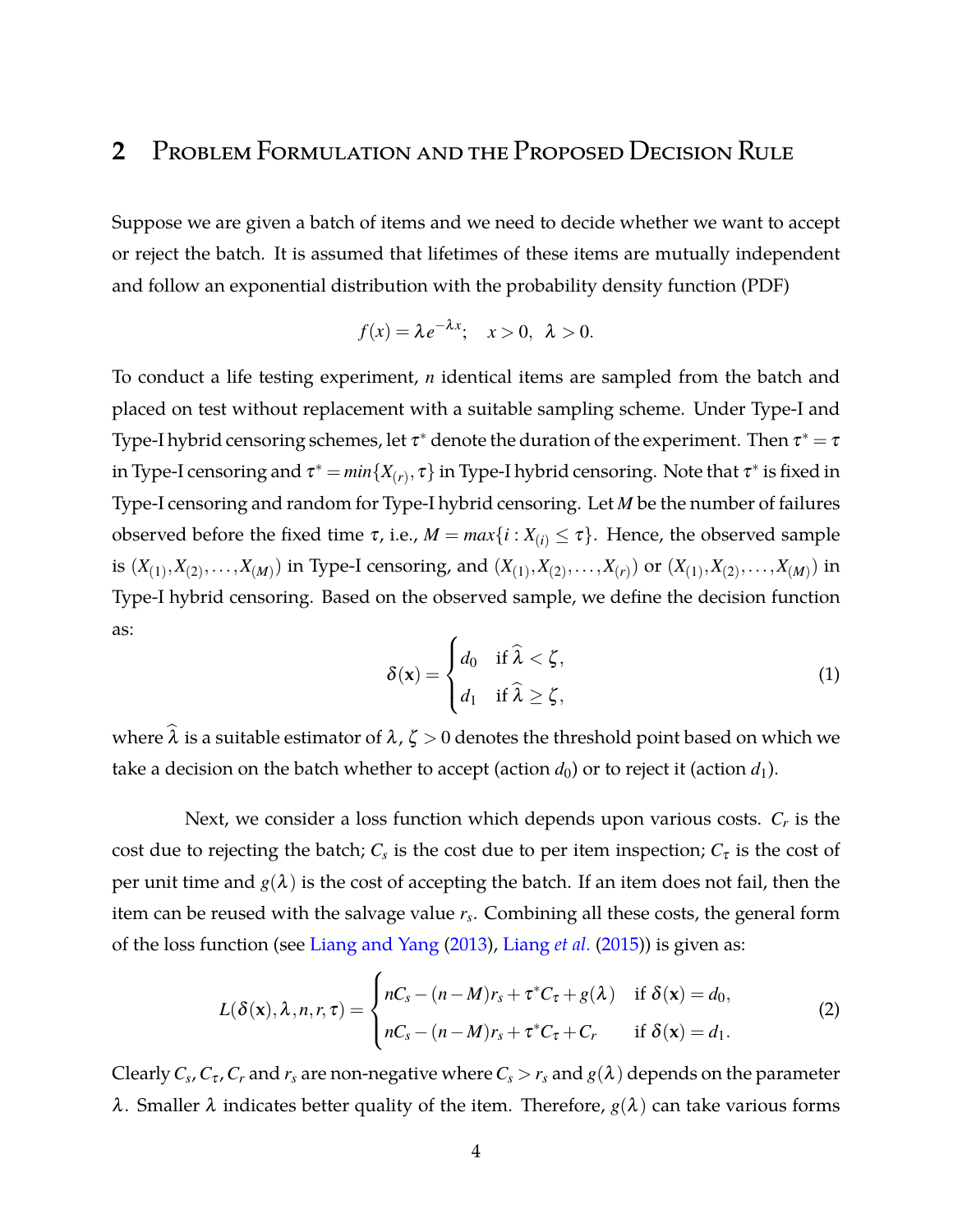which have to be positive and increasing with  $\lambda$ . A quadratic loss function has been widely used as an approximation of the true cost function when a batch is accepted (see [Lam](#page-34-6) [\(1990\)](#page-34-6), [Lam](#page-34-1) [\(1994](#page-34-1)) and [Lam and Choy](#page-34-7) [\(1995](#page-34-7))). For a better approximation of the true loss function, higher degree polynomial loss function can be considered, i.e., cost of acceptance in the loss function [\(2\)](#page-3-1) is considered as  $g(\lambda)=a_0+a_1\lambda+\ldots+a_k\lambda^k.$  It is notable that the true form of the loss function can vary because it includes costs that are difficult to recognize. To obtain the Bayes risk of the decision function [\(1\)](#page-3-2) based on the loss function [\(2\)](#page-3-1), it is assumed that  $\lambda$  follows a gamma  $(a,b)$  prior with the following PDF;

<span id="page-4-1"></span>
$$
\pi(\lambda; a, b) = \frac{b^a}{\Gamma(a)} \lambda^{a-1} e^{-\lambda b}, \quad \lambda > 0, \ a, b > 0.
$$
 (3)

Next, we determine the optimum DSP  $(n_0, \tau_0, \zeta_0)$  for Type-I censoring and  $(n_0, r_0, \tau_0, \zeta_0)$ for Type-I hybrid censoring such that it has the minimum Bayes risk among all possible sampling plans.

### <span id="page-4-0"></span>**3** Bayes Risk and DSP under Type -I Censoring

Lin *[et al.](#page-34-0)* [\(2002](#page-34-0)) derived the Bayes risk of the BSP for a quadratic loss function assuming  $r_s = 0$  and  $g(\lambda) = a_0 + a_1\lambda + a_2\lambda^2$ , such that  $a_0 > 0$ ,  $a_1 > 0$  and  $a_2 > 0$ . This form of the loss function is widely used in the literature (see, for example, [Hald](#page-33-0) [\(1967\)](#page-33-0); [Lam](#page-34-1) [\(1994](#page-34-1)); [Lam and Choy](#page-34-7) [\(1995](#page-34-7))). Likewise, we also derive the Bayes risk of the proposed DSP for a quadratic loss function with  $r_s > 0$ , i.e., the loss function takes the following form;

<span id="page-4-2"></span>
$$
L(\delta(\mathbf{x}), \lambda, n, \tau) = \begin{cases} nC_s - (n-M)r_s + \tau C_\tau + a_0 + a_1 \lambda + a_2 \lambda^2 & \text{if } \delta(\mathbf{x}) = d_0, \\ nC_s - (n-M)r_s + \tau C_\tau + C_r & \text{if } \delta(\mathbf{x}) = d_1. \end{cases}
$$
(4)

To derive the Bayes risk for the decision function [\(1\)](#page-3-2), we define a suitable estimator of  $\lambda$ as follows:  $\lambda$ 

$$
\widehat{\lambda} = \begin{cases}\n0 & \text{if } M = 0 \\
\widehat{\lambda}_M & \text{if } M > 0,\n\end{cases}
$$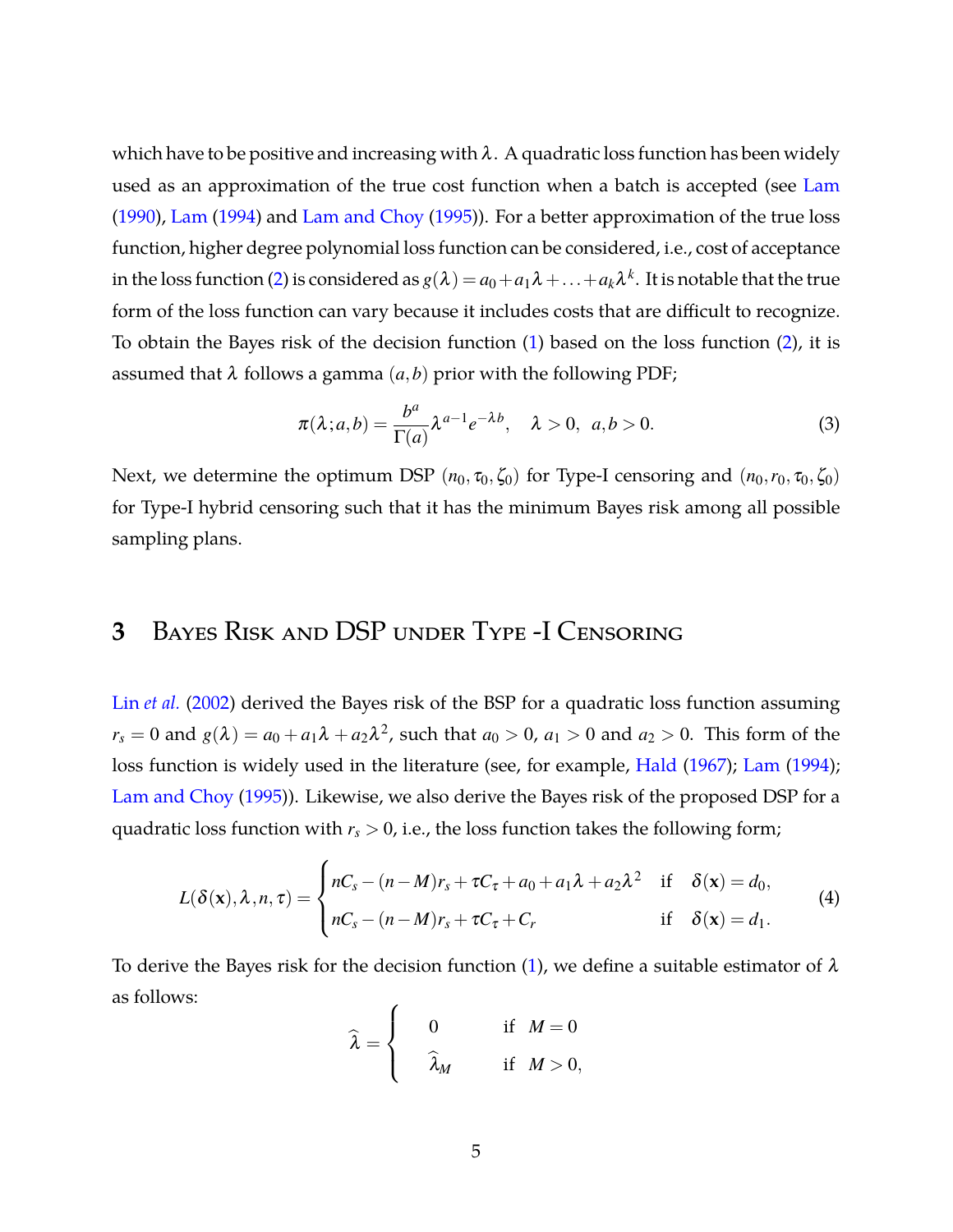where  $\widehat{\lambda}_M$  is the MLE of  $\lambda$  given by,

$$
\widehat{\lambda}_M = \frac{M}{\sum_{i=1}^M X_{(i)} + (n-M)\tau} \quad \text{if} \quad M > 0.
$$

Then the Bayes risk is,

$$
r(n, \tau, \zeta) = E\{L(\delta(\mathbf{x}), \lambda, n, \tau)\}
$$
  
=  $E_{\lambda} E_{X/\lambda} \{L(\delta(\mathbf{x}), \lambda, n, \tau)\}$   
=  $n(C_s - r_s) + E(M)r_s + \tau C_{\tau} + a_0 + a_1\mu_1 + a_2\mu_2$   
+ $E_{\lambda} \{ (C_r - a_0 - a_1\lambda - a_2\lambda^2) P(\widehat{\lambda} \ge \zeta) \},$ 

where  $\mu_i = E(\lambda^i)$  for  $i = 1, 2$ . Now to find an explicit form of the Bayes risk we need to compute  $P(\lambda \geq \zeta)$ . Note that the distribution function of  $\lambda$  can be written as follows

$$
P(\widehat{\lambda} \le x) = P(M=0)P(\widehat{\lambda} \le x|M=0) + P(M \ge 1)P(\widehat{\lambda} \le x|M \ge 1)
$$
  
=  $pS(x) + (1-p)H(x)$ , (5)

where  $p = P(M=0) = e^{-n\lambda \tau}$  and

<span id="page-5-1"></span>
$$
S(x) = P(\widehat{\lambda} \le x | M = 0) = \begin{cases} 1 & \text{if } x \ge 0, \\ 0 & \text{if } otherwise, \end{cases}
$$
\n
$$
H(x) = P(\widehat{\lambda} \le x | M \ge 1) = \begin{cases} \int_0^x h(u) du & \text{if } \frac{1}{n\tau} < x < \infty, \\ 0 & \text{if } otherwise, \end{cases}
$$

where  $h(u)$  is the PDF of the absolutely continuous part of the CDF of  $\hat{\lambda}$ , and it is provided below.

<span id="page-5-0"></span>**Lemma 3.1.** *The PDF h*(*y*) *is given as*

$$
h(y) = \frac{1}{1-p} \sum_{m=1}^{n} \sum_{j=0}^{m} {n \choose m} {m \choose j} (-1)^j \frac{e^{-\lambda(n-m+j)\tau}}{y^2} \pi \left( \frac{1}{y} - \tau_{j,m}; m, m\lambda \right)
$$
  
for  $\frac{1}{n\tau} < y < \infty$ ,  $\tau_{j,m} = (n-m+j)\frac{\tau}{m}$ , and  $\pi(\cdot)$  is as defined in (3).

*Proof.* For  $M \geq 1$ , The MLE of the mean lifetime  $\theta$  is given by  $\widehat{\theta}_M = \frac{1}{\widehat{\lambda}}$ , whose PDF is ob- $\lambda$ tained by [Bartholomew](#page-33-2) [\(1963](#page-33-2)). Therefore, the PDF of  $\hat{\lambda}$ , given  $M \geq 1$ , is obtained by taking the transformation  $\widehat{\lambda} = \frac{1}{\widehat{\theta}_\lambda}$  $\frac{1}{\hat{\theta}_M}$ , because  $\hat{\theta}_M > 0$ .  $\blacksquare$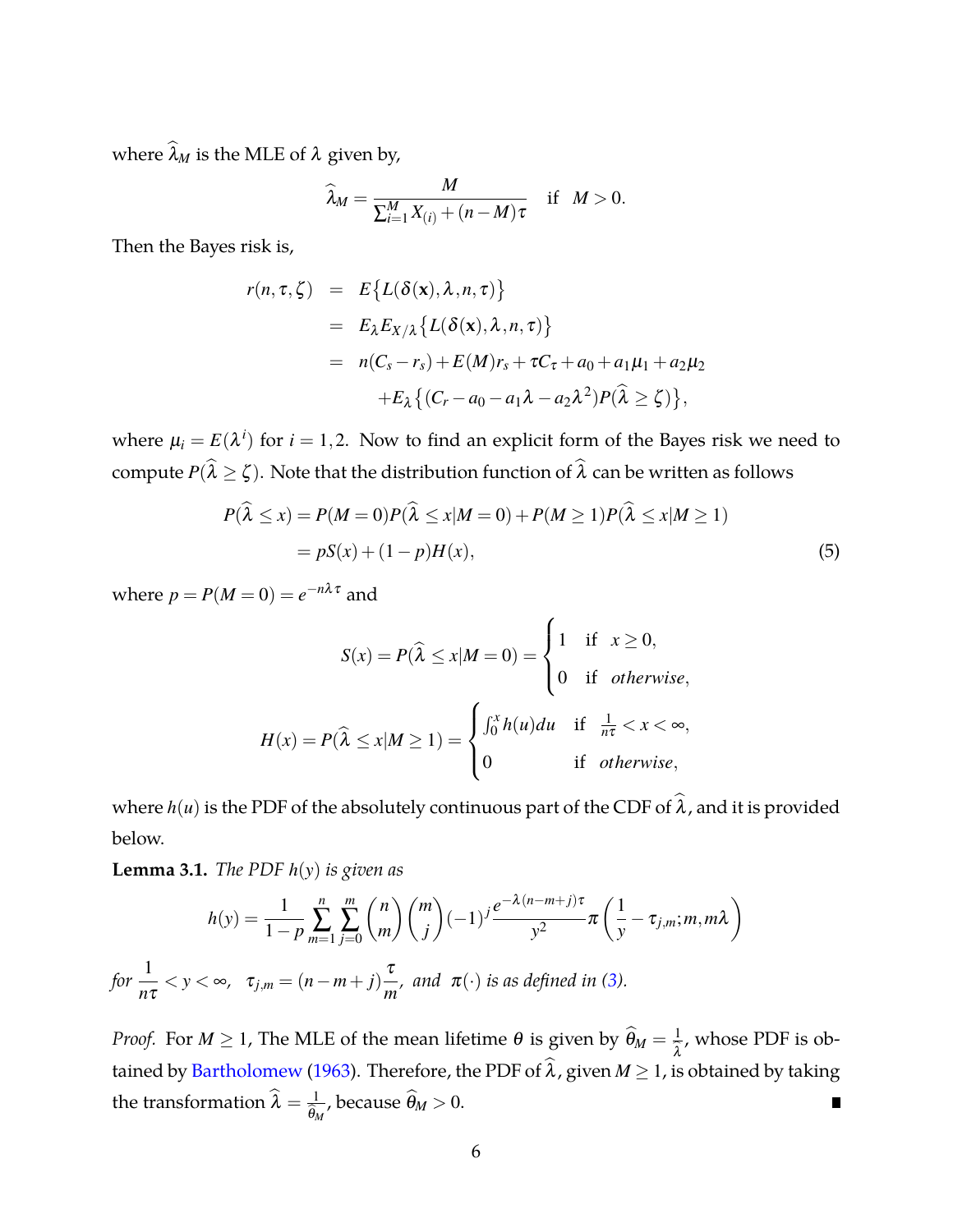Lemma [3.1](#page-5-0) is used to compute  $P(\lambda \geq \zeta)$  and then we used this probability to derive an explicit expression of the Bayes risk of the DSP. The following theorem provides the Bayes risk of the DSP for a quadratic loss function [\(4\)](#page-4-2), for any sampling plan  $(n, \tau, \zeta)$ .

<span id="page-6-0"></span>**Theorem 3.1.** *The Bayes risk for the quadratic loss function [\(4\)](#page-4-2) is given by,*

$$
r(n, \tau, \zeta) = n(C_s - r_s) + E(M)r_s + \tau C_{\tau} + a_0 + a_1\mu_1 + a_2\mu_2
$$
  
+ 
$$
\sum_{l=0}^{2} C_l \frac{b^a}{\Gamma(a)} \left[ \frac{\Gamma(a+l)}{(b+n\tau)^{(a+l)}} I_{(\zeta=0)} + \sum_{m=1}^{n} \sum_{j=0}^{m} (-1)^j {n \choose m} {m \choose j} \frac{\Gamma(a+l)}{(C_{j,m})^{a+l}} I_{S_{j,m}^*}(m, a+l) \right].
$$

п

*Proof.* See Appendix.

Since the expression of the Bayes risk  $r(n, \tau, \zeta)$  of the DSP is quite complicated, therefore, the optimal values of *n*,  $\tau$  and  $\zeta$  cannot be computed analytically. [Lam](#page-34-1) [\(1994\)](#page-34-1) has given a discretization method to find an optimal sampling plan. Here we use a similar approach to obtain optimal values of *n*, <sup>τ</sup> and ζ , which minimizes the Bayes risk among all sampling plans.

*Algorithm for finding the optimum DSP:*

- 1. Fix *n* and  $\tau$ ; minimize  $r(n, \tau, \zeta)$  with respect to  $\zeta$  using a grid search method and denote the minimum Bayes risk by  $r(n, \tau, \zeta_0(n, \tau))$ .
- 2. For fixed *n*, minimize  $r(n, \tau, \zeta_0(n, \tau))$  with respect to  $\tau$  using a grid search method and denote the minimum Bayes risk by  $r(n, \tau_0(n), \zeta_0(n, \tau_0(n)))$ .
- 3. Choose the sample size  $n_0$  such that

$$
r(n_0, \tau_0(n_0), \zeta_0(n_0, \tau_0(n_0))) \le r(n, \tau_0(n), \zeta_0(n, \tau_0(n))) \ \forall \ n \ge 0.
$$

We denote the optimum DSP by  $(n_0, \tau_0, \zeta_0)$  and the corresponding Bayes risk by  $r(n_0, \tau_0, \zeta_0)$ . It is observed that the optimum DSP is unique, see Section [6.](#page-13-0) The next theorem proves that the proposed algorithm is finite , i.e., we can find an optimum DSP in a finite number of search steps.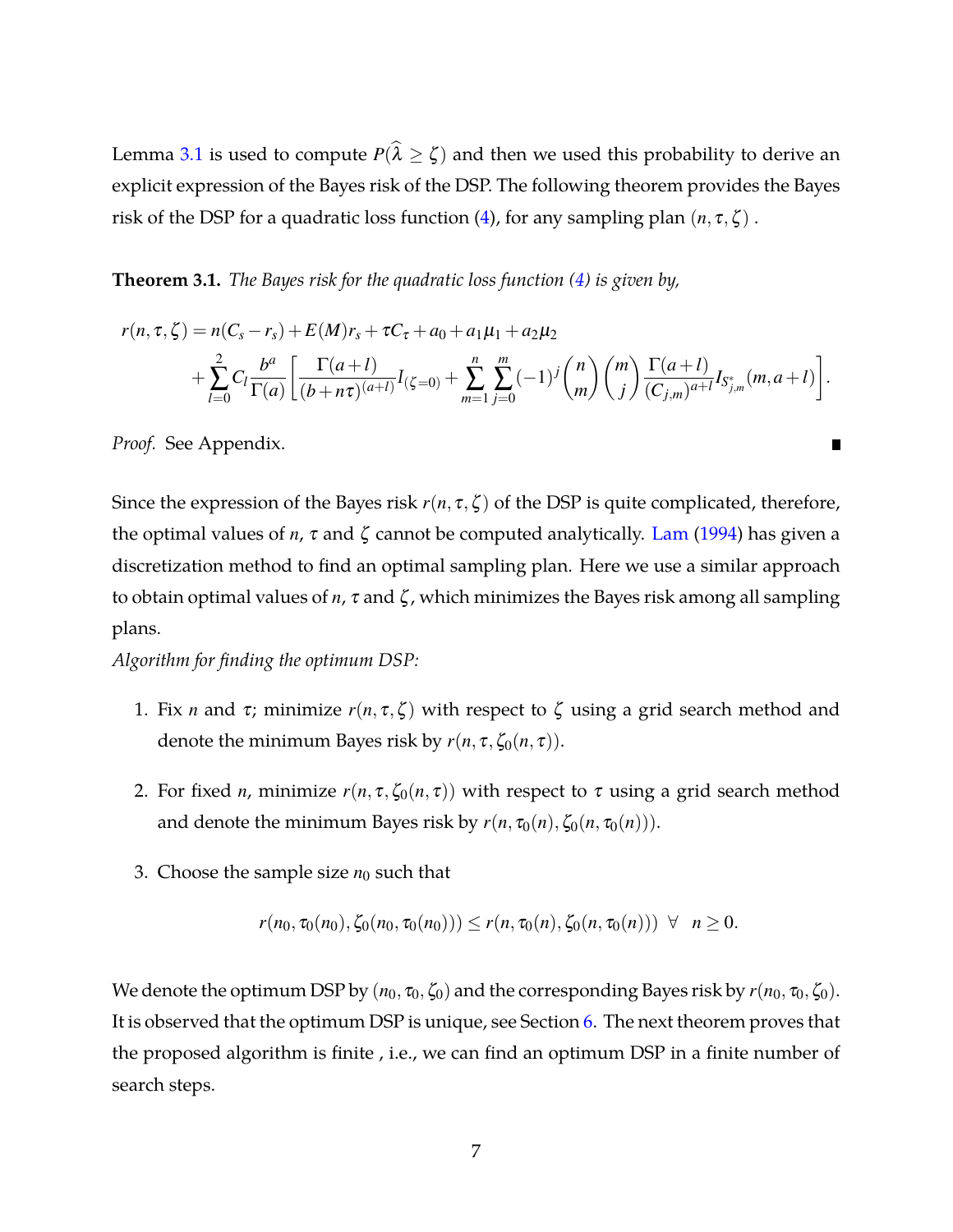<span id="page-7-2"></span> $\bf{Theorem~3.2.}$   $\it{Assuming~0<\zeta\leq\zeta^*}$ , let us denote  $r(n,\tau,\zeta')=min_{0<\zeta\leq\zeta^*}r(n,\tau,\zeta)$  for some fixed  $n \geq 1$  *and*  $\tau$ . Let  $n_0$  *and*  $\tau_0$  *be the optimal sample size and censoring time, respectively. Then,* 

$$
n_0 \leq \min\left\{\frac{C_r}{C_s - r_s}, \frac{a_0 + a_1\mu_1 + \ldots + a_k\mu_k}{C_s - r_s}, \frac{r(n, \tau, \zeta')}{C_s - r_s}\right\},\
$$

$$
\tau_0 \leq \min\left\{\frac{C_r}{C_\tau}, \frac{a_0 + a_1\mu_1 + \ldots + a_k\mu_k}{C_\tau}, \frac{r(n, \tau, \zeta')}{C_\tau}\right\}.
$$

п

<span id="page-7-0"></span>*Proof.* See Appendix.

# **4** Bayes Risk and DSP under Type-I Hybrid Censoring

For the Type-I hybrid censored sample, [Liang and Yang](#page-35-0) [\(2013](#page-35-0)) derived the Bayes risk of the BSP for a quadratic loss function assuming  $g(\lambda) = a_0 + a_1 \lambda + a_2 \lambda^2$ , such that  $a_0 > 0$ ,  $a_1 > 0$  and  $a_2 > 0$ . [Chen](#page-34-5) *et al.* [\(2004\)](#page-34-5) also used the same form of the loss function to derive acceptance sampling plans for Type-I hybrid censoring. Similarly, we also derive the Bayes risk of the DSP for a quadratic loss function as follows:

<span id="page-7-1"></span>
$$
L(\delta(\mathbf{x}), \lambda, n, \tau) = \begin{cases} nC_s - (n-M)r_s + \tau^* C_{\tau} + a_0 + a_1 \lambda + a_2 \lambda^2 & \text{if } \delta(\mathbf{x}) = d_0, \\ nC_s - (n-M)r_s + \tau^* C_{\tau} + C_r & \text{if } \delta(\mathbf{x}) = d_1. \end{cases}
$$
(6)

To derive the Bayes risk for the decision function [\(1\)](#page-3-2) we define a suitable estimator of  $\lambda$ under Type-I hybrid censoring as:

$$
\widehat{\lambda} = \begin{cases} 0 & \text{if } M = 0 \\ \widehat{\lambda}_M & \text{if } M > 0, \end{cases}
$$

where  $\widehat{\lambda}_M$  is the MLE of  $\lambda$  given by,

$$
\widehat{\lambda}_M = \begin{cases} \frac{M}{\sum_{i=1}^M X_{(i)} + (n-M)\tau} & \text{if} \quad M = 1, 2 \ldots r-1, \\ \frac{r}{\sum_{i=1}^r X_{(i)} + (n-r)X_{(r)}} & \text{if} \quad M = r. \end{cases}
$$

Then the Bayes risk is,

$$
r(n,r,\tau,\zeta) = E\big\{L(\delta(\mathbf{x}),\lambda,n,\tau)\big\}
$$

8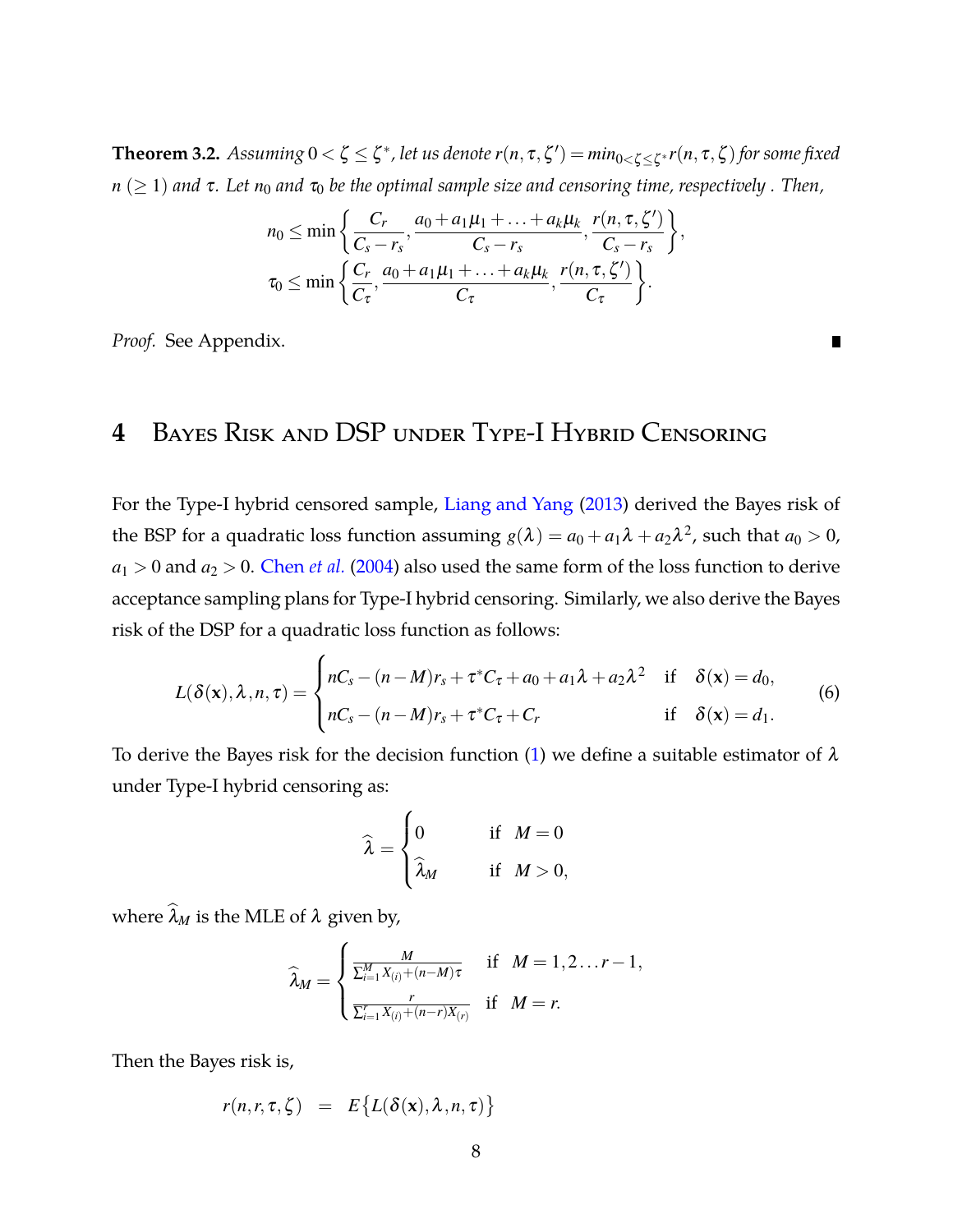$$
= E_{\lambda} E_{X/\lambda} \{L(\delta(\mathbf{x}), \lambda, n, \tau)\}
$$
  
=  $n(C_s - r_s) + E(M) r_s + E(\tau^*) C_{\tau} + a_0 + a_1 \mu_1 + a_2 \mu_2$   
+ $E_{\lambda} \{ (C_r - a_0 - a_1 \lambda - a_2 \lambda^2) P(\widehat{\lambda} \ge \zeta) \},$ 

where  $\mu_i = E(\lambda^i)$  for  $i = 1, 2$ . In order to derive an explicit expression of the Bayes risk of the DSP  $(n, r, \tau, \zeta)$ , we need to compute  $P(\lambda \geq \zeta)$ . The distribution of  $\lambda$  can be written in a similar form as in  $(5)$ , and the corresponding  $h(u)$  is given below.

<span id="page-8-1"></span>**Lemma 4.1.** *The PDF h*(*y*) *is given by*

$$
h(y) = \frac{1}{1-p} \left[ \sum_{m=1}^{r-1} \sum_{j=0}^{m} A_{j,m} \frac{1}{y^2} \pi \left( \frac{1}{y} - \tau_{j,m}; m, m\lambda \right) + \frac{1}{y^2} \pi \left( \frac{1}{y}; r, r\lambda \right) + r \binom{n}{r} \sum_{k=1}^{r} \binom{r-1}{k-1} (-1)^k \frac{e^{-\lambda(n-r+k)\tau}}{y^2(n-r+k)} \pi \left( \frac{1}{y} - \tau_{k,r}; r, r\lambda \right) \right]
$$
  
for  $\frac{1}{n\tau} < y < \infty$ ,  $\tau_{j,m} = (n-m+j) \frac{\tau}{m}$ ,  $A_{j,m} = \binom{n}{m} \binom{m}{j} (-1)^j e^{-\lambda(n-m+j)\tau}$  and  $\pi(\cdot)$  as defined  
in (3).

*Proof.* For  $M \geq 1$ , The MLE of the mean lifetime  $\theta$  is given by  $\widehat{\theta}_M = \frac{1}{\widehat{\lambda}}$ , whose PDF is ob- $\lambda$ tained by [Childs](#page-34-8) *et al.* [\(2003](#page-34-8)). Hence, the PDF of  $\hat{\lambda}$  for  $M \ge 1$  can be easily obtained. П

<span id="page-8-0"></span>**Theorem 4.1.** *The Bayes risk using the quadratic loss function [\(6\)](#page-7-1) is given by*

$$
r(n,r,\tau,\zeta) = n(C_s - r_s) + E(M)r_s + E(\tau^*)C_{\tau} + a_0 + a_1\mu_1 + a_2\mu_2
$$
  
+ 
$$
\sum_{l=0}^{2} C_l \frac{b^a}{\Gamma(a)} \left\{ \frac{\Gamma(a+l)}{(b+n\tau)^{(a+l)}} I_{(\zeta=0)} + \sum_{m=1}^{n} \sum_{j=0}^{m} {n \choose m} {m \choose j} (-1)^j R_{l,j,m} + R_{l,r-n,r} + \sum_{k=1}^{r} {n \choose r} {r-1 \choose k-1} (-1)^k \frac{r}{(n-r+k)} R_{l,k,r} \right\},
$$

*Proof.* See Appendix.

As in the case of Type-I censoring, the expression of the Bayes risk *r*(*n*,*r*, <sup>τ</sup>,ζ ) of the DSP is also quite complicated, and optimal values of  $n$ ,  $r$ ,  $\tau$  and  $\zeta$  cannot be computed analyt-ically. In the following steps, an alternative algorithm (see [Lam](#page-34-1) [\(1994\)](#page-34-1)) is considered to obtain optimal values of *n*, *r*, <sup>τ</sup> and ζ which minimize the Bayes risk among all sampling

п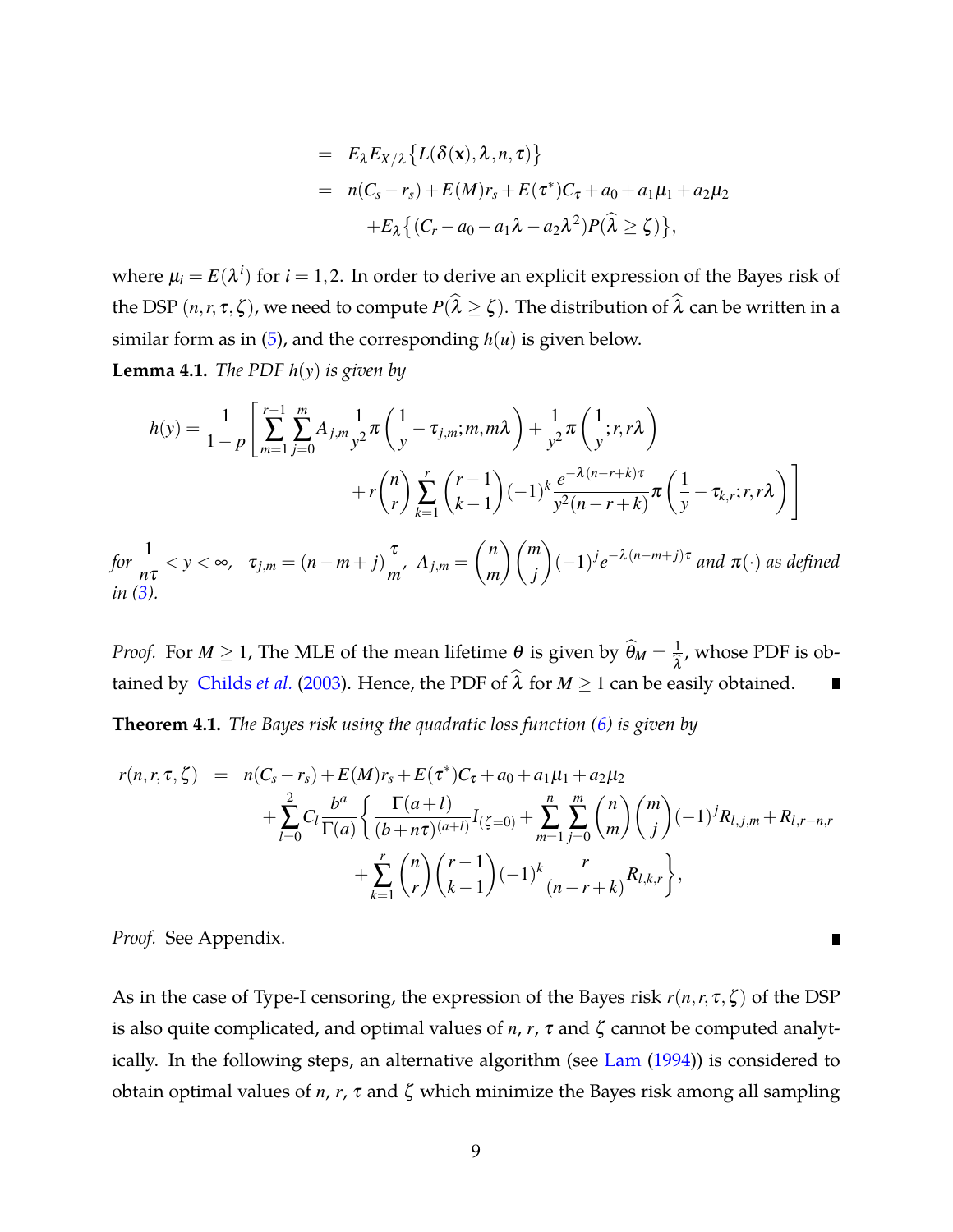plans.

### *Algorithm for finding optimum DSP:*

To find the optimal values of *n*, *r*, <sup>τ</sup> and ζ based on the Bayes risk, a simple algorithm is described in the following steps:

- 1. Fix *n*, *r* and  $\tau$ ; minimize  $r(n,r,\tau,\zeta)$  with respect to  $\zeta$  using a grid search method and denote the minimum Bayes risk by  $r(n, r, \tau, \zeta_0(n, r, \tau))$ .
- 2. For fixed *n* and *r*, minimize  $r(n, r, \tau, \xi_0(n, r, \tau))$  with respect to  $\tau$  using a grid search method and denote the minimum Bayes risk by  $r(n,r,\tau_0(n,r),\zeta(n,r,\tau_0(n,r)))$ .
- 3. For fixed *n*, choose  $r \le n$  for which  $r(n,r,\tau_0(n,r),\zeta(n,r,\tau_0(n,r)))$  is minimum and denote it by  $r(n,r_0(n), \tau_0(n,r_0(n)), \zeta(n,r_0(n), \tau_0(n,r_0(n))))$ .
- 4. Choose the sample size  $n_0$  such that

$$
r(n_0, r_0(n_0), \tau_0(n_0, r_0(n_0)), \zeta_0(n_0, r_0(n_0), \tau_0(n_0, r_0(n_0))))
$$
  
\$\leq r(n, r\_0(n), \tau\_0(n, r\_0(n)), \zeta\_0(n, r\_0(n), \tau\_0(n, r\_0(n))))  $\forall$   $n \ge 0.$ 

We denote the optimum DSP by  $(n_0, r_0, \tau_0, \zeta_0)$  and the minimum Bayes risk by  $r(n_0, r_0, \tau_0, \zeta_0)$ . In this case it is also observed that the optimum DSP is unique, see in Section [6.](#page-13-0)

It is difficult to find the optimal  $\tau_0$  analytically because the Bayes risk expression is complicated. Tsai *[et al.](#page-35-1)* [\(2014](#page-35-1)) suggested a numerical approach to choose a suitable range of τ, say [0, τ<sub>α</sub>] where τ<sub>α</sub> is such that  $P(0 < X < \tau_\alpha) = 1 - \alpha$  and α is a preassigned number satisfying  $0 < \alpha < 1$ . The choice of  $\alpha$  depends on the prescribed precision. The higher the precision required, the smaller the value of  $\alpha$  should be. They suggested the value of  $\alpha = 0.01$ . The next theorem establishes that the proposed algorithm stops in a finite number of steps.

<span id="page-9-0"></span>**Theorem 4.2.** Assuming  $0 < \zeta \leq \zeta^*$ , let us denote  $r(n,r,\tau,\zeta') = min_{0 < \zeta \leq \zeta^*} r(n,r,\tau,\zeta)$  for some *fixed*  $n \geq 1$ *) and*  $\tau$ *. Let*  $n_0$  *be the optimal sample size. Then,* 

$$
n_0 \leq \min\left\{\frac{C_r}{C_s-r_s}, \frac{a_0+a_1\mu_1+\ldots+a_k\mu_k}{C_s-r_s}, \frac{r(n,r,\tau,\zeta')}{C_s-r_s}\right\}
$$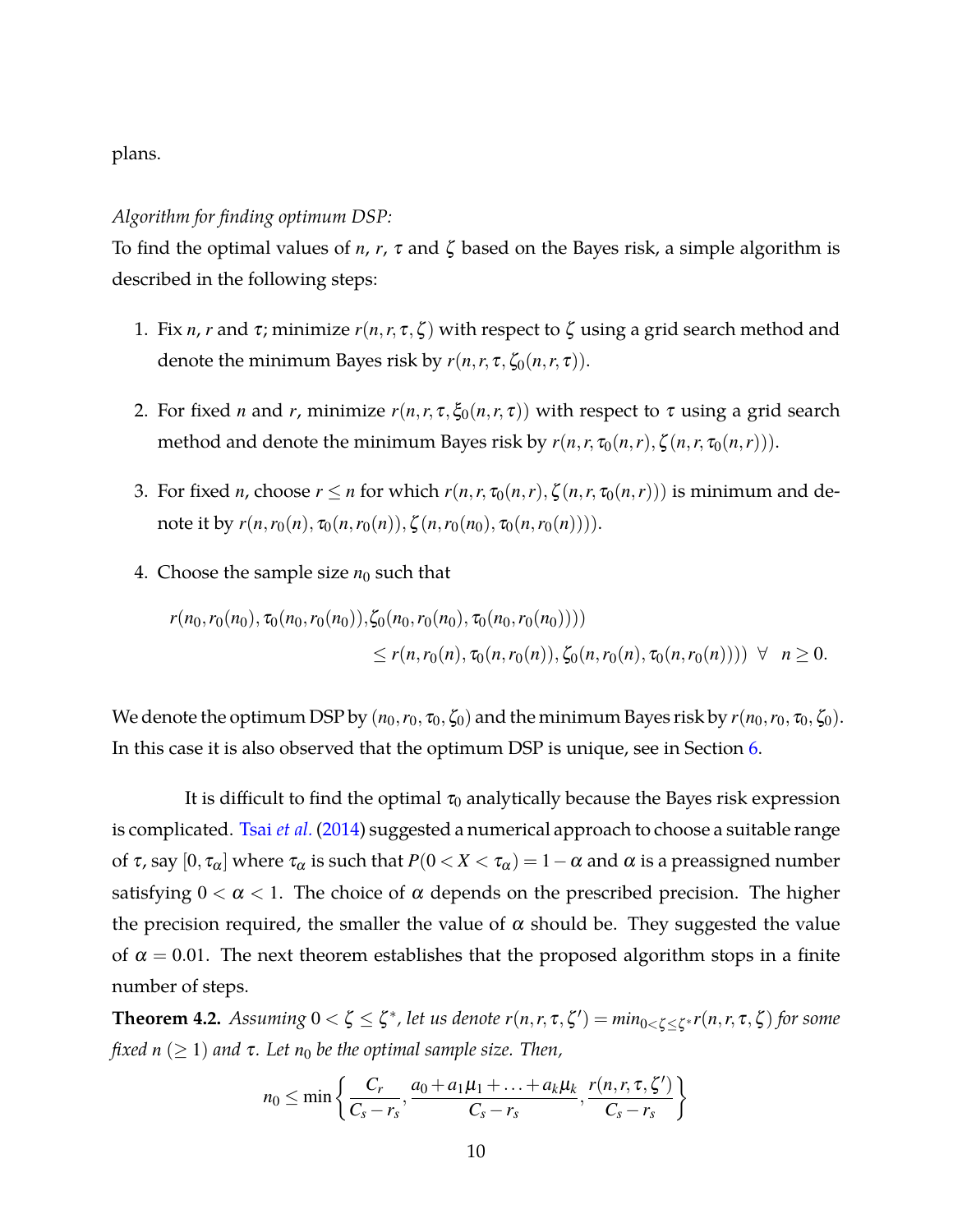*and*  $r_0 \leq n_0$ *.* 

<span id="page-10-0"></span>*Proof.* Proof is similar to Theorem [3.2.](#page-7-2)

# **5** Higher Degree Polynomial and Non Polynomial Loss Func-**TIONS**

 $\blacksquare$ 

In this section, we establish that for a higher degree polynomial loss function or for a non polynomial loss function, the implementation of the proposed DSP is much easier compared to the BSP.

### **5.1** Higher Degree Polynomial Loss Function

In Section [3](#page-4-0) and [4](#page-7-0) we consider the quadratic loss function as an approximation of the true loss function. In this section we consider a higher degree polynomial loss function, i.e., the cost of acceptance in the loss function [\(2\)](#page-3-1) is  $g(\lambda) = a_0 + a_1\lambda + ... + a_k\lambda^k$ . Based on the discussions in Section [4,](#page-7-0) it is observed that for  $k \geq 5$ , the implementation of the proposed DSP under the Type-I hybrid censoring is straightforward as compared to the BSP. The Bayes risk for the DSP under Type-I hybrid censoring for a *k th* degree polynomial loss function is given by

$$
r(n,r,\tau,\zeta) = n(C_s - r_s) + E(M)r_s + E(\tau^*)C_{\tau} + a_0 + a_1\mu_1 + a_2\mu_2 + \dots + a_k\mu_k
$$
  
+ 
$$
\sum_{l=0}^{k} C_l \frac{b^a}{\Gamma(a)} \left\{ \frac{\Gamma(a+l)}{(b+n\tau)^{(a+l)}} I_{(\zeta=0)} + \sum_{m=1}^{n} \sum_{j=0}^{m} {n \choose m} {m \choose j} (-1)^j R_{l,j,m} + R_{l,r-n,r} + \sum_{k=1}^{r} {n \choose r} {r-1 \choose k-1} (-1)^k \frac{r}{(n-r+k)} R_{l,k,r} \right\},
$$
(7)

where  $E(M)$  and  $E(\tau^*)$  are defined earlier. Thus, for any value of *k*, obtaining the Bayes risk is straightforward and the form of the decision function is same for any value of *k*.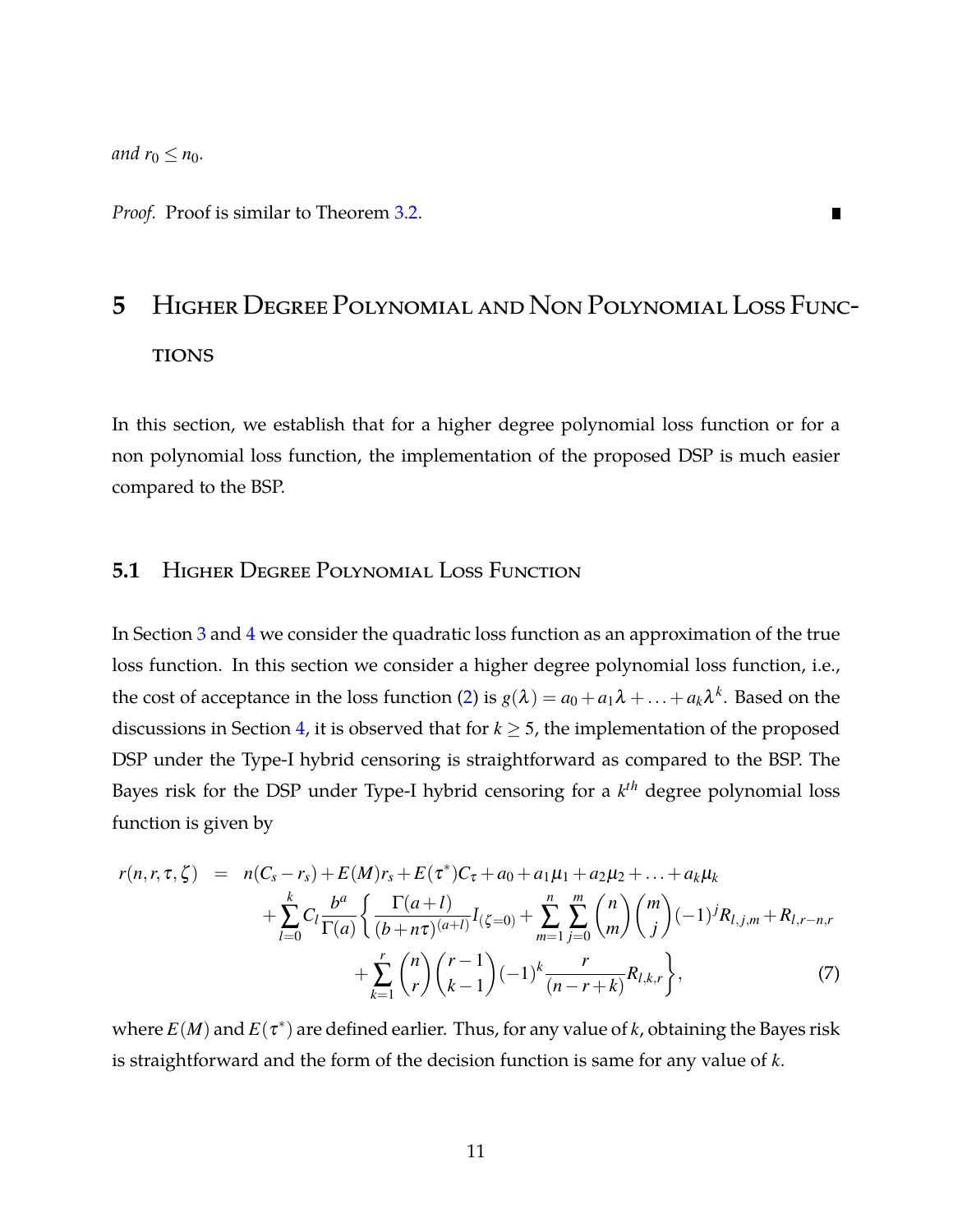Now in case of the BSP, the Bayes decision rule (see [Liang and Yang](#page-35-0) [\(2013\)](#page-35-0)) is given by

$$
\delta_B(\mathbf{x}) = \begin{cases} 1, & \text{if } \phi_\pi(m,z) \leq C_r \\ 0, & \text{otherwise,} \end{cases}
$$

where, for Type-I censoring

$$
z = \sum_{i=1}^{m} x_i + (n-m)\tau,
$$

and for Type-I hybrid censoring

$$
z = \begin{cases} \sum_{i=1}^{m} x_i + (n-m)\tau & \text{if } m = 1, 2 \dots r - 1 \\ \sum_{i=1}^{r} x_i + (n-r)x_r & \text{if } m = r, \end{cases}
$$

with

$$
\phi_{\pi}(m,z)=\int_0^{\infty}g(\lambda)\pi(\lambda|m,z)d\lambda.
$$

Since the prior distribution of  $\lambda$  is gamma  $(a,b)$ , it is well known that the posterior distribution of λ is also gamma, viz.,

$$
\pi(\lambda|m,z) \sim \text{gamma}(m+a,z+b).
$$

Now when  $g(\lambda) = a_0 + a_1\lambda + \ldots + a_k\lambda^k$  in ([2](#page-3-1)) then,

$$
\phi_{\pi}(m,z)=\int_0^{\infty}g(\lambda)\pi(\lambda|m,z)d\lambda=a_0+\sum_{j=1}^k a_j\frac{(m+a)\dots(m+a+j-1)}{(z+b)^j}.
$$

Thus, to find the closed form of the decision function we need to obtain the set

$$
A = \{z; z \geq 0, \phi_{\pi}(m, z) \leq C_r\},\
$$

and to construct the set *A*, we need to obtain the set of  $z \ge 0$ , such that

$$
h_1(z) = a_0 + \sum_{j=1}^k a_j \frac{(m+a)\dots(m+a+j-1)}{(z+b)^j} \le C_r,
$$
\n(8)

which is equivalent to find  $z \ge 0$ , such that,

$$
h_2(z) = (C_r - a_0)(z+b)^k - \sum_{j=1}^k a_j(m+a) \dots (m+a+j-1)(z+b)^{k-j} \ge 0.
$$
 (9)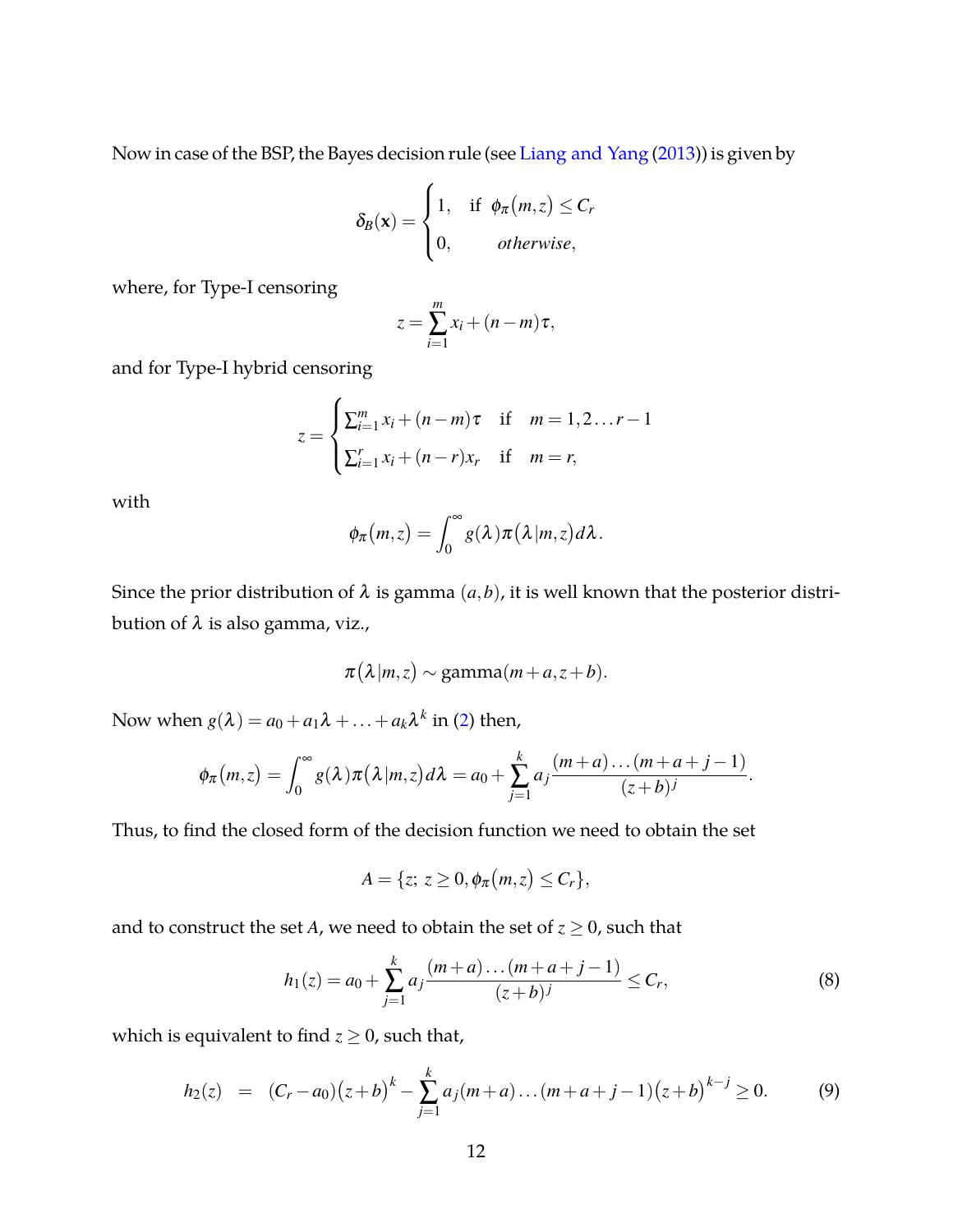It can be easily shown that if  $D_n(m)$  is the only real root or  $D_n(m)$  is the maximum real root of  $h_2(z) = 0$  then the Bayes decision function will take the following form.

$$
\delta_B(\mathbf{x}) = \begin{cases} 1, & \text{if } z \ge a(n, r, \tau, m) \\ 0, & \text{otherwise,} \end{cases} \tag{10}
$$

where  $a(n, r, \tau, 0) = 0 \vee (D_n(0) - b)$  and  $a(n, r, \tau, m) = 0 \vee (D_n(m) - b) \wedge n\tau \vee 1 \leq m \leq r$ . However, it is not straightforward to find the real root when  $k \geq 5$ . It is well known that there is no algebraic solution to polynomial equations of degree five or higher (see chapter 5, [Herstein](#page-34-9) [\(1975\)](#page-34-9)). So the BSP cannot be obtained for fifth or higher degree polynomial loss function analytically. Even, finding the optimal sampling plan numerically becomes very difficult.

### **5.2** Non-Polynomial Loss Function

We have already discussed in Section [2](#page-3-0) that the loss due to accepting the batch  $g(\lambda)$  can vary and the true form of the loss function is likely to be unknown. When we have a nonpolynomial loss function, we show that implementation of the proposed DSP is quite easy and the associated Bayes risk is computed without any additional effort as compared to the BSP. To illustrate this, we use the following non polynomial loss function:

$$
L(\delta(\mathbf{x}), \lambda, n, r, \tau) = \begin{cases} nC_s - (n-M)r_s + \tau^* C_\tau + a_0 + a_1 \lambda + a_2 \lambda^{5/2} & \text{if } \delta(\mathbf{x}) = d_0, \\ nC_s - (n-M)r_s + \tau^* C_\tau + C_r & \text{if } \delta(\mathbf{x}) = d_1, \end{cases}
$$
(11)

where  $g(\lambda) = a_0 + a_1 \lambda + a_2 \lambda^{5/2}$  is an increasing function in  $\lambda$ . Here we consider only the Type-I hybrid censoring case. The Bayes risk of the DSP for the Type-I hybrid censoring is as follows:

$$
r(n,r,\tau,\zeta) = n(C_s - r_s) + E(M)r_s + E(\tau^*)C_{\tau} + a_0 + a_1\mu_1 + a_2 \frac{\Gamma(a+\frac{5}{2})}{\Gamma(a)b^{\frac{5}{2}}} + \sum_{l=0}^{2} C_l \frac{b^a}{\Gamma(a)} \left\{ \frac{\Gamma(a+p_l)}{(b+n\tau)^{(a+p_l)}} I_{(\zeta=0)} + \sum_{m=1}^{n} \sum_{j=0}^{m} {n \choose m} {m \choose j} (-1)^j R_{p_l,j,m} + R_{p_l,r-n,r} + \sum_{k=1}^{r} {n \choose r} {r-1 \choose k-1} (-1)^k \frac{r}{(n-r+k)} R_{p_l,k,r} \right\},
$$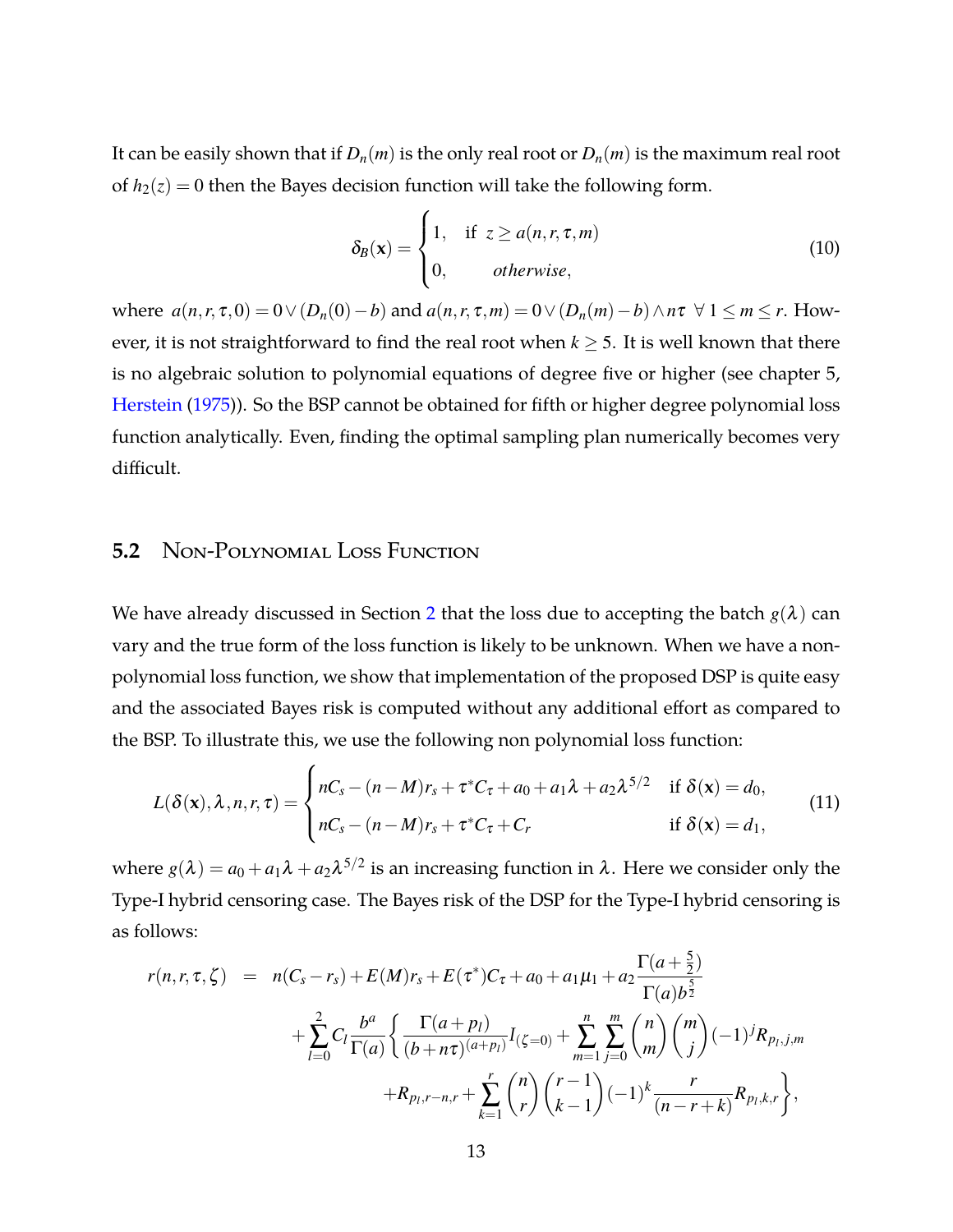where  $E(M)$  and  $E(\tau^*)$  are defined earlier and

$$
p_l = \begin{cases} 0, & \text{if } l = 0 \\ 1, & \text{if } l = 1 \\ \frac{5}{2}, & \text{if } l = 2. \end{cases}
$$

To express the Bayes decision function of the BSP (see [Liang and Yang](#page-35-0) [\(2013\)](#page-35-0)) in a simpler form for the non-polynomial loss function  $g(\lambda) = a_0 + a_1 \lambda + a_2 \lambda^{5/2}$ , we have to consider,

$$
\phi_{\pi}(m, y(n, r, \tau, m)) = \int_0^{\infty} g(\lambda) \pi(\lambda | m, y(n, r, \tau, m)) d\lambda
$$
  
=  $a_0 + \frac{a_1(m+a)}{(y(n, r, \tau, m) + b)} + \frac{a_2 \Gamma(m+a) \Gamma(m+a)}{\Gamma(m+a) (y(n, r, \tau, m) + b)^{\frac{5}{2}}}.$ 

So to find a closed form of the decision function we need to obtain the set

$$
A = \{x; x \geq 0, \phi_{\pi}(m, x) \leq C_r\}.
$$

Note that to construct the set *A*, we need to obtain the set of  $x \geq 0$  such that

$$
h_1(x) = a_0 + \frac{a_1(m+a)}{(x+b)} + \frac{a_2\Gamma(m+a+\frac{5}{2})}{\Gamma(m+a)(x+b)^{\frac{5}{2}}} \leq C_r,
$$

and this is equivalent to find  $x \geq 0$  such that

$$
h_2(x) = (C_r - a_0)\Gamma(m+a)\left(x+b\right)^{\frac{5}{2}} - a_1(m+a)\Gamma(m+a)\left(x+b\right)^{\frac{3}{2}} - a_2\Gamma(m+a+\frac{5}{2}) \ge 0.
$$

It is obvious that we cannot obtain a closed form solution of the non polynomial equation  $h_2(x) = 0$ . So in case of a general non-polynomial loss function, we cannot construct a closed form of the Bayes decision function and obtain the explicit expression of Bayes risk. But since our decision function does not depend on the form of the loss function, this difficulty does not arise in case of the proposed DSP.

# <span id="page-13-0"></span>**6** Numerical Results and Discussion

To obtain the numerical results, we consider the algorithms proposed in Sections [3](#page-4-0) and [4](#page-7-0) for Type-I and Type-I hybrid censoring, respectively. Let us assume that  $n_1^*$  and  $n_2^*$  from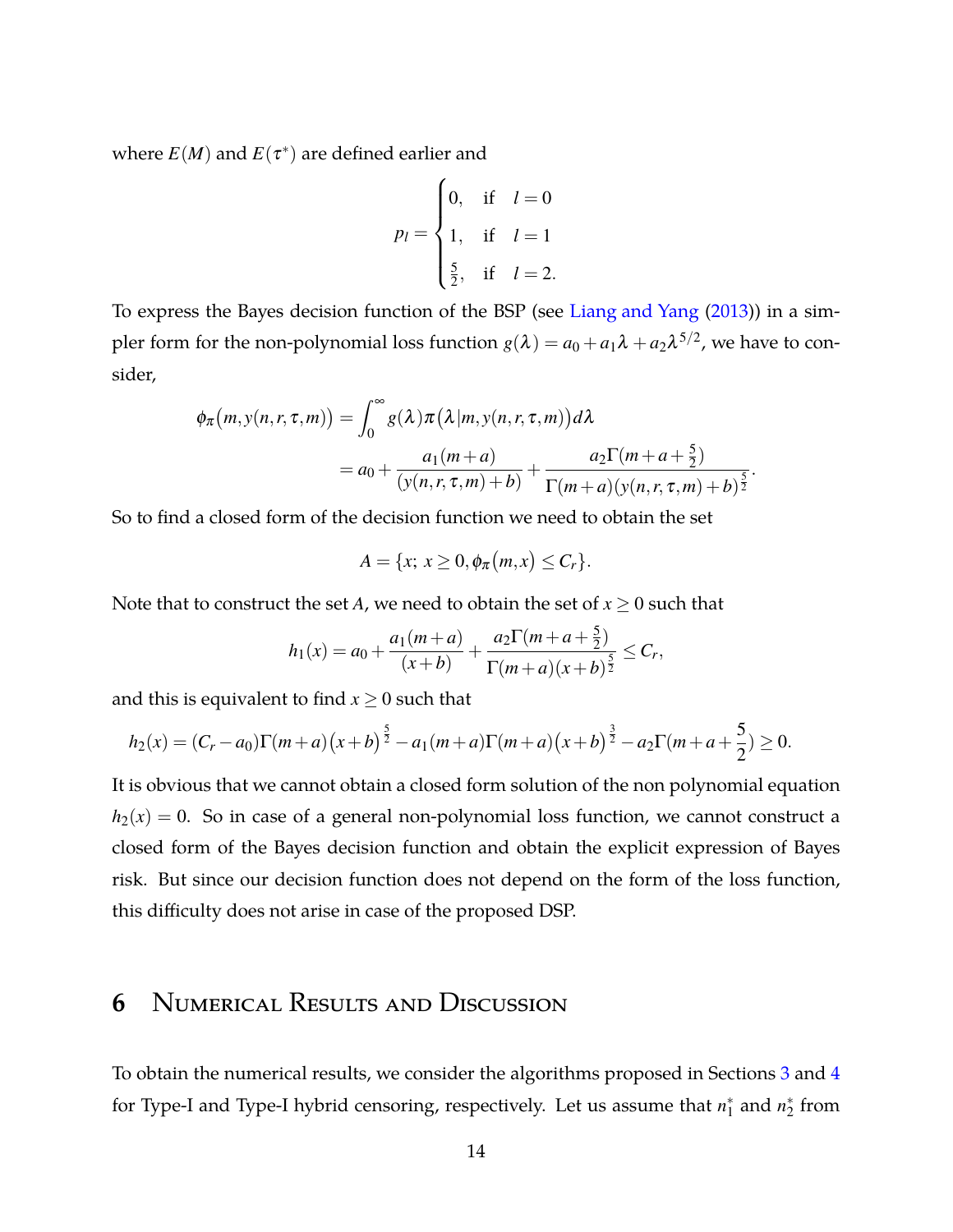Theorem  $3.2$  and  $4.2$  denote the upper bound of  $n_0$  under Type-I censoring and Type-I hybrid censoring, respectively. Then, for Type-I censoring

$$
0\leq n_0\leq n_1^*\quad and\quad 0\leq \tau_0\leq \tau',
$$

and for Type-I hybrid censoring

$$
0\leq n_0\leq n_2^* \quad and \quad 0\leq \tau_0\leq \tau_{\alpha},
$$

where  $\tau'$  and  $\tau_\alpha$  are upper bounds of  $\tau$  under Type-I and Type-I hybrid censoring. For fixed *n* and  $\tau$  in Type-I censoring and for fixed *n*,  $r \leq n$  and  $\tau$  in Type-I hybrid censoring, we minimize the Bayes risk with respect to  $\zeta$  using a grid search method where the grid size of  $\zeta$  is taken as 0.0125. Then, we minimize with respect to  $\tau$  where grid size of  $\tau$  is taken as 0.0125. Finally, we choose the value of *n* in Type-I censoring and the value of *n* and  $r \leq n$ ) in Type-I hybrid censoring for which the Bayes risk is minimum.

### **6.1** Comparison with Lam (1994), Lin *et al.* (2010) and BSP sampling plans

In this section, we focus on comparing the optimum DSP with [Lam](#page-34-1) [\(1994\)](#page-34-1), Lin *[et al.](#page-34-10)* [\(2010](#page-34-10)) and BSP sampling plans. For Type-I censoring, comparison with [Lam](#page-34-1) [\(1994](#page-34-1)) and Lin *[et al.](#page-34-10)* [\(2010\)](#page-34-10) sampling plans the values of coefficients  $a_0 = 2$ ,  $a_1 = 2$ ,  $a_2 = 2$ ,  $C_s = 0.5$ ,  $C_{\tau} = 0$ ,  $r_s = 0$  and  $C_r = 30$  are used. In Table [1](#page-15-0) only hyper-parameters *a* and *b* are varying and others are kept fixed.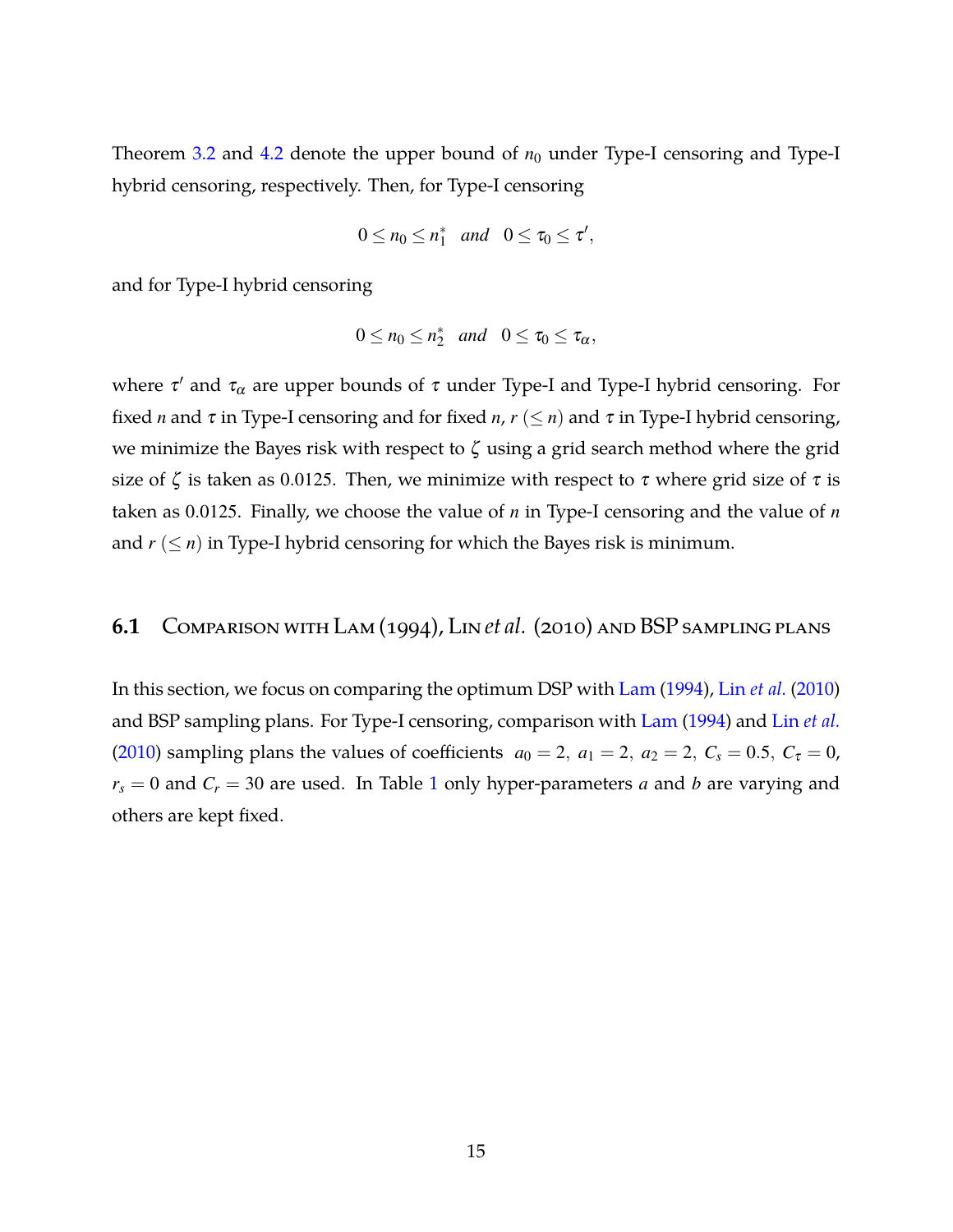| Scheme              | $\boldsymbol{a}$ | b   | $r(n_0, \tau_0, \zeta_0(\xi_0))$ | $n_0$          | $\tau_0$ | $\zeta_0(\xi_0)$ | $\boldsymbol{a}$ | b   | $r(n_0, \tau_0, \zeta_0)$ | $n_0$ | $\tau_0$ | $\zeta_0(\xi_0)$ |
|---------------------|------------------|-----|----------------------------------|----------------|----------|------------------|------------------|-----|---------------------------|-------|----------|------------------|
| <b>DSP</b>          | 2.5              | 0.8 | 24.8419                          | 4              | 1.3125   | 3.0475           | 1.5              | 0.8 | 16.5825                   | 3     | 0.7000   | 4.2862           |
| <b>LAM</b>          |                  |     | 24.9367                          | 3              | 0.7077   | 0.3539           |                  |     | 16.6233                   | 3     | 0.5262   | 0.2631           |
| Lin et al. $(2010)$ |                  |     | 24.9893                          | 4              | 0.6808   | 0.3404           |                  |     | 16.7533                   | 3     | 0.5262   | 0.2631           |
| <b>DSP</b>          | 2.5              | 1.0 | 21.7081                          | $\overline{4}$ | 1.1125   | 3.5950           | 2.0              | 0.8 | 21.1398                   | 4     | 1.1625   | 3.4500           |
| <b>LAM</b>          |                  |     | 21.7640                          | 3              | 0.5483   | 0.2742           |                  |     | 21.2153                   | 3     | 0.6051   | 0.3026           |
| Lin et al. $(2010)$ |                  |     | 21.8515                          | 4              | 0.5819   | 0.2910           |                  |     | 21.2875                   | 4     | 0.6051   | 0.3026           |
| <b>DSP</b>          | 3.0              | 0.8 | 27.5581                          | 3              | 1.1625   | 2.5875           | 2.5              | 0.6 | 27.7267                   | 3     | 1.2125   | 2.4863           |
| <b>LAM</b>          |                  |     | 27.6136                          | 3              | 0.8170   | 0.4085           |                  |     | 27.7834                   | 3     | 0.8537   | 0.4268           |
| Lin et al. $(2010)$ |                  |     | 27.6521                          | 3              | 0.8170   | 0.4085           |                  |     | 29.8193                   | 3     | 0.8537   | 0.4268           |
| <b>DSP</b>          | 3.5              | 0.8 | 29.2789                          | $\overline{2}$ | 1.0125   | 1.9875           | 10.0             | 3.0 | 29.5166                   | 2     | 0.8000   | 2.5187           |
| <b>LAM</b>          |                  |     | 29.2789                          | 2              | 1.0037   | 0.5019           |                  |     | 29.5166                   | 2     | 0.7928   | 0.3964           |
| Lin et al. $(2010)$ |                  |     | 29.3642                          | 2              | 1.0037   | 0.5019           |                  |     | 29.5959                   | 2     | 0.8194   | 0.4097           |

<span id="page-15-0"></span>**Table 1:** Numerical comparison with Lam (1994) and Lin *et al.* (2010) sampling plans for different values of *a* and *b*.

From Table [1](#page-15-0) it is clear that Bayes risk of the optimum DSP is less then or equal to the Bayes risk of [Lam](#page-34-1) [\(1994\)](#page-34-1) and Lin *[et al.](#page-34-10)* [\(2010](#page-34-10)) sampling plans.

For Type-I censoring to compare with the BSP proposed by Lin *[et al.](#page-34-0)* [\(2002](#page-34-0)) we use set of coefficient  $a_0 = 2, a_1 = 2, a_2 = 2, C_s = 0.5, C_\tau = 0.5, C_r = 30$ , the prior parameters  $a = 2.5, b = 0.5$ 0.8 and assume  $\zeta^* = 6$ . We obtain the minimum Bayes risk and decision theoretic sampling plan (DSP) for the proposed method and the Bayes risk of the BSP by varying *a*, *b*, *C<sup>s</sup>* , *C*<sup>τ</sup> and *C<sup>r</sup>* one at a time and keeping other fixed. The results are presented in Table [2](#page-16-0).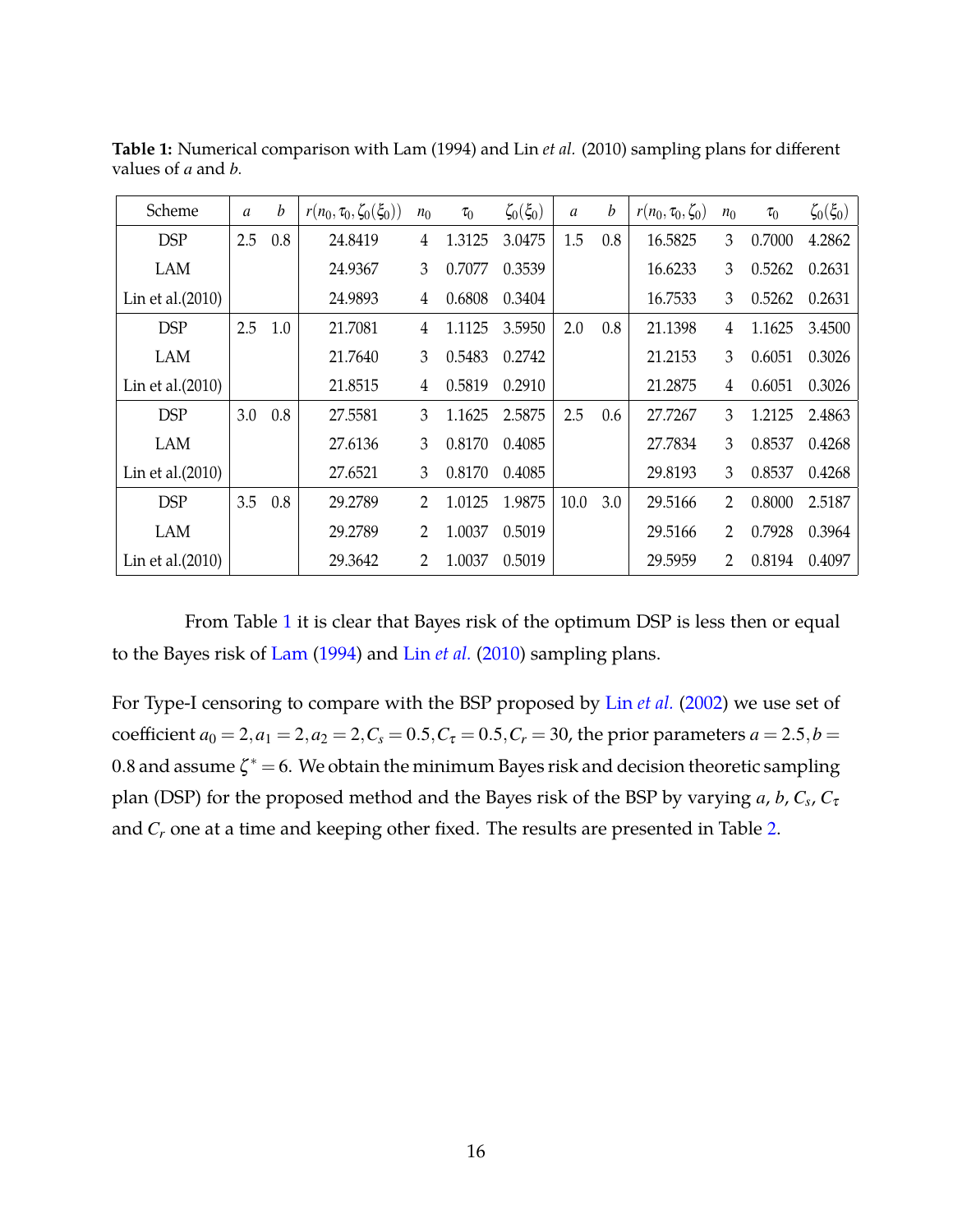|               |      |                            | Type-I censoring          |                |            |           |                |      |                            | Hybrid Type-I censoring     |                |            |          |           |
|---------------|------|----------------------------|---------------------------|----------------|------------|-----------|----------------|------|----------------------------|-----------------------------|----------------|------------|----------|-----------|
| $\mathfrak a$ | b    | <b>BSP</b>                 |                           |                | <b>DSP</b> |           | $\mathfrak{a}$ | b    | BSP <sup>1</sup>           |                             |                | <b>DSP</b> |          |           |
|               |      | $r(n_B, \tau_B, \delta_B)$ | $r(n_0, \tau_0, \zeta_0)$ | n <sub>0</sub> | $\tau_0$   | $\zeta_0$ |                |      | $r(n_B, \tau_B, \delta_B)$ | $r(n_0,r_0,\tau_0,\zeta_0)$ | n <sub>0</sub> | $r_0$      | $\tau_0$ | $\zeta_0$ |
| 2.5           | 0.8  | 25.2777                    | 25.2777                   | 3              | 0.7250     | 2.9750    | 2.5            | 0.8  | 26.0319                    | 26.0338                     | 6              | 3          | 0.2000   | 2.9750    |
| 2.5           | 1.0  | 22.0361                    | 22.0361                   | 3              | 0.5625     | 3.7250    | 2.5            | 1.0  | 22.6430                    | 22.6437                     | 5              | 3          | 0.1875   | 3.7200    |
| 3.5           | 0.8  | 29.7131                    | 29.7131                   | $\overline{2}$ | 0.8125     | 1.9875    | 3.0            | 0.8  | 28.7885                    | 28.7889                     | 4              | 2          | 0.2375   | 2.3445    |
| $C_{S}$       |      |                            |                           |                |            |           | $C_{s}$        |      |                            |                             |                |            |          |           |
|               | 0.50 | 25.2777                    | 25.2777                   | 3              | 0.7250     | 2.9750    |                | 0.30 | 24.3326                    | 24.3341                     | 10             | 4          | 0.1500   | 3.0500    |
|               | 1.00 | 26.5396                    | 26.5396                   | 2              | 0.5875     | 2.8625    |                | 0.50 | 26.0319                    | 26.0338                     | 6              | 3          | 0.2000   | 2.9750    |
|               | 2.00 | 27.9542                    | 27.9542                   | 1              | 0.3750     | 2.6750    |                | 0.70 | 26.9106                    | 26.9114                     | 3              | 2          | 0.2750   | 2.8625    |
| $C_{\tau}$    |      |                            |                           |                |            |           | $C_{\tau}$     |      |                            |                             |                |            |          |           |
|               | 0.50 | 25.2777                    | 25.2777                   | 3              | 0.7250     | 2.9750    | $\theta$       |      | 24.6354                    | 24.6754                     | 4              | 4          | 0.8750   | 3.0500    |
|               | 1.00 | 25.6238                    | 25.6238                   | 3              | 0.6625     | 2.9750    |                | 8    | 26.4662                    | 26.4672                     | 7              | 3          | 0.1625   | 2.9750    |
|               | 2.00 | 26.1439                    | 26.1439                   | 4              | 0.3875     | 2.9750    |                | 16   | 27.2513                    | 27.2513                     | 7              | 2          | 0.1000   | 1.9625    |
| $C_r$         |      |                            |                           |                |            |           | $C_r$          |      |                            |                             |                |            |          |           |
| 20            |      | 19.3293                    | 19.3293                   | 2              | 0.8750     | 1.7750    | 25             |      | 23.3583                    | 23.3581                     | 4              | 2          | 0.2375   | 2.2875    |
| 30            |      | 25.2777                    | 25.2777                   | 3              | 0.7250     | 2.9750    |                | 30   | 26.0319                    | 26.0338                     | 6              | 3          | 0.2000   | 2.9750    |
| 50            |      | 32.2092                    | 32.2092                   | 5              | 0.5625     | 5.0500    | 40             |      | 30.0072                    | 30.0069                     | 7              | 4          | 0.1750   | 4.0750    |

<span id="page-16-0"></span>**Table 2:** Numerical Comparison between DSP and BSP for Type-I censoring and Hybrid Type-I censoring.

Similarly for the Type-I hybrid censoring, comparison is made between the BSP proposed by Liang and Yang (2013) and the proposed DSP by taking set of coefficients  $a_0 = 2, a_1 = 1$  $2, a_2 = 2, C_s = 0.5, r_s = 0.3, C_\tau = 5.0, C_r = 30$ , the hyper parameters  $a = 2.5, b = 0.8$  and assume  $\zeta^* = 6$ . The Bayes risk of the BSP involves a complicated integral, and it has been approximated by Monte Carlo simulation. So the Bayes risk here is an approximation of the exact Bayes risk of the BSP.

Further, when the Bayes risk has a unique minimum, the proposed algorithm gives us the optimum DSP without any additional computational effort. Since the Bayes

<sup>&</sup>lt;sup>1</sup>Bayes risk of BSP is obtained by simulation.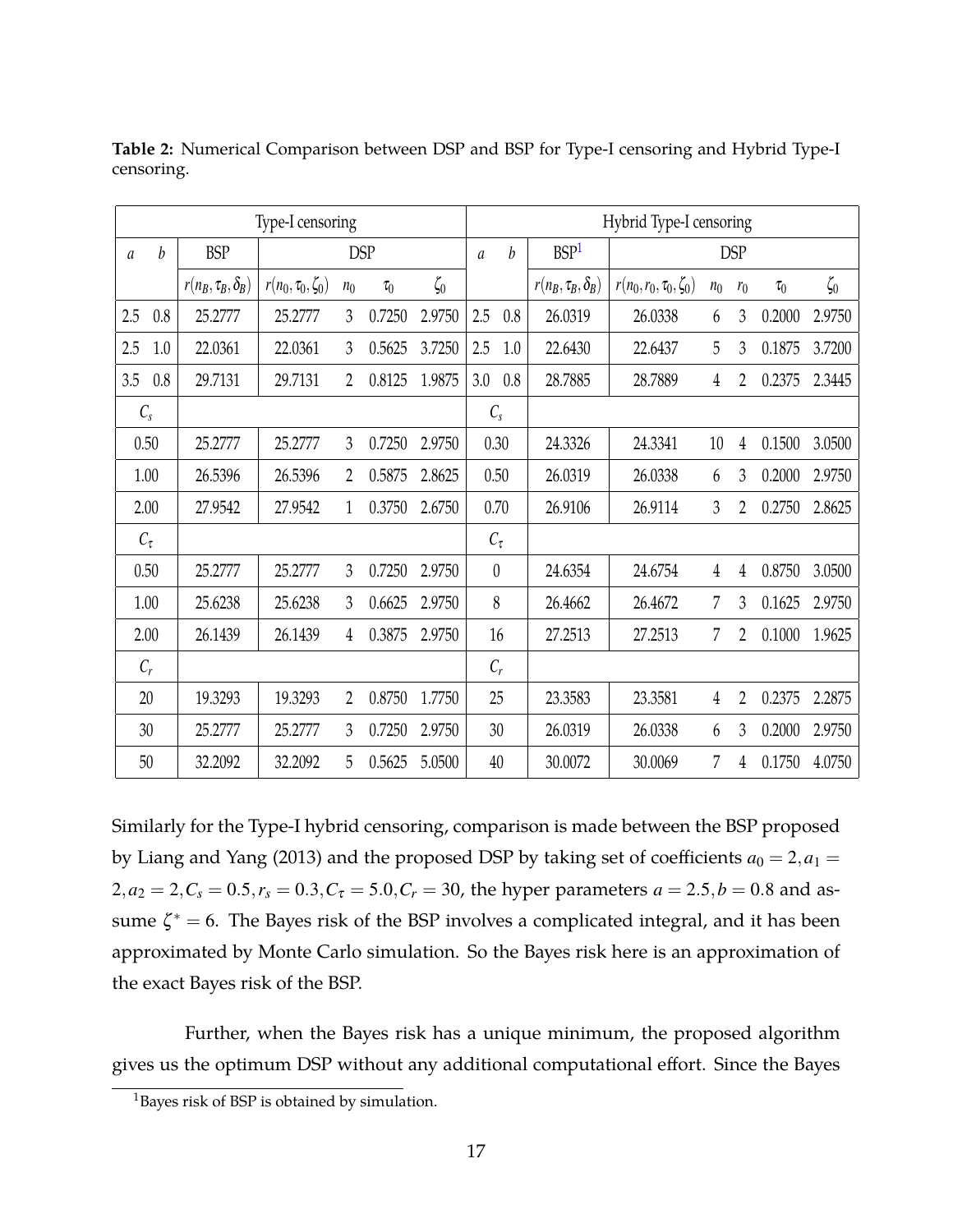risk expression is quite complicated, it is not easy to prove theoretically that the function has a unique minimum. So we study graphical behavior of the Bayes risk by providing its contour plots with respect to  $\tau$  (on x-axis) and  $\zeta$  (on y- axis) with hyper parameter  $a = 2.5$ ,  $b = 0.8$  and set of coefficients mentioned above for Type-I and Type-I hybrid censoring.

<span id="page-17-0"></span>

**Figure 1:** Contour plot of Bayes risk with set of coefficient  $a_0 = 2$ ,  $a_1 = 2$ ,  $a_2 = 2$ ,  $C_s = 0.5$ ,  $r_s = 0$ ,  $C_{\tau} = 0$  $0.5, C_r = 30$  and  $a = 2.5, b = 0.8$  for Type-I censoring.

In Type-I censoring, the Bayes risk is a function of three parameters which are *n*, <sup>τ</sup> and ζ , among which one is discrete and two are continuous. Since *n* takes discrete values and from Theorem [3.2](#page-7-2) we know that optimal value of *n* is bounded above, so for different values of *n*, we provide the contour plot of Bayes risk with respect to  $\tau$  and  $\zeta$  in Figure [1.](#page-17-0) It is clear from contour plot that the Bayes risk has a unique minimum with respect to  $\tau$  and ζ . We also observe that the Bayes risk first decreases then increases as *n* increases.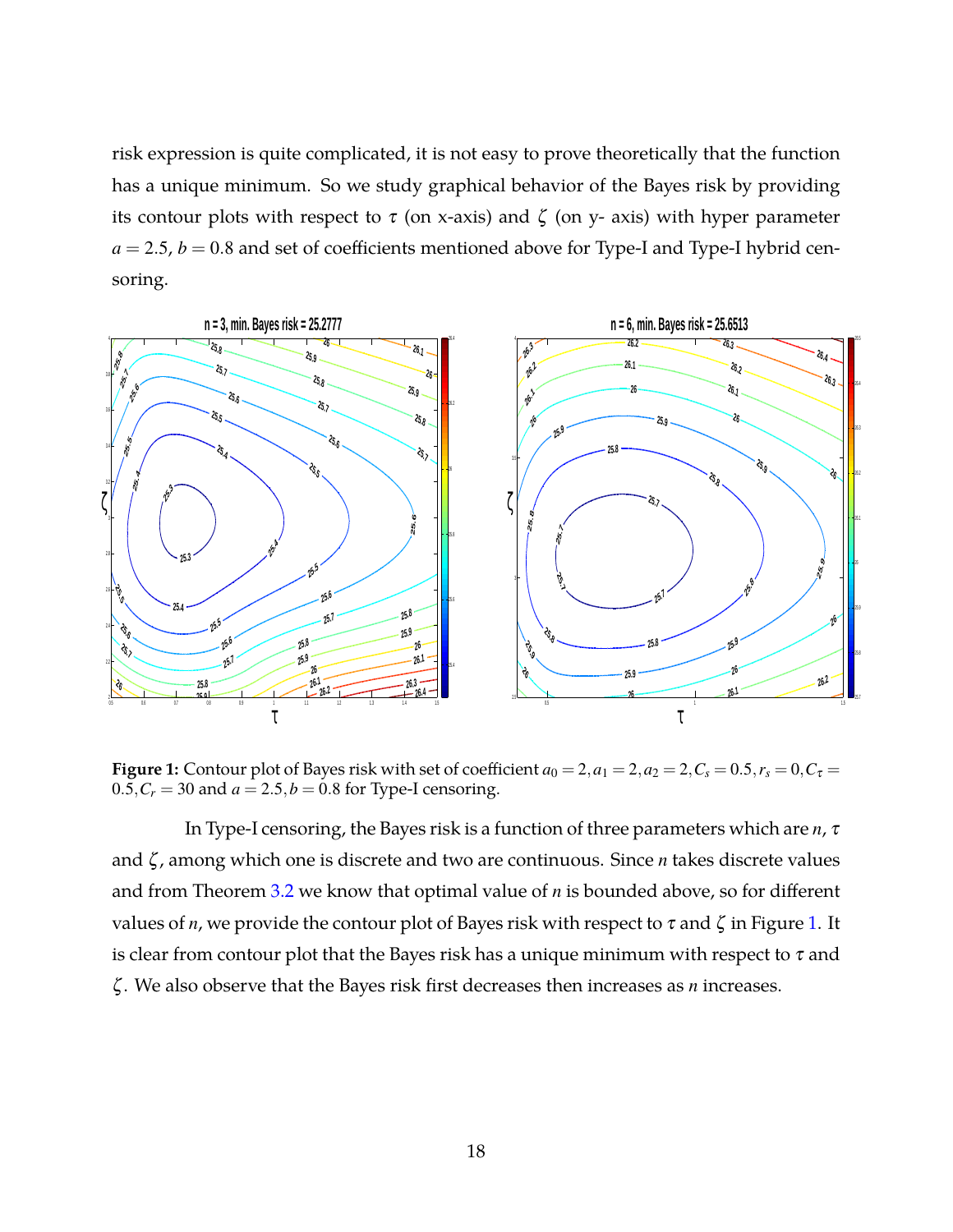<span id="page-18-0"></span>

**Figure 2:** Contour plot of Bayes risk with set of coefficient  $a_0 = 2$ ,  $a_1 = 2$ ,  $a_2 = 2$ ,  $C_s = 0.5$ ,  $r_s = 0.3$ ,  $C_{\tau} =$ 5.0, $C_r$  = 30 and  $a$  = 2.5, $b$  = 0.8 for Type-I hybrid censoring.

Similarly for Type-I hybrid censoring, Bayes risk is a function of four parameters *n*, *r*, <sup>τ</sup>, and ζ among which two are discrete and two continuous. Since optimal values of *n* and *r* are bounded above(see Theorem [4.2\)](#page-9-0), so for different values of *n* and *r*, we provide the contour plots of Bayes risk with respect to  $\tau$  and  $\zeta$  in Figure [2.](#page-18-0) In this case also Bayes risk has unique minimum and as *n* increases Bayes risk first decreases then increases. The contour plot can also be used for predicting the range which includes the optimal values of  $\tau$  and  $\zeta$ .

# **6.2** Numerical results for Higher degree polynomial and Non polynomial loss function

In Section [5](#page-10-0) we have observed that for a higher degree polynomial and for a non polynomial loss function the DSP can be obtained without any additional effort as compared to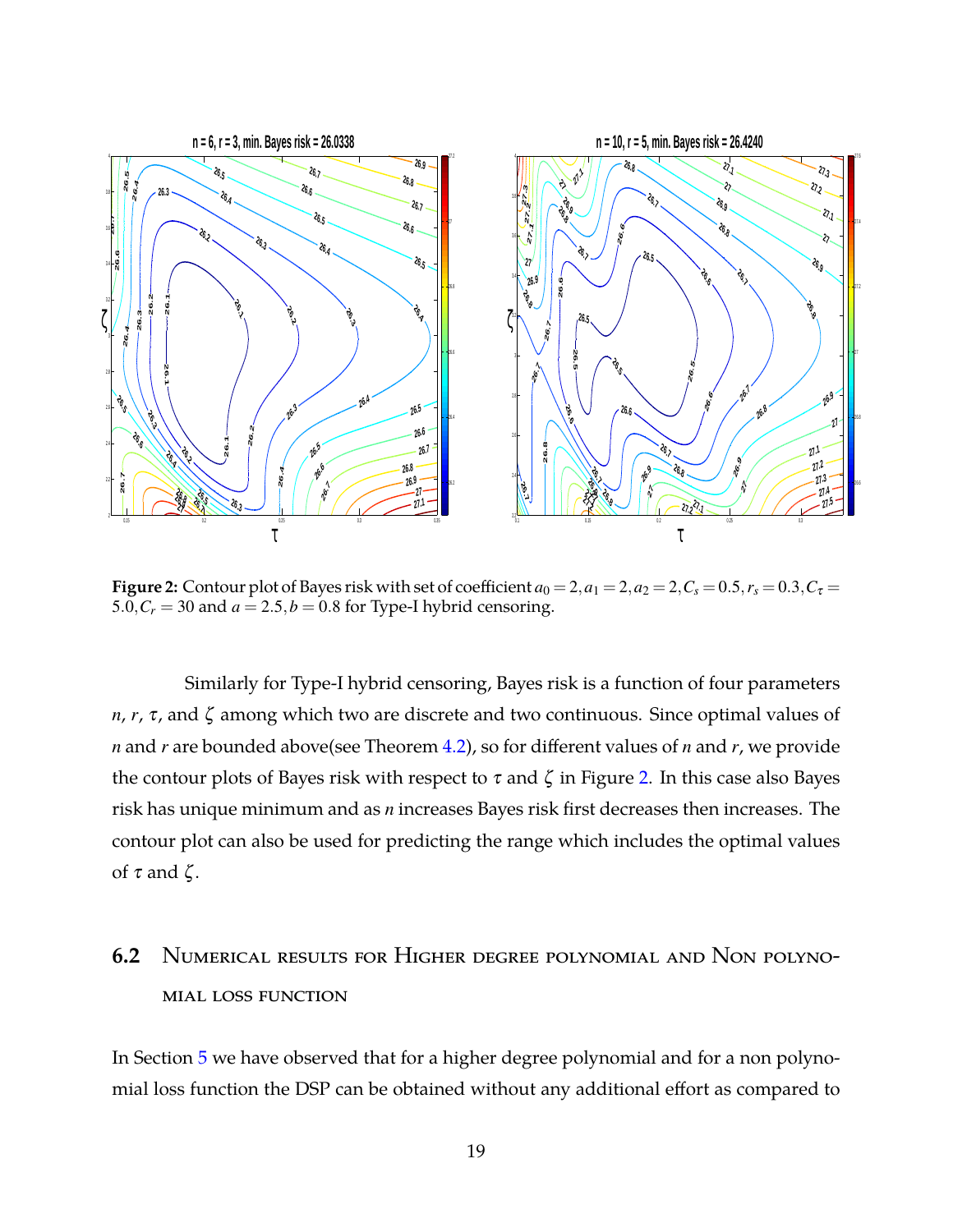the BSP. The numerical results for fifth degree polynomial and for non polynomial loss function are tabulated in Tables [3-](#page-19-0)[24.](#page-28-1) Standard values of parameter, coefficients and costs are defined in every section where needed. In each table, only hyper parameters *a* and *b* or one coefficient or one cost can change and the others are kept fixed. It should be clear from the tables.

#### **6.2.1** Fifth Degree Polynomial Loss Function

For Type-I hybrid censoring, we present the optimum DSP for fifth degree polynomial loss function, with the standard set of hyper parameter, coefficients and costs:  $a = 1.5$ ,  $b =$  $0.8, a_0 = 2, a_1 = 2, a_2 = 2, a_3 = 2, a_4 = 2, a_5 = 2, C_r = 30, C_s = 0.5, r_s = 0.3, C_\tau = 0.5, \zeta^* = 6$ . In Tables [3](#page-19-0)[-8](#page-21-0) the values of the different hyper parameters or coefficients or costs are given in column 1 and 7. The minimum Bayes risk  $r(n_0, r_0, \zeta_0, \zeta_0)$  and the corresponding optimal sampling plan  $(n_0, r_0, \tau_0, \zeta_0)$  are given in columns 2 – 6 and 8 – 12.

<span id="page-19-0"></span>

| Table 3: The minimum Bayes risk and optimum DSP for Type-I hybrid censoring as a and b varies |  |  |  |  |
|-----------------------------------------------------------------------------------------------|--|--|--|--|
|-----------------------------------------------------------------------------------------------|--|--|--|--|

| a   | h               | $r(n_0, r_0, \tau_0, \zeta_0)$ $n_0$ $r_0$ |    |   | $\tau_0$          | $\zeta_0$ |
|-----|-----------------|--------------------------------------------|----|---|-------------------|-----------|
|     | $0.2 \quad 0.2$ | 12.1795                                    |    |   | 5 4 1.2625 0.9750 |           |
|     | $1.5 \quad 0.4$ | 29.6469                                    |    |   | 2 2 2.9125 0.6250 |           |
| 1.5 | 0.8             | 26.2983                                    |    |   | 5 4 1.6375 0.9250 |           |
| 2.5 | 1.5             | 27.8324                                    | 5. | 4 | 1.6750            | 0.9250    |
| 3.0 | $1.5^{\circ}$   | 29.9061                                    |    | 3 | 1.7000            | 0.7500    |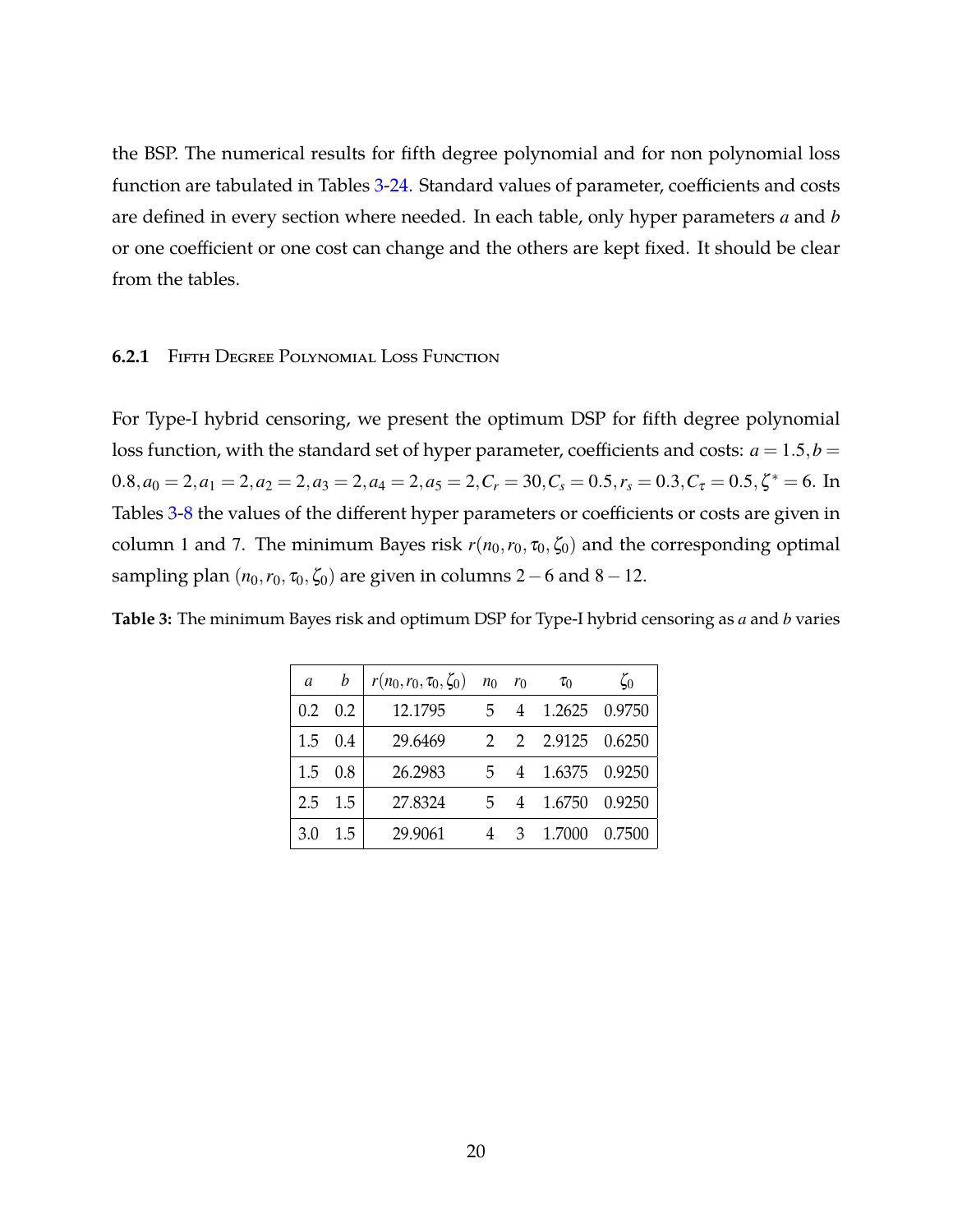| a <sub>0</sub> | $r(n_0,r_0,\tau_0,\zeta_0)$ | $n_0$ | $r_0$ | $\tau_0$ | $\zeta_0$ | $a_1$ | $r(n_0,r_0,\tau_0,\zeta_0)$ | $n_0$ | $r_0$ | $\tau_0$ | $\zeta_0$ |
|----------------|-----------------------------|-------|-------|----------|-----------|-------|-----------------------------|-------|-------|----------|-----------|
| 0.5            | 25.8251                     | 6     | 5     | 1.6625   | 1.0000    | 0.5   | 26.0091                     | 6     | ხ     | 1.6625   | 1.0000    |
| 1.0            | 25.9891                     | 5.    |       | 1.6250   | 0.9375    | 1.0   | 26.1080                     | 5     |       | 1.6250   | 0.9375    |
| 1.5            | 26.1444                     | 5     |       | 1.6375   | 0.9375    | 1.5   | 26.2038                     | 5     | 4     | 1.6375   | 0.9375    |
| 2.0            | 26.2983                     | 5     |       | 1.6375   | 0.9250    | 2.0   | 26.2983                     | 5     | 4     | 1.6375   | 0.9250    |
| 2.5            | 26.4515                     | 5     |       | 1.6500   | 0.9250    | 2.5   | 26.3919                     | 5     |       | 1.6500   | 0.9250    |

<span id="page-20-0"></span>**Table 4:** The minimum Bayes risk and optimum DSP for Type-I hybrid censoring as  $a_0$  or  $a_1$  varies

Table 5: The minimum Bayes risk and optimum DSP for Type-I hybrid censoring as  $a_2$  or  $a_3$  varies

| a <sub>2</sub> | $r(n_0,r_0,\tau_0,\zeta_0)$ | $n_0$ | $r_0$ | $\tau_0$ | $\zeta_0$ | $a_3$ | $r(n_0,r_0,\tau_0,\zeta_0)$ | $n_0$ | $r_0$ | $\tau_0$ | $\zeta_0$ |
|----------------|-----------------------------|-------|-------|----------|-----------|-------|-----------------------------|-------|-------|----------|-----------|
| 0.5            | 26.0403                     | 6     | 5.    | 1.6625   | 1.0125    | 0.5   | 25.9983                     | 6     | 5     | 1.6250   | 1.0125    |
| 1.0            | 26.1284                     | 5.    |       | 1.6250   | 0.9375    | 1.0   | 26.1027                     | 5.    |       | 1.6125   | 0.9500    |
| 1.5            | 26.2141                     | 5.    |       | 1.6250   | 0.9375    | 1.5   | 26.2022                     | 5.    |       | 1.6250   | 0.9375    |
| 2.0            | 26.2983                     | 5     |       | 1.6375   | 0.9250    | 2.0   | 26.2983                     | 5.    |       | 1.6375   | 0.9250    |
| 2.5            | 26.3810                     | 5     |       | 1.6500   | 0.9250    | 2.5   | 26.3911                     | 5     |       | 1.6500   | 0.9125    |

<span id="page-20-1"></span>Table 6: The minimum Bayes risk and optimum DSP for Type-I hybrid censoring as  $a_4$  or  $a_5$  varies

| $a_4$ | $r(n_0,r_0,\tau_0,\zeta_0)$ | $n_0$ | $r_0$ | $\tau_0$ | $\zeta_0$ | a <sub>5</sub> | $r(n_0,r_0,\tau_0,\zeta_0)$ | $n_0$ | $r_0$ | $\tau_0$ | $\zeta_0$ |
|-------|-----------------------------|-------|-------|----------|-----------|----------------|-----------------------------|-------|-------|----------|-----------|
| 0.5   | 25.8618                     | 6     | 5     | 1.5875   | 1.0500    | 0.5            | 25.4497                     | 5.    |       | 1.4125   | 1.0750    |
| 1.0   | 26.0212                     | 5.    |       | 1.5750   | 0.9625    | 1.0            | 25.8046                     | 5.    |       | 1.5000   | 1.0125    |
| 1.5   | 26.1656                     | 5.    |       | 1.6125   | 0.9500    | 1.5            | 26.0771                     | 5.    |       | 1.5750   | 0.9625    |
| 2.0   | 26.2983                     | 5     |       | 1.6375   | 0.9250    | 2.0            | 26.2983                     | 5.    |       | 1.6375   | 0.9250    |
| 2.5   | 26.4212                     | 5     |       | 1.6750   | 0.9125    | 2.5            | 26.4838                     | 5.    |       | 1.7000   | 0.9000    |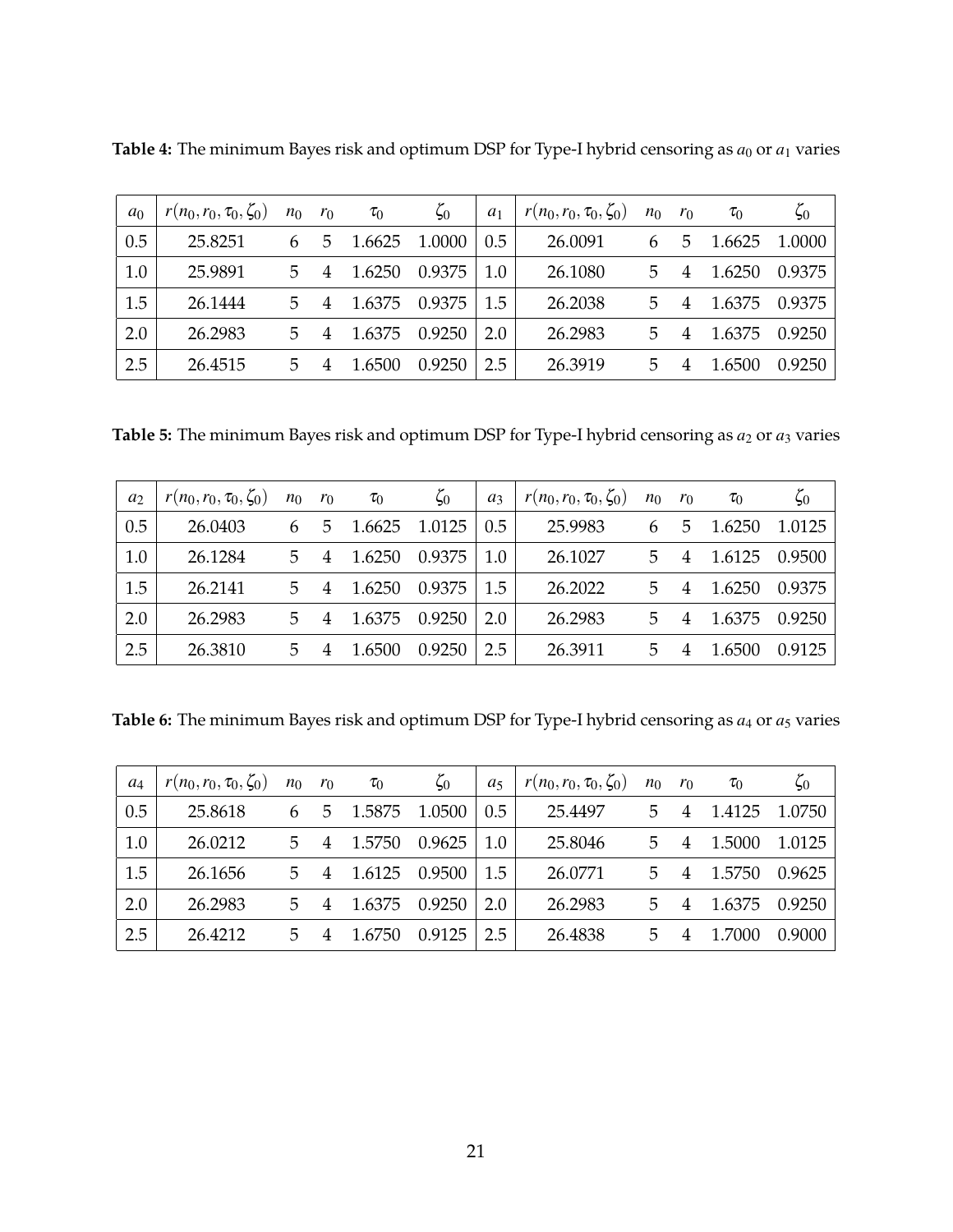| $C_{s}$ | $r(n_0,r_0,\tau_0,\zeta_0)$ | $n_0$         | $r_0$ | $\tau_0$ | $\zeta_0$ | $C_{\tau}$ | $r(n_0,r_0,\tau_0,\zeta_0)$ | $n_0$ | $r_0$ | $\tau_0$ | $\zeta_0$ |
|---------|-----------------------------|---------------|-------|----------|-----------|------------|-----------------------------|-------|-------|----------|-----------|
| 0.4     | 25.6655                     |               | 5     | 1.2375   | 0.9875    | 0.2        | 25.9954                     | 4     | 4     | 3.1375   | 0.9250    |
| 0.5     | 26.2983                     | 5             |       | 1.6375   | 0.9250    | 0.5        | 26.2983                     | 5     |       | 1.6375   | 0.9250    |
| 0.8     | 27.4684                     | 3             |       | 2.8000   | 0.8375    | 0.8        | 26.5453                     |       |       | 1.1375   | 0.9250    |
| 1.0     | 27.9656                     | $\mathcal{D}$ | 2     | 2.5125   | 0.7125    | 1.2        | 26.8039                     |       |       | 1.1125   | 0.9250    |
| 1.5     | 28.9099                     |               |       | 2.0375   | 0.0125    | 1.5        | 26.9779                     |       |       | 0.8625   | 0.9250    |

<span id="page-21-1"></span>**Table 7:** The minimum Bayes risk and optimum DSP for Type-I hybrid censoring as*C<sup>s</sup>* or*C*<sup>τ</sup> varies

From Table [3](#page-19-0) it is clear that as *a* increases for fixed *b* the minimum Bayes risk increases and as *b* increases for fixed *a* the minimum Bayes risk decreases. In Tables [4-](#page-20-0)[6](#page-20-1) we observed that as coefficients  $a_0$ ,  $a_1$ ,  $a_2$ ,  $a_3$ ,  $a_4$  and  $a_5$  increases the minimum Bayes risk increases. In Tables [7-](#page-21-1)[8](#page-21-0) if costs  $C_s$ ,  $C_{\tau}$  and  $C_r$  increases then the minimum Bayes risk increases and when the salvage value  $r_s$  increases, the minimum Bayes risk decreases.

<span id="page-21-0"></span>**Table 8:** The minimum Bayes risk and optimum DSP for Type-I hybrid censoring as *C<sup>r</sup>* or *r<sup>s</sup>* varies

|    | $r(n_0,r_0,\tau_0,\zeta_0)$ | $n_0$ | $r_0$ | $\tau_0$ | $\zeta_0$ | $r_{\rm s}$ | $r(n_0,r_0,\tau_0,\zeta_0)$ | $n_0$ | $r_0$          | $\tau_0$ | $\zeta_0$ |
|----|-----------------------------|-------|-------|----------|-----------|-------------|-----------------------------|-------|----------------|----------|-----------|
| 25 | 22.7787                     | 4     | 3     | 1.5750   | 0.7875    | 0.05        | 26.5544                     |       | 4              | 3.0250   | 0.9250    |
| 35 | 29.6324                     |       | 5     | 1.6375   | 1.0375    | 0.10        | 26.5352                     |       | 4              | 3.0000   | 0.9250    |
| 50 | 38.8182                     | 8     | -7    | 1.5375   | 1.2500    | 0.20        | 26.4478                     | 5.    |                | 1.6625   | 0.9250    |
| 65 | 47.1201                     | 10    | 9     | 1.4500   | 1.4125    | 0.30        | 26.2983                     | 5     | $\overline{4}$ | 1.6375   | 0.9250    |
| 85 | 57.2562                     | 12    |       | 1.3750   | 1.5625    | 0.35        | 26.2220                     | 6     |                | 1.1375   | 0.9250    |

For Type-I censoring, we present the optimum DSP for the fifth degree polynomial, with the following standard set of hyper parameters, coefficients and costs:  $a =$  $1.5, b = 0.8, a_0 = 2, a_1 = 2, a_2 = 2, a_3 = 2, a_4 = 2, a_5 = 2, C_r = 30, C_s = 0.5, r_s = 0, C_\tau = 0.5, \zeta^* = 6.$ In Tables [9-](#page-22-0)[14](#page-23-0) the values of the different hyper parameters or coefficients or costs are given in columns 1 and 6. The minimum Bayes risk is denoted by  $r(n_0, \tau_0, \zeta_0)$  and the corresponding sampling plan is  $(n_0, \tau_0, \zeta_0)$ .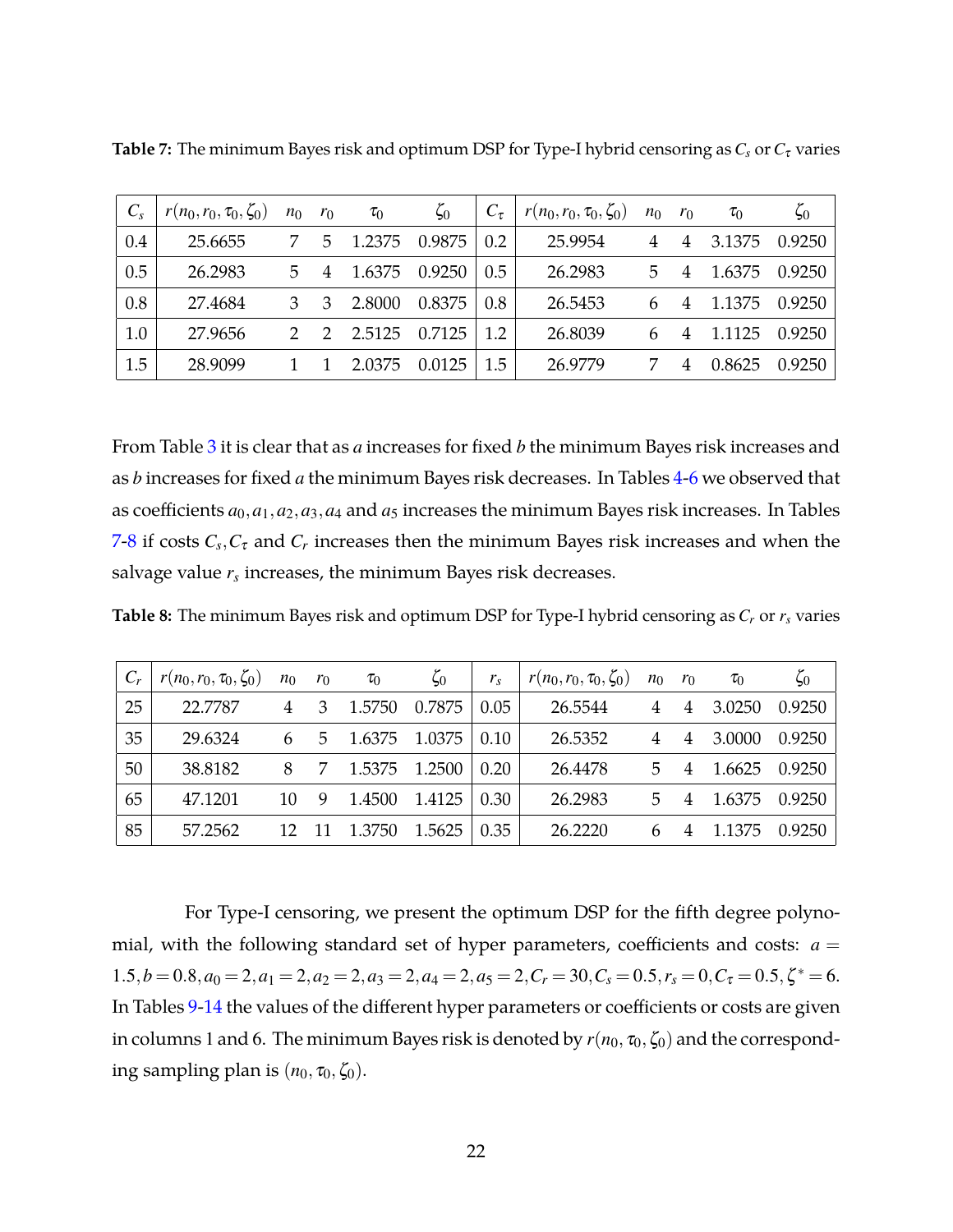| a             | $\boldsymbol{b}$ | $r(n_0, \tau_0, \zeta_0)$ | $n_0$ | $\tau_0$ | $\zeta_0$ |
|---------------|------------------|---------------------------|-------|----------|-----------|
| 1.5           | 0.8              | 27.0038                   | 5.    | 1.7000   | 0.9375    |
| $1.5^{\circ}$ | 1.2              | 22.9851                   | 6     | 1.6875   | 1.0750    |
| 2.5           | 2.5              | 21.1783                   | 6     | 1.6125   | 1.2250    |
| 3.0           | 2.5              | 24.8622                   | 6     | 1.7000   | 1.1250    |
| 3.0           | 3.0              | 21.4133                   | 6     | 1.5750   | 1.2625    |

<span id="page-22-0"></span>**Table 9:** The minimum Bayes risk and optimum DSP for Type-I censoring as *a* and *b* varies

<span id="page-22-1"></span>**Table 10:** The minimum Bayes risk and optimum DSP for Type-I censoring as  $a_0$  or  $a_1$  varies

| a <sub>0</sub> | $r(n_0, \tau_0, \zeta_0)$ | $n_0$ | $\tau_0$ | $\zeta_0$ | $a_1$ | $r(n_0, \tau_0, \zeta_0)$ | $n_0$ | $\tau_0$ | $\zeta_0$ |
|----------------|---------------------------|-------|----------|-----------|-------|---------------------------|-------|----------|-----------|
| 0.5            | 26.5210                   | 5.    | 1.7125   | 0.9500    | 0.5   | 26.7003                   | 5     | 1.7000   | 0.9500    |
| 1.0            | 26.6833                   | 5.    | 1.7000   | 0.9375    | 1.0   | 26.8029                   | 5     | 1.7000   | 0.9500    |
| 1.5            | 26.8436                   | 5     | 1.7000   | 0.9375    | 1.5   | 26.9035                   | 5     | 1.7000   | 0.9375    |
| 2.0            | 27.0038                   | 5     | 1.7000   | 0.9375    | 2.0   | 27.0038                   | 5     | 1.7000   | 0.9375    |
| 2.5            | 27.1626                   | 5     | 1.6875   | 0.9250    | 2.5   | 27.1026                   | 5     | 1.7000   | 0.9250    |

Table 11: The minimum Bayes risk and optimum DSP for Type-I censoring as  $a_2$  or  $a_3$  varies

| $a_2$ | $r(n_0, \tau_0, \zeta_0)$ | $n_0$ | $\tau_0$      | $\zeta_0$ | $a_3$         | $r(n_0, \tau_0, \zeta_0)$ | $n_0$ | $\tau_0$        | $\zeta_0$ |
|-------|---------------------------|-------|---------------|-----------|---------------|---------------------------|-------|-----------------|-----------|
| 0.5   | 26.7282                   | 5     | 1.6875 0.9500 |           | $0.5^{\circ}$ | 26.6814 5 1.6750          |       |                 | 0.9625    |
| 1.0   | 26.8216                   | 5.    | 1.6875 0.9500 |           | 1.0           | 26.7930                   |       | 5 1.6750 0.9500 |           |
| 1.5   | 26.9135                   | 5.    | 1.6875 0.9375 |           | 1.5           | 26.9006                   |       | 5 1.6875 0.9375 |           |
| 2.0   | 27.0038                   | 5.    | 1.7000        | 0.9375    | 2.0           | 27.0038                   |       | 5 1.7000        | 0.9375    |
| 2.5   | 27.0919                   | 5     | 1.7000        | 0.9250    | 2.5           | 27.1033                   |       | 5 1.7000        | 0.9250    |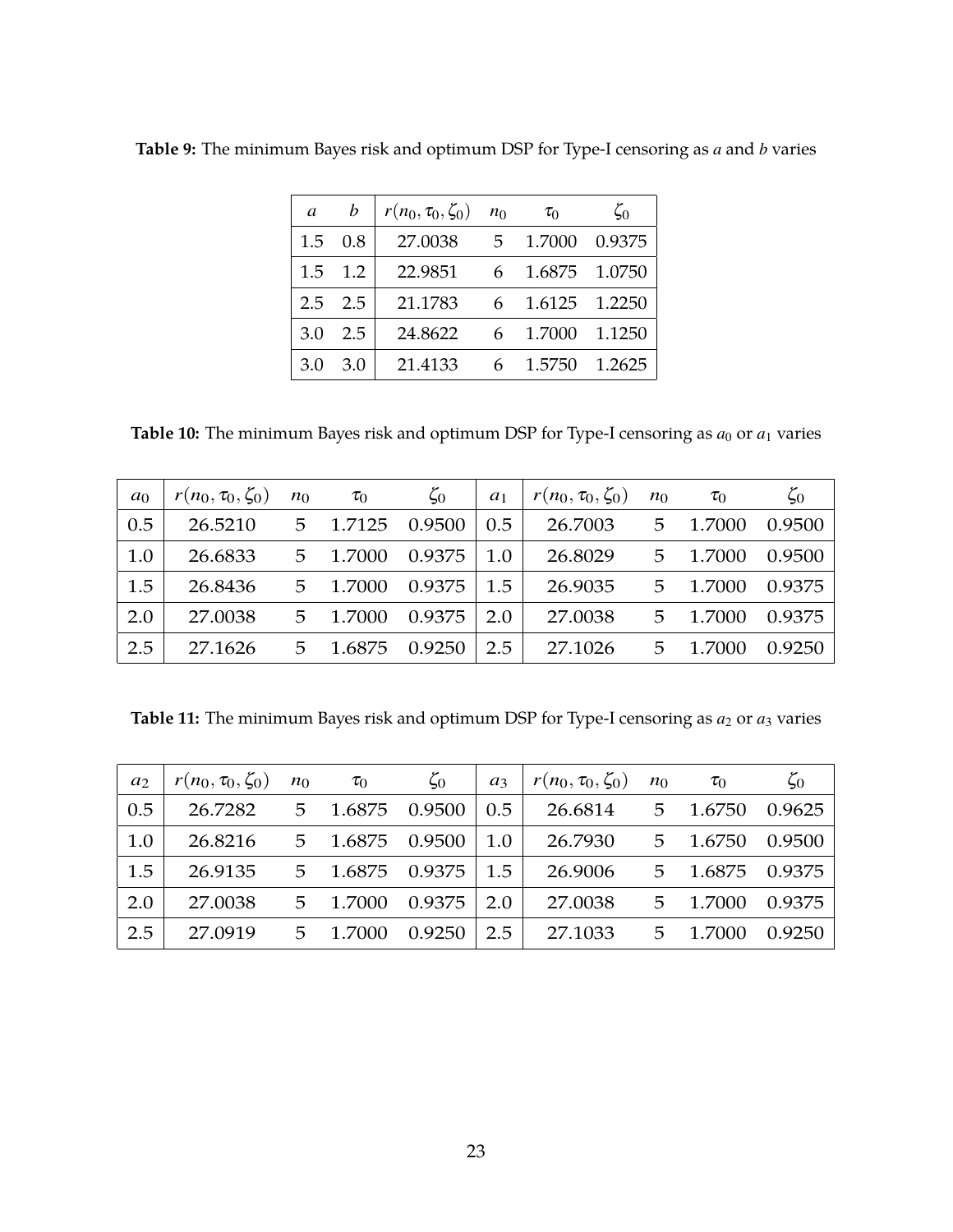| $a_4$ | $r(n_0, \tau_0, \zeta_0)$ | $n_0$ | $\tau_0$ | $\zeta_0$ | a <sub>5</sub> | $r(n_0, \tau_0, \zeta_0)$ | $n_0$ | $\tau_0$ | $\zeta_0$ |
|-------|---------------------------|-------|----------|-----------|----------------|---------------------------|-------|----------|-----------|
| 0.5   | 26.5349                   | 5     | 1.6375   | 0.9875    | 0.5            | 26.0954                   | 5     | 1.5375   | 1.0750    |
| 1.0   | 26.7044                   | 5     | 1.6625   | 0.9750    | 1.0            | 26.4724                   | 5     | 1.6000   | 1.0125    |
| 1.5   | 26.8598                   | 5     | 1.6750   | 0.9500    | 1.5            | 26.7653                   | 5     | 1.6500   | 0.9625    |
| 2.0   | 27.0038                   | 5     | 1.7000   | 0.9375    | 2.0            | 27.0038                   | 5     | 1.7000   | 0.9375    |
| 2.5   | 27.1370                   | 5     | 1.7125   | 0.9125    | 2.5            | 27.2053                   | 5     | 1.7375   | 0.9000    |

<span id="page-23-1"></span>**Table 12:** The minimum Bayes risk and optimum DSP for Type-I censoring as *a*4 or *a*5 varies

From Tables [10](#page-22-1)[-12](#page-23-1) we observed that as coefficients of acceptance cost  $a_0$ ,  $a_1$ ,  $a_2$ ,  $a_3$ ,  $a_4$  and  $a_5$ increase, the minimum Bayes risk  $r(n_0, \tau_0, \zeta_0)$  also increases and the optimum value of  $\zeta_0$ decreases. It is also observed that the optimum value of  $\tau_0$  increases as coefficient  $a_2, a_3, a_4$ and  $a_5$  increases. In Tables [13](#page-23-2)[-14](#page-23-0) costs  $C_s, C_\tau, C_r$  and  $r_s$  are varies for different values and we observed that behaviour of minimum Bayes risk and optimum DSP are as expected.

<span id="page-23-2"></span>**Table 13:** The minimum Bayes risk and optimum DSP for Type-I censoring as  $C_s$  or  $C_{\tau}$  varies

| $C_{S}$ | $r(n_0, \tau_0, \zeta_0)$ | $n_0$         | $\tau_0$ | $\zeta_0$ | $C_{\tau}$ | $r(n_0, \tau_0, \zeta_0)$ | $n_0$ | $\tau_0$ | $\zeta_0$ |
|---------|---------------------------|---------------|----------|-----------|------------|---------------------------|-------|----------|-----------|
| 0.2     | 25.0552                   | 9             | 1.4750   | 1.0750    | 0.2        | 26.3960                   | 5     | 2.5500   | 0.9750    |
| 0.3     | 25.8550                   | 7             | 1.6375   | 1.0250    | 0.5        | 27.0038                   | 5     | 1.7000   | 0.9375    |
| 0.5     | 27.0038                   | 5             | 1.7000   | 0.9375    | 0.8        | 27.4884                   | 5     | 1.5500   | 0.9250    |
| 0.8     | 28.2251                   | 3             | 2.5250   | 0.8375    | 1.2        | 28.0462                   | 6     | 1.1250   | 0.9250    |
| 1.2     | 29.0845                   | $\mathcal{P}$ | 2.3000   | 0.7125    | 1.5        | 28.3763                   | 6     | 1.0750   | 0.9250    |

<span id="page-23-0"></span>**Table 14:** The minimum Bayes risk and optimum DSP for Type-I censoring as *C<sup>r</sup>* or *r<sup>s</sup>* varies

| $C_r$ | $r(n_0, \tau_0, \zeta_0)$ | $n_0$          | $\tau_0$ | $\zeta_0$ | $r_{s}$ | $r(n_0, \tau_0, \zeta_0)$ | $n_0$ | $\tau_0$ | $\zeta_0$ |
|-------|---------------------------|----------------|----------|-----------|---------|---------------------------|-------|----------|-----------|
| 25    | 23.4949                   | $\overline{4}$ | 1.5875   | 0.7875    | 0.05    | 26.9583                   | 5     | 1.6750   | 0.9375    |
| 50    | 39.5495                   | 7              | 1.8250   | 1.2250    | 0.10    | 26.9121                   | 5     | 1.6625   | 0.9375    |
| 85    | 58.1138                   | 11             | 1.7875   | 1.5625    | 0.20    | 26.8185                   | 5     | 1.6250   | 0.9375    |
| 100   | 65.2465                   | 12             | 1.7750   | 1.6500    | 0.30    | 26.7229                   | .5.   | 1.6000   | 0.9250    |
| 125   | 76.3677                   | 14             | 1.7500   | 1.7875    | 0.40    | 26.6071                   |       | 1.2625   | 0.9375    |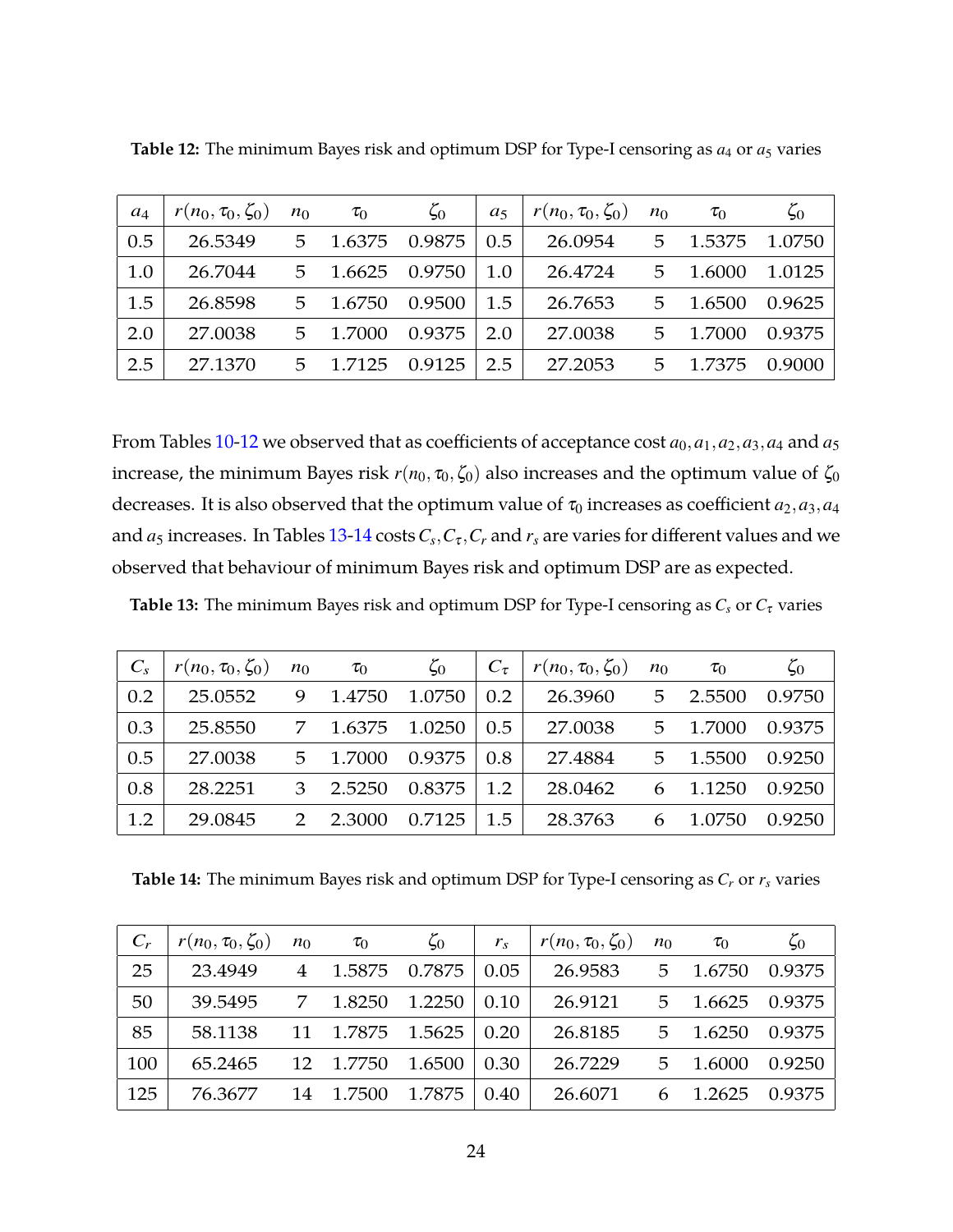### **6.2.2** Non Polynomial Loss Function

Since the form of the loss function can vary so in this section, we present the optimum DSP for the non polynomial loss function considered in Section [5.](#page-10-0) For the Type-I hybrid censoring, the following standard set of hyper parameters, coefficients and costs:  $a = 2.5, b = 0.8, a_0 = 2, a_1 = 2, a_2 = 2, C_r = 30, C_s = 0.5, r_s = 0.3, C_\tau = 5.0, \zeta^* = 6$  are used. In Tables [15](#page-24-0)[-19](#page-26-0) the values of the different hyper parameter or coefficients or costs are given in column 1 and 7 and the others are kept fixed.

<span id="page-24-0"></span>**Table 15:** The minimum Bayes risk and the optimum DSP for Type-I hybrid censoring as *a* and *b* varies

| a             | b   | $r(n_0, r_0, \tau_0, \zeta_0)$ $n_0$ $r_0$ |   |               | $\tau_0$        | $\zeta_0$ |
|---------------|-----|--------------------------------------------|---|---------------|-----------------|-----------|
| $0.2^{\circ}$ | 0.2 | 10.5326                                    | 5 |               | 2 0.1750 2.3125 |           |
| 1.5           | 0.4 | 27.4453                                    |   | $\mathcal{B}$ | 0.3125 1.9375   |           |
| 1.5           | 0.8 | 20.2414                                    | 8 | 4             | 0.2250          | 2.6125    |
| 2.5           | 0.8 | 28.4481                                    |   | $\mathcal{E}$ | 0.3125          | 1.9625    |
| 3.0           | 1.5 | 22.6152                                    | 6 | 3             | 0.1875 2.9500   |           |

<span id="page-24-1"></span>**Table 16:** The minimum Bayes risk and optimum DSP for Type-I hybrid censoring as  $a_0$  or  $a_1$  varies

| a <sub>0</sub> | $r(n_0,r_0,\tau_0,\zeta_0)$ | $n_0$ | $r_0$ | $\tau_0$ | $\zeta_0$ | $a_1$ | $r(n_0,r_0,\tau_0,\zeta_0)$ | $n_0$ | $r_0$ | $\tau_0$ | $\zeta_0$ |
|----------------|-----------------------------|-------|-------|----------|-----------|-------|-----------------------------|-------|-------|----------|-----------|
| 0.5            | 27.9446                     | 6     | 3     | 0.3000   | 2.0375    | 0.5   | 27.5833                     | 6     | 3     | 0.2875   | 2.1375    |
| 1.0            | 28.1152                     | 6     | 3     | 0.3000   | 2.0125    | 1.0   | 27.8877                     | 6     | -3    | 0.3000   | 2.0750    |
| 1.5            | 28.2840                     | 6     | 3     | 0.3125   | 1.9875    | 1.5   | 28.1737                     | 6     | 3     | 0.3000   | 2.0250    |
| 2.0            | 28.4481                     | 6     | 3     | 0.3125   | 1.9625    | 2.0   | 28.4481                     | 6     | 3     | 0.3125   | 1.9625    |
| 2.5            | 28.6111                     | 6     | З     | 0.3125   | 1.9375    | 2.5   | 28.7106                     | 6     |       | 0.3250   | 1.9125    |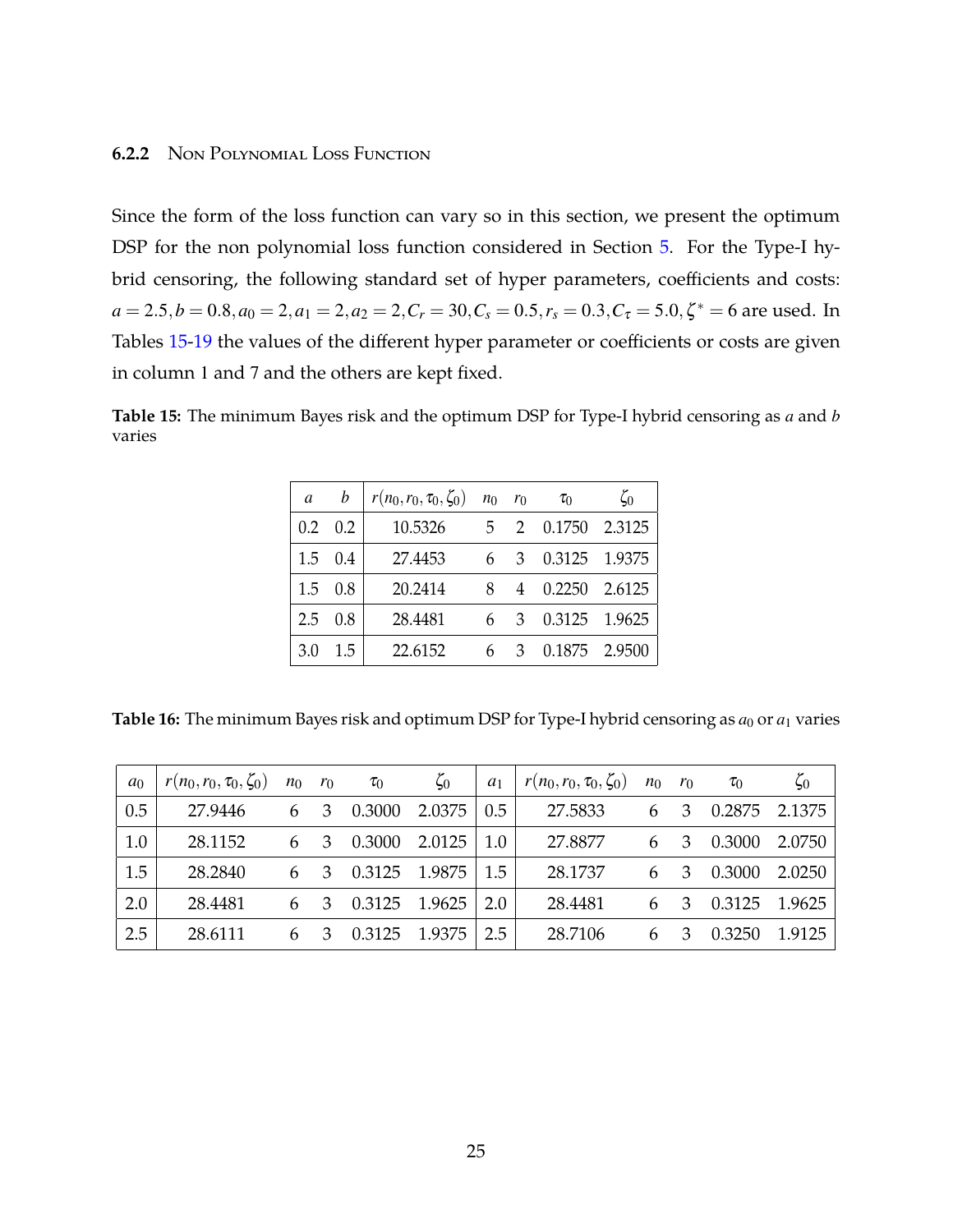| a <sub>2</sub> | $r(n_0,r_0,\tau_0,\zeta_0)$ | $n_0$ | $r_0$ | $\tau_0$ | $\zeta_0$ | $C_{\tau}$ | $r(n_0,r_0,\tau_0,\zeta_0)$ | $n_0$ | $r_0$ | $\tau_0$ | $\zeta_0$ |
|----------------|-----------------------------|-------|-------|----------|-----------|------------|-----------------------------|-------|-------|----------|-----------|
| 0.5            | 21.4982                     | 5.    | 3     | 0.1500   | 1.5750    | 0.5        | 27.2156                     | 4     | 4     | 1.3000   | 2.1000    |
| 1.0            | 25.4359                     | 6     |       | 0.2000   | 2.9750    | 1.5        | 27.6168                     | 4     | 3     | 0.6000   | 1.9625    |
| 1.5            | 27,3171                     | 6     |       | 0.2625   | 2.3125    | 3.0        | 28.0288                     | 5.    | 3     | 0.4125   | 1.9625    |
| 2.0            | 28.4481                     | 6     |       | 0.3125   | 1.9625    | 4.0        | 28.2477                     |       | 3     | 0.3125   | 1.9625    |
| 2.5            | 29.1885                     | 5.    |       | 0.2875   | 1.5250    | 5.0        | 28.4481                     | 6     |       | 0.3125   | 1.9625    |

<span id="page-25-0"></span>**Table 17:** The minimum Bayes risk and optimum DSP for Type-I hybrid censoring as  $a_2$  or  $C_7$  varies

From Table [15](#page-24-0) it is clear that as *a* increases, for fixed *b*, the minimum Bayes risk increases and as *b* increases, for fixed *a*, the minimum Bayes risk decreases. In Tables [16-](#page-24-1)[17](#page-25-0) when coefficient  $a_0$ ,  $a_1$  and  $a_2$  increases then minimum Bayes risk  $r(n_0, r_0, \zeta_0)$  increases. The optimum value of  $\tau_0$  increases and  $\zeta_0$  decreases as  $a_0$  and  $a_1$  increase. In Tables [17](#page-25-0)[-18](#page-25-1) when  $\cos$ ts  $C_s$ , $C_{\tau}$  and  $C_r$  increase, then the minimum Bayes risk increases. In Table [19](#page-26-0) when the salvage value  $r_s$  increases then the minimum Bayes risk decreases as expected and optimal sample sizes  $n_0$  and  $r_0$  increase.

<span id="page-25-1"></span>

| <b>Table 18:</b> The minimum Bayes risk and optimum DSP for Type-I hybrid censoring as $C_s$ or $C_r$ varies |  |  |  |
|--------------------------------------------------------------------------------------------------------------|--|--|--|
|--------------------------------------------------------------------------------------------------------------|--|--|--|

| $C_{s}$ | $r(n_0,r_0,\tau_0,\zeta_0)$ | $n_0$         | $r_0$         | $\tau_0$ | $\zeta_0$ |    | $r(n_0,r_0,\tau_0,\zeta_0)$ | $n_0$ | $r_0$         | $\tau_0$ | $\zeta_0$ |
|---------|-----------------------------|---------------|---------------|----------|-----------|----|-----------------------------|-------|---------------|----------|-----------|
| 0.4     | 27.7042                     | 10            | 4             | 0.2250   | 2.1000    | 25 | 24.8091                     | $5 -$ | $\mathcal{D}$ | 0.2875   | 1.5125    |
| 0.5     | 28.4481                     | 6             | 3             | 0.3125   | 1.9625    | 35 | 31.6670                     | 8     | 4             | 0.2750   | 2.3250    |
| 0.6     | 28.9501                     | 4             | 2             | 0.3250   | 1.7375    | 50 | 39.5133                     | 10    |               | 0.2750   | 3.1000    |
| 0.7     | 29.3501                     | 4             | $\mathcal{D}$ | 0.3250   | 1.7375    | 65 | 45.5177                     | 11    | -7            | 0.2625   | 3.6875    |
| 0.8     | 29.6455                     | $\mathcal{P}$ |               | 0.3625   | 0.0125    | 85 | 51.6634                     | 12    | 8             | 0.2375   | 4.3625    |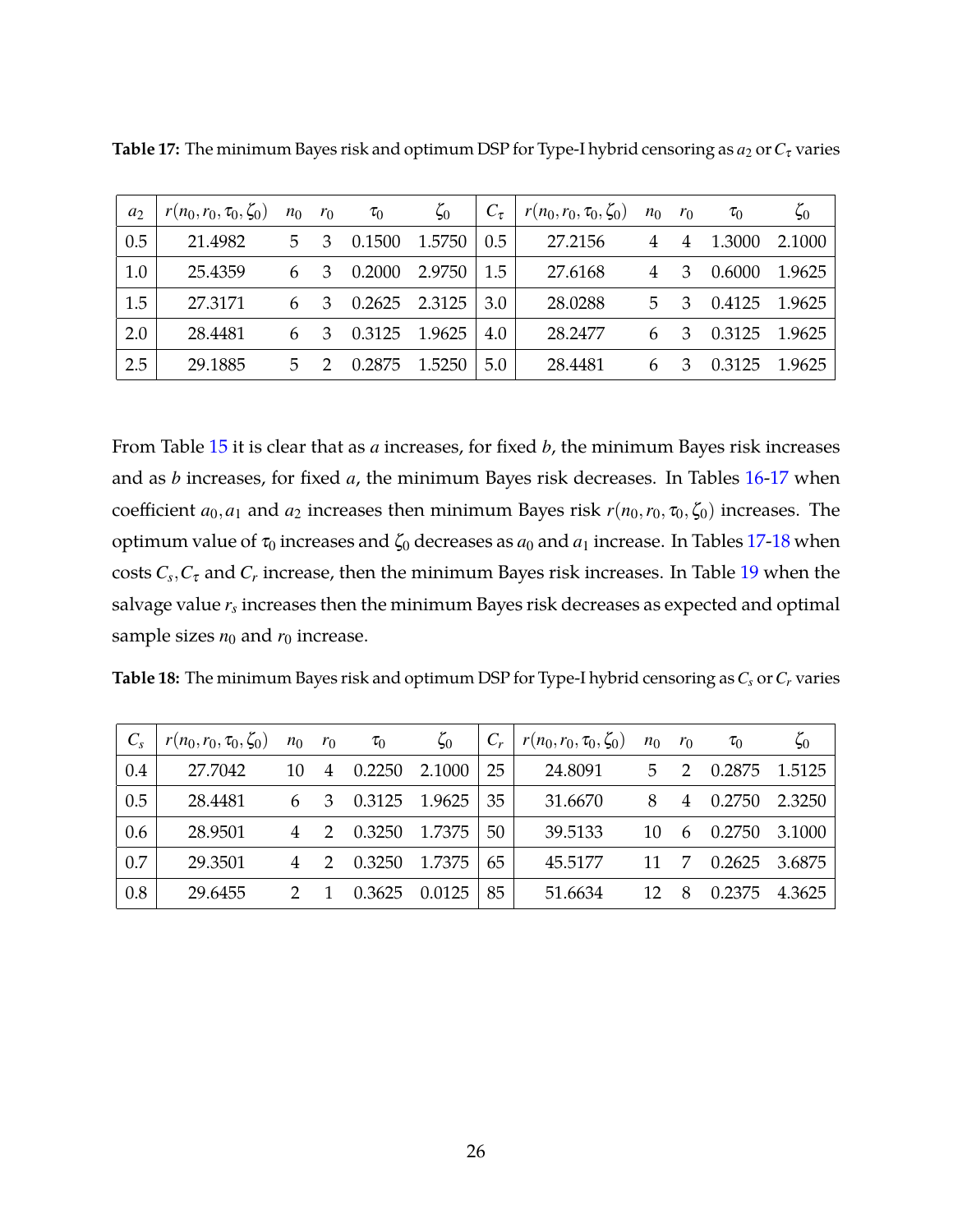| $r_{s}$ | $r(n_0,r_0,\tau_0,\zeta_0)$ | $n_0$ | $r_0$         | $\tau_0$ | $\zeta_0$ |
|---------|-----------------------------|-------|---------------|----------|-----------|
| 0.05    | 29.1184                     | 3     | $\mathcal{P}$ | 0.4750   | 1.7375    |
| 0.10    | 29.0215                     | 4     | $\mathcal{D}$ | 0.3375   | 1.7375    |
| 0.20    | 28.7866                     | 4     | $\mathcal{P}$ | 0.3375   | 1.7375    |
| 0.30    | 28.4481                     |       | З             | 0.3125   | 1.9625    |
| 0.40    | 27.9798                     | 8     | З             | 0.2125   | 1.9625    |

<span id="page-26-0"></span>**Table 19:** The minimum Bayes risk and optimum DSP for Type-I hybrid censoring as *r<sup>s</sup>* varies

For the Type-I censoring, we also present the optimum DSP for the non polynomial loss function considered in Section [5,](#page-10-0) with the following standard set of hyper parameters, coefficients and costs:  $a = 2.5, b = 0.8, a_0 = 2, a_1 = 2, a_2 = 2, C_r = 30, C_s = 0.5, r_s = 1.5$  $0, C_{\tau} = 0.5, \zeta^* = 6$ . Numerical results are given in Tables [20-](#page-26-1)[24](#page-28-1) where only hyper parameters *a* and *b* or one coefficient or one cost is varying and others are kept fixed as defined above.

<span id="page-26-1"></span>**Table 20:** The minimum Bayes risk and optimum DSP for Type-I censoring as *a* and *b* varies

| $\mathfrak a$ | h             | $r(n_0, \tau_0, \zeta_0)$ | n <sub>0</sub> | $\tau_0$ | $\zeta_0$     |
|---------------|---------------|---------------------------|----------------|----------|---------------|
| 1.5           | 0.4           | 26.6262                   | 3              |          | 1.1125 1.9375 |
| 1.5           | 0.8           | 19.4142                   | 4              | 0.9000   | 2.6125        |
| 2.5           | 0.8           | 27.5603                   | 4              | 1.0750   | 2.0625        |
| 2.5           | 1.2           | 22.2069                   |                |          | 0.8875 2.6500 |
| 3.0           | $1.5^{\circ}$ | 21.8535                   |                | 0.8250   | 2.8750        |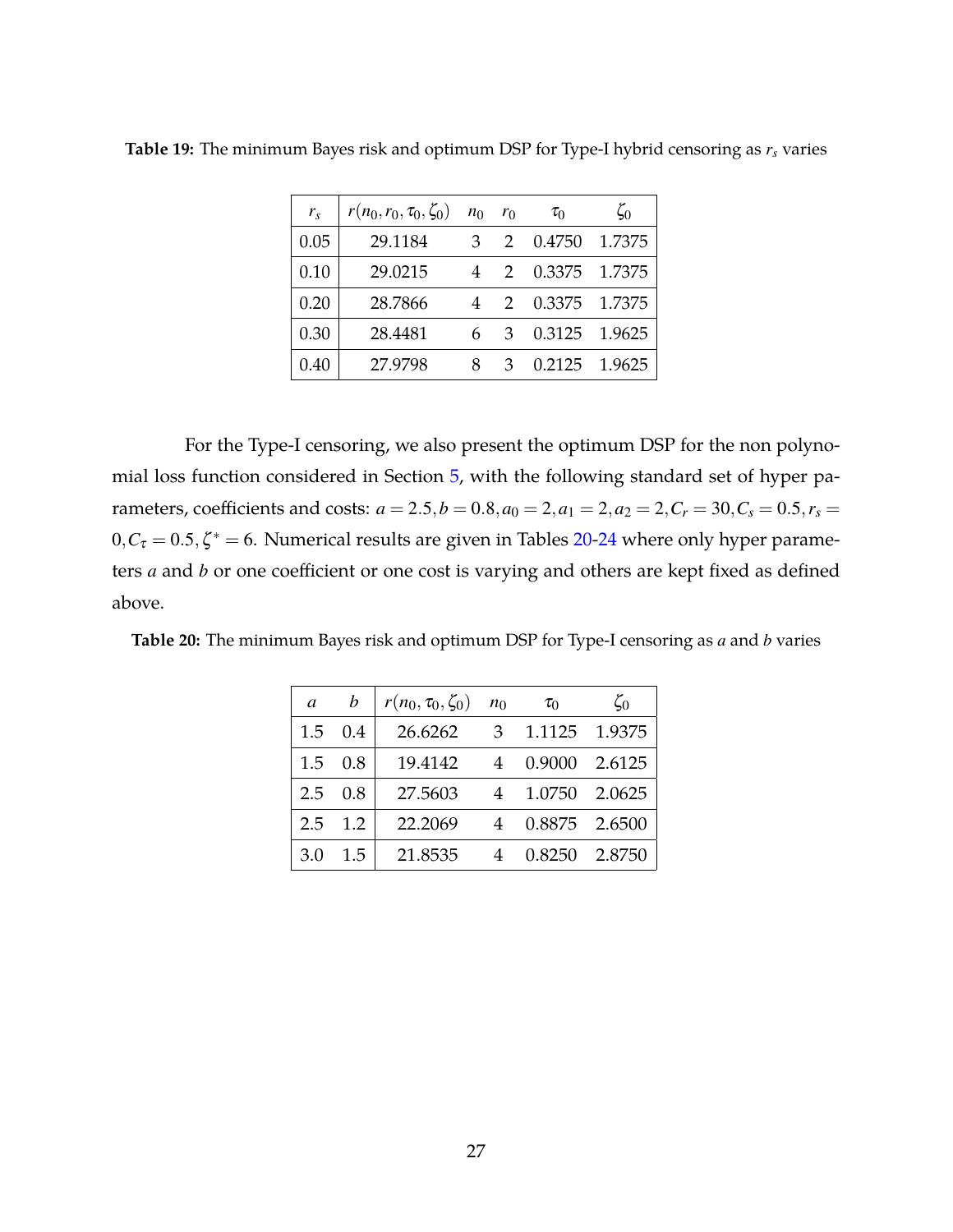| a <sub>0</sub> | $r(n_0, \tau_0, \zeta_0)$ | $n_0$          | $\tau_0$ | $\zeta_0$ | $a_1$ | $r(n_0, \tau_0, \zeta_0)$ | $n_0$          | $\tau_0$ | $\zeta_0$     |
|----------------|---------------------------|----------------|----------|-----------|-------|---------------------------|----------------|----------|---------------|
| 0.5            | 27.0238                   | $\overline{4}$ | 1.0750   | 2.1375    | 0.5   | 26.6463                   | $\overline{4}$ | 1.0375   | 2.2500        |
| 1.0            | 27.2050                   | $\overline{4}$ | 1.0750   | 2.1125    | 1.0   | 26.9657                   | $\overline{4}$ | 1.0500   | 2.1750        |
| 1.5            | 27.3838                   | $\overline{4}$ | 1.0750   | 2.0875    | 1.5   | 27.2702                   | 4              |          | 1.0625 2.1125 |
| 2.0            | 27.5603                   |                | 1.0750   | 2.0625    | 2.0   | 27.5603                   | 4              | 1.0750   | 2.0625        |
| 2.5            | 27.7262                   | 3              | 1.1125   | 1.9375    | 2.5   | 27.8216                   | 3              | 1.1250   | 1.9125        |

<span id="page-27-0"></span>**Table 21:** The minimum Bayes risk and optimum DSP for Type-I censoring as  $a_0$  or  $a_1$  varies

<span id="page-27-1"></span>**Table 22:** The minimum Bayes risk and optimum DSP for Type-I censoring as  $a_2$  or  $C_s$  varies

| $a_2$ | $r(n_0, \tau_0, \zeta_0)$ | $n_0$ | $\tau_0$ | $\zeta_0$     | $C_{S}$ | $r(n_0, \tau_0, \zeta_0)$ | $n_0$ | $\tau_0$ | $\zeta_0$ |
|-------|---------------------------|-------|----------|---------------|---------|---------------------------|-------|----------|-----------|
| 0.5   | 20.9985                   | 4     | 0.5375   | 4.7375        | 0.2     | 25.9956                   | 8     | 0.8750   | 2.3000    |
| 1.0   | 24.5967                   | 4     | 0.8000   | 3.0500        | 0.3     | 26.6479                   | 6     | 0.9250   | 2.2000    |
| 1.5   | 26.4246                   | 4     |          | 0.9625 2.4125 | 0.5     | 27.5603                   | 4     | 1.0750   | 2.0625    |
| 2.0   | 27.5603                   |       | 1.0750   | 2.0625        | 0.8     | 28.3770                   | 2     | 0.9500   | 1.7375    |
| 2.5   | 28.3162                   | З     | 1.2250   | 1.7375        | 1.2     | 29.1411                   | 1     | 0.7250   | 0.6000    |

It is clear from the Tables [21-](#page-27-0)[22](#page-27-1) that the minimum Bayes risk increases as the coefficient  $a_0, a_1$  and  $a_2$  increase. In Table [22](#page-27-1) when the cost  $C_s$  increases the minimum Bayes risk increases and  $n_0$  decreases. In Table [23](#page-27-2) as the cost  $C_\tau$  increases then the minimum Bayes risk increases and  $\tau_0$  decreases. When the cost  $C_r$  increases then the minimum Bayes risk increases,  $n_0$  and  $\tau_0$  increase and  $\tau_0$  decreases.

<span id="page-27-2"></span>**Table 23:** The minimum Bayes risk and optimum DSP for Type-I censoring as  $C_{\tau}$  or  $C_r$  varies

| $C_{\tau}$ | $r(n_0, \tau_0, \zeta_0)$ | $n_0$          | $\tau_0$ | $\zeta_0$ |    | $r(n_0, \tau_0, \zeta_0)$ | $n_0$          | $\tau_0$ | $\zeta_0$ |
|------------|---------------------------|----------------|----------|-----------|----|---------------------------|----------------|----------|-----------|
| 0.2        | 27.2069                   | $\overline{4}$ | 1.3000   | 2.0875    | 25 | 24.0664                   | $\mathcal{P}$  | 1.0625   | 1.5125    |
| 0.5        | 27.5603                   | 4              | 1.0750   | 2.0625    | 35 | 30.6915                   | $\overline{4}$ | 1.0500   | 2.3125    |
| 0.7        | 27.7625                   | $\overline{4}$ | 0.9500   | 2.0250    | 50 | 38.4988                   | 6              | 0.9250   | 3.0875    |
| 1.0        | 28.0240                   | $\overline{4}$ | 0.7875   | 1.9875    | 65 | 44.6010                   | 7              | 0.8500   | 3.6875    |
| 1.5        | 28.3421                   |                | 0.6000   | 1.9625    | 85 | 50.9093                   | 8              | 0.7750   | 4.3625    |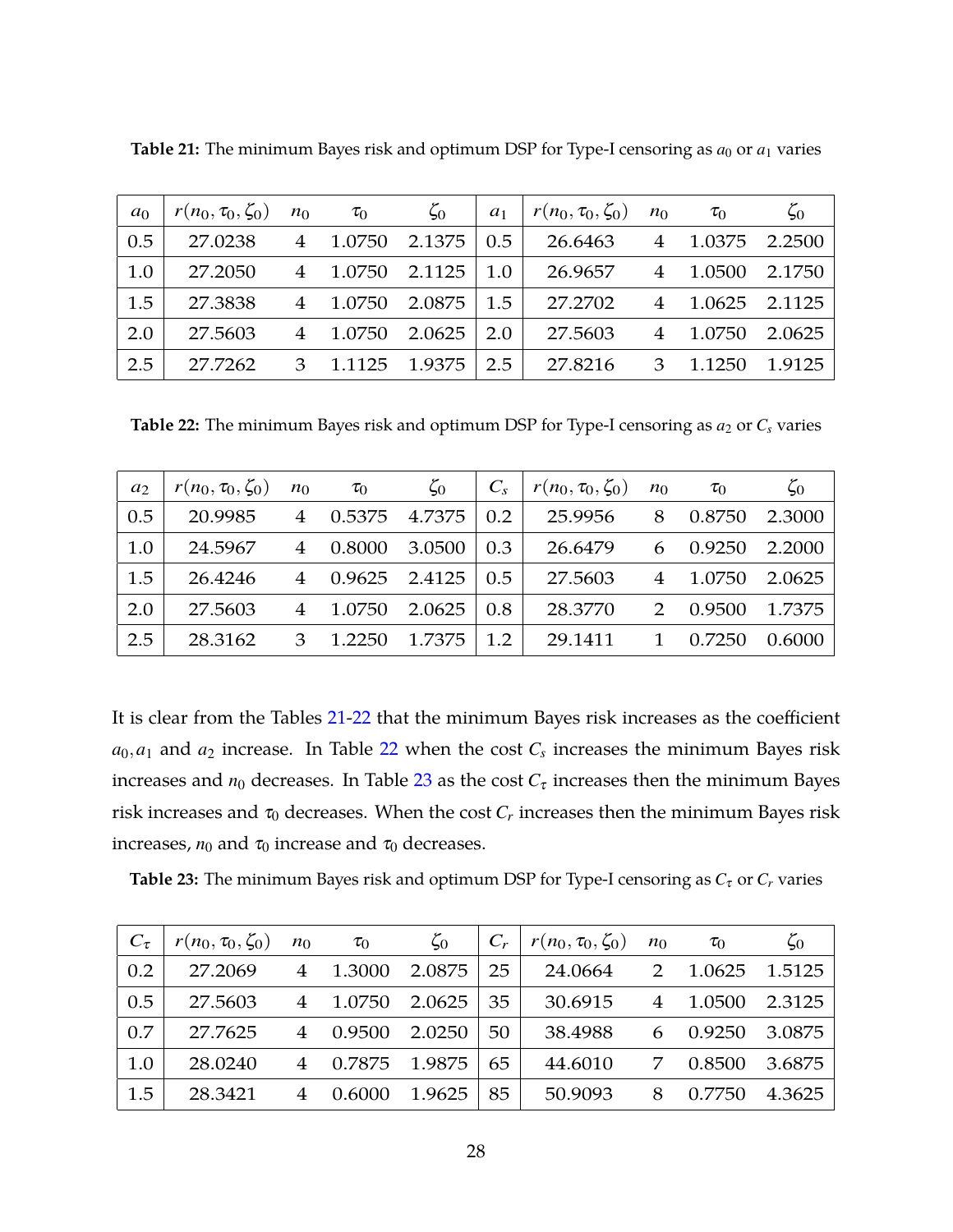| $r_{s}$ | $r(n_0, \tau_0, \zeta_0)$ | $n_0$ | $\tau_0$ | $\zeta_0$     |
|---------|---------------------------|-------|----------|---------------|
| 0.05    | 27.5361                   | 4     | 1.0500   | 2.0500        |
| 0.10    | 27.5112                   | 4     | 1.0375   | 2.0500        |
| 0.20    | 27.4589                   | 4     | 0.9875   | 2.0375        |
| 0.30    | 27.4025                   | 4     |          | 0.9125 2.0125 |
| 0.40    | 27.3100                   | 5     |          | 0.6875 2.1000 |

<span id="page-28-1"></span>**Table 24:** The minimum Bayes risk and optimum DSP for Type-I censoring as *r<sup>s</sup>* varies

<span id="page-28-0"></span>From Table [24](#page-28-1) it is that as the salvage value *r<sup>s</sup>* increases, the minimum Bayes risk and the  $\tau_0$  decrease.

# **7** Conclusion

In this work, we have considered the sampling plan in the life testing experiment under Type-I and Type-I hybrid censoring scheme where lifetimes are exponentially distributed with parameter  $\lambda$ . We have proposed that a decision theoretic sampling plan (DSP) can be obtained by using a suitable estimator of  $\lambda$ , in place of the estimator of mean lifetime  $\theta = \frac{1}{\lambda}$ . The proposed estimator of  $\lambda$  always exists for censored samples. Moreover, we have developed a methodology for finding a DSP using a decision function based on this estimator of  $\lambda$  under Type-I and Type-I hybrid censoring. Numerically it is observed that the optimum DSP is better than sampling plans of [Lam](#page-34-1) [\(1994](#page-34-1)), Lin *[et al.](#page-34-2)* [\(2008, 2008a\)](#page-34-2) and as good as a Bayesian sampling plan in terms of Bayes risk for Type-I and Type-I hybrid censoring. The main advantage of our study is that the proposed sampling plan can be used quite conveniently for higher degree polynomial and for non-polynomial loss functions without any additional effort as compared to the existing BSP.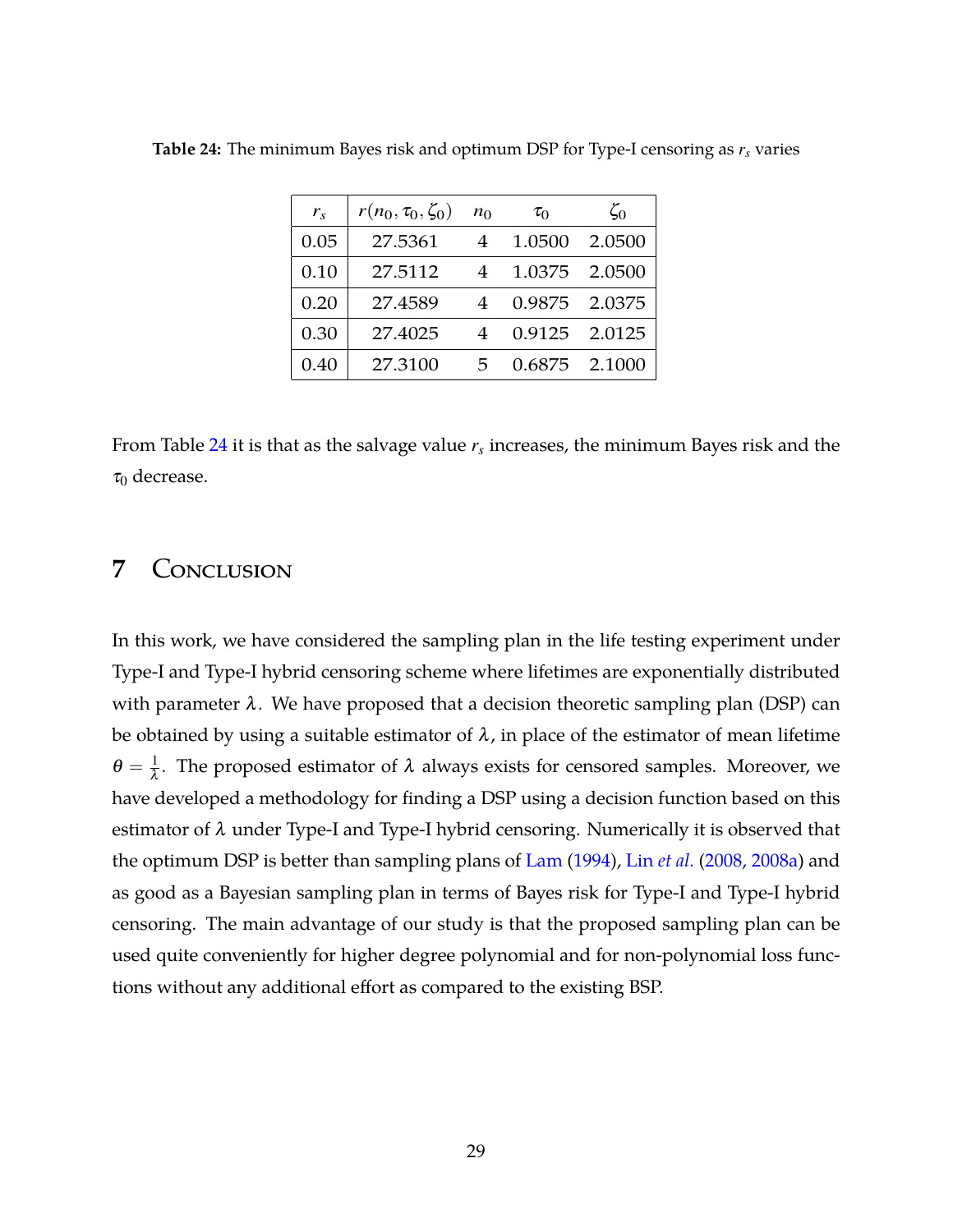# Acknowledgements:

The authors would like to thank two unknown reviewers and the Associate Editor for their constructive comments which have helped to improve the manuscript significantly.

# **8** Appendix

### 8.1 Proof of Theorem [3.1](#page-6-0)

*Proof.* The Bayes risk of DSP with respect to the loss function [\(4\)](#page-4-2) is given by

<span id="page-29-0"></span>
$$
r(n, \tau, \zeta) = n(C_s - r_s) + E(M)r_s + \tau C_{\tau} + a_0 + a_1\mu_1 + a_2\mu_2
$$
  
+ 
$$
\int_0^{\infty} (C_r - a_0 - a_1\lambda - a_2\lambda^2) P(\hat{\lambda} \ge \zeta) \frac{b^a}{\Gamma(a)} \lambda^{a-1} e^{-\lambda b} d\lambda
$$
  
= 
$$
n(C_s - r_s) + E_{\lambda} E_{X/\lambda}(M)r_s + \tau C_{\tau} + a_0 + a_1\mu_1 + a_2\mu_2
$$
  
+ 
$$
\sum_{l=0}^2 C_l \frac{b^a}{\Gamma(a)} \int_0^{\infty} \lambda^{a+l-1} e^{-\lambda b} P(\hat{\lambda} \ge \zeta) d\lambda,
$$
 (12)

where  $C_l$  is defined as

$$
C_{l} = \begin{cases} C_{r} - a_{l} & \text{if } l = 0, \\ -a_{l} & \text{if } l = 1, 2. \end{cases}
$$
 (13)

Using Lemma [3.1](#page-5-0) in [\(12\)](#page-29-0) we get

<span id="page-29-1"></span>
$$
\int_{0}^{\infty} \lambda^{a+l-1} e^{-\lambda b} P(\hat{\lambda} \ge \zeta) d\lambda
$$
\n
$$
= \int_{0}^{\infty} \lambda^{a+l-1} e^{-\lambda (b+n\tau)} d\lambda I_{(\zeta=0)} + \sum_{m=1}^{n} \sum_{j=0}^{m} {n \choose m} {m \choose j} (-1)^{j}
$$
\n
$$
\times \int_{0}^{\infty} \int_{\zeta}^{\frac{1}{\tau_{j,m}}} \lambda^{a+l+m-1} \frac{e^{-\lambda \{b+\frac{m}{y}\}}}{y^{2}} \left(\frac{1}{y} - \tau_{j,m}\right)^{m-1} dy d\lambda
$$
\n
$$
= \frac{\Gamma(a+l)}{(b+n\tau)^{(a+l)}} I_{(\zeta=0)} + \sum_{m=1}^{n} \sum_{j=0}^{m} {n \choose m} {m \choose j} (-1)^{j} \frac{(m)^{m}}{\Gamma(m)} \int_{\zeta}^{\frac{1}{\tau_{j,m}}} \frac{\left(\frac{1}{y} - \tau_{j,m}\right)^{m-1} \Gamma(a+l+m)}{y^{2} \{b+\frac{m}{y}\}^{a+l+m}} dy
$$
\n
$$
= \frac{\Gamma(a+l)}{(b+n\tau)^{(a+l)}} I_{(\zeta=0)} + \sum_{m=1}^{n} \sum_{j=0}^{m} {n \choose m} {m \choose j} \frac{(m)^{m}(-1)^{j}}{\Gamma(m)} \int_{0}^{\frac{1}{\zeta} - \tau_{j,m}} \frac{v^{m-1} \Gamma(a+l+m)}{\{b+m\tau_{j,m}+m\nu\}^{a+l+m}} dv(14)
$$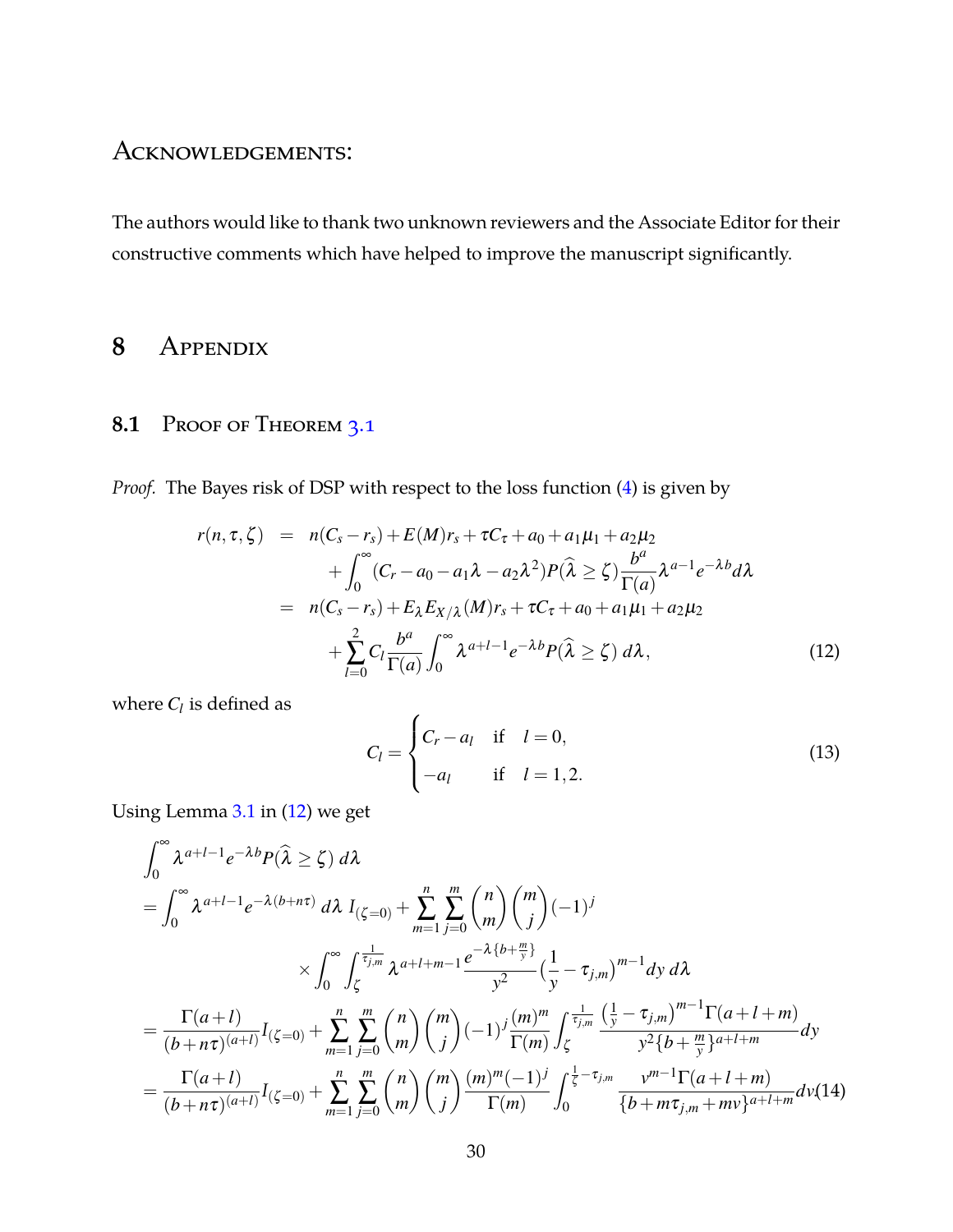Using  $C_{j,m} = b + m\tau_{j,m}$  in [\(14\)](#page-29-1), we can write

<span id="page-30-0"></span>
$$
\sum_{m=1}^{n} \sum_{j=0}^{m} {n \choose m} {m \choose j} (-1)^j \frac{(m)^m}{\Gamma(m)} \frac{\Gamma(a+l+m)}{C_{j,m}^{a+l+m}} \int_0^{\frac{1}{\zeta}-\tau_{j,m}} \frac{v^{m-1}}{\left(1+\frac{mv}{C_{j,m}}\right)^{a+l+m}} dv
$$
\n
$$
= \sum_{m=1}^{n} \sum_{j=0}^{m} {n \choose m} {m \choose j} (-1)^j \frac{\Gamma(a+l)}{(C_{j,m})^{a+l}} \frac{\Gamma(a+l+m)}{\Gamma(m)\Gamma(a+l)} \int_0^{\frac{m(\frac{1}{\zeta}-\tau_{j,m})}{C_{j,m}}} \frac{z^{m-1}}{(1+z)^{a+l+m}} dz.
$$
\n(15)

Now taking a transformation  $z = u/(1 - u)$ , we have

$$
\int_0^{C_{j,m}^*} \frac{z^{m-1}}{(1+z)^{a+l+m}} dz = \int_0^{S_{j,m}^*} u^{m-1} (1-u)^{a+l-1} du = B_{S_{j,m}^*}(m, a+l),
$$
  
where  $C_{j,m}^* = \frac{m(\frac{1}{\zeta} - \tau_{j,m})}{C_{j,m}}$ ,  $S_{j,m}^* = \frac{C_{j,m}^*}{1 + C_{j,m}^*}$ , and  

$$
B_x(\alpha, \beta) = \int_0^x u^{\alpha-1} (1-u)^{\beta-1} du, \quad 0 \le x \le 1,
$$

is the incomplete beta function. If the cumulative distribution function of the beta distribution is given by  $I_x(\alpha, \beta) = B_x(\alpha, \beta)/B(\alpha, \beta)$ , then using [\(15\)](#page-30-0) the Bayes risk is finally obtained as

$$
r(n, \tau, \zeta) = n(C_s - r_s) + E(M)r_s + \tau C_{\tau} + a_0 + a_1\mu_1 + a_2\mu_2
$$
  
+ 
$$
\sum_{l=0}^{2} C_l \frac{b^a}{\Gamma(a)} \left[ \frac{\Gamma(a+l)}{(b+n\tau)^{(a+l)}} I_{(\zeta=0)} + \sum_{m=1}^{n} \sum_{j=0}^{m} (-1)^j {n \choose m} {m \choose j} \frac{\Gamma(a+l)}{(C_{j,m})^{a+l}} I_{S_{j,m}^*}(m, a+l) \right],
$$
(16)

 $\binom{n}{j}$  $\binom{m}{j}$  $\frac{b^a}{(b+(n-m))}$ where  $E(M) = \sum_{m=1}^{n} \sum_{j=0}^{m} m {n \choose m}$  $\frac{b^{\alpha}}{(b+(n-m+j)\tau)^{a}}$ .  $\blacksquare$ 

In general, for higher degree polynomial i.e for *k* > 2, the Bayes risk can be evaluated in a similar way for Type-I censoring.

### 8.2 Proof of Theorem [3.2](#page-7-2)

*Proof.* Note that the Bayes risk can be written as

$$
r(n,\tau,\zeta)=n(C_s-r_s)+\tau C_{\tau}+E(M)r_s+E_{\lambda}\big\{(a_0+a_1\lambda+\ldots+a_k\lambda^k)P(\widehat{\lambda}<\zeta)+C_rP(\widehat{\lambda}\geq\zeta)\big\}.
$$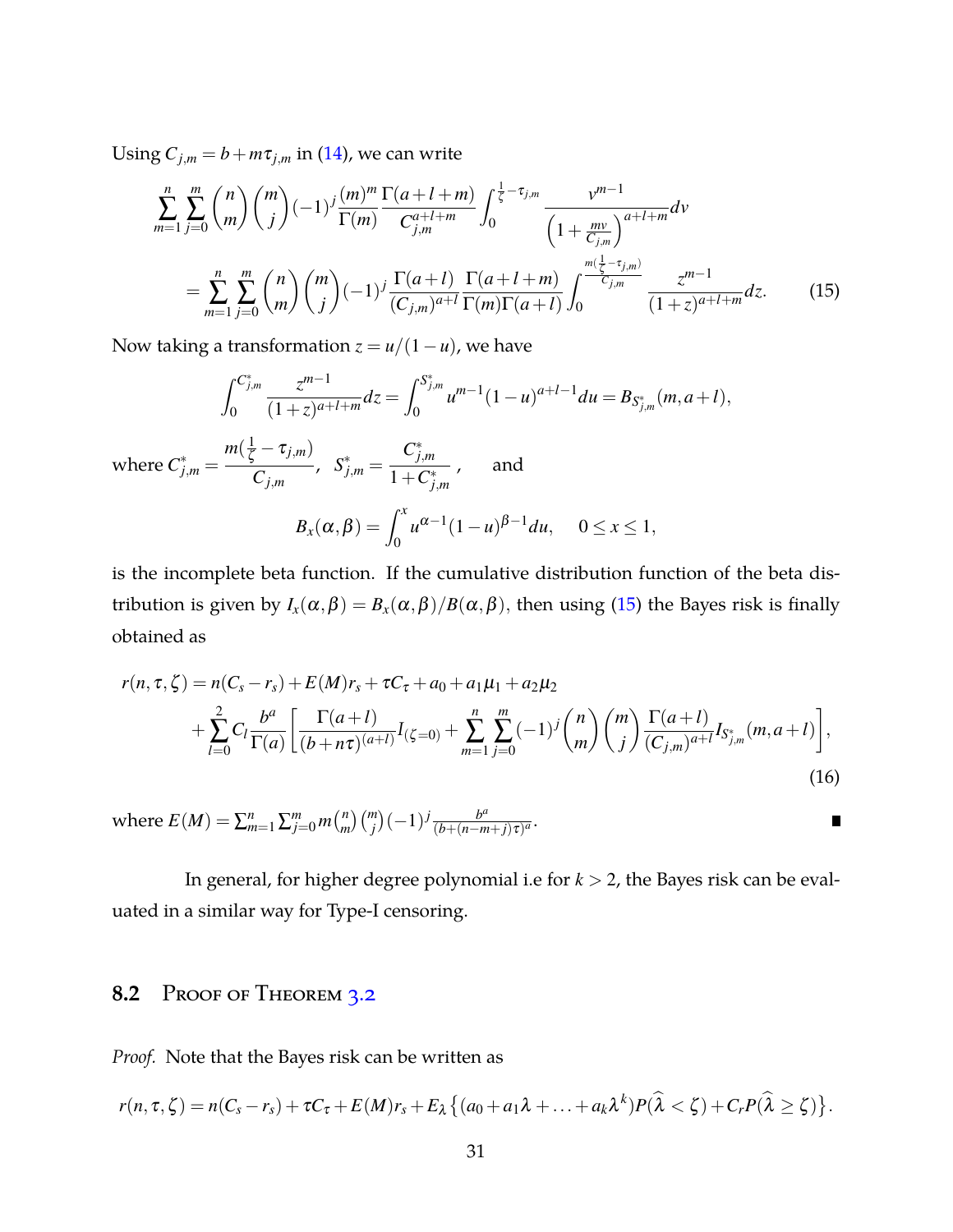Now we know that  $a_0+a_1\lambda+\ldots+a_k\lambda^k\geq 0$  and  $C_r$ , the rejection cost, is non negative. Since  $(n_0, \tau_0, \zeta_0)$  is the optimal sampling plan so the corresponding Bayes risk is

<span id="page-31-1"></span><span id="page-31-0"></span>
$$
r(n_0, \tau_0, \zeta_0) \ge n_0(C_s - r_s) + \tau_0 C_\tau. \tag{17}
$$

Now when  $\zeta = 0$  we reject the batch without sampling and the corresponding Bayes risk is given by  $r(0,0,0) = C_r$ . When  $\zeta = \infty$  we accept the batch without sampling and corresponding Bayes risk is given by  $r(0,0,\infty) = a_0 + a_1\mu_1 + \ldots + a_k\mu_k$ . Then the optimal Bayes risk is

$$
r(n_0, \tau_0, \zeta_0) \le \min\{r(0, 0, 0), r(0, 0, \infty), r(n, \tau, \zeta')\}.
$$
 (18)

Hence from equations  $(17)$  and  $(18)$  we have

$$
n_0(C_s - r_s) + \tau_0 C_{\tau} \leq \min\{r(0,0,0), r(0,0,\infty), r(n,\tau,\zeta')\}.
$$

from where it follows that

$$
n_0 \leq min \bigg\{ \frac{C_r}{C_s - r_s}, \frac{a_0 + a_1\mu_1 + \ldots + a_k\mu_k}{C_s - r_s}, \frac{r(n, \tau, \zeta')}{C_s - r_s} \bigg\}
$$
  

$$
\tau_0 \leq min \bigg\{ \frac{C_r}{C_\tau}, \frac{a_0 + a_1\mu_1 + \ldots + a_k\mu_k}{C_\tau}, \frac{r(n, \tau, \zeta')}{C_\tau} \bigg\}.
$$

### **8.3** Proof of Theorem [4.1](#page-8-0)

*Proof.* The Bayes risk of DSP with respect to the loss function [\(6\)](#page-7-1) is given by

<span id="page-31-2"></span>
$$
r(n,r,\tau,\zeta) = n(C_s - r_s) + E(M)r_s + E(\tau^*)C_{\tau} + a_0 + a_1\mu_1 + a_2\mu_2
$$
  
+ 
$$
\int_0^{\infty} (C_r - a_0 - a_1\lambda - a_2\lambda^2)P(\widehat{\lambda} \ge \zeta) \frac{b^a}{\Gamma(a)} \lambda^{a-1} e^{-\lambda b} d\lambda
$$
  
= 
$$
n(C_s - r_s) + E(M)r_s + E(\tau^*)C_{\tau} + a_0 + a_1\mu_1 + a_2\mu_2
$$
  
+ 
$$
\sum_{l=0}^2 C_l \frac{b^a}{\Gamma(a)} \int_0^{\infty} \lambda^{a+l-1} e^{-\lambda b} P(\widehat{\lambda} \ge \zeta) d\lambda
$$
 (19)

where  $C_l$  is defined as earlier. Let  $\zeta^* = max\{\frac{1}{n^2}\}$  $\frac{1}{n\tau}, \zeta$ , where  $\zeta > 0$  and

$$
R_{l,j,m} = \int_0^\infty \int_{\zeta^*}^\infty \lambda^{a+l-1} \frac{e^{-\lambda\{b+\tau(n-m+j)\}}}{y^2} \pi \left(\frac{1}{y} - \tau_{j,m}; m, m\lambda\right) dy d\lambda
$$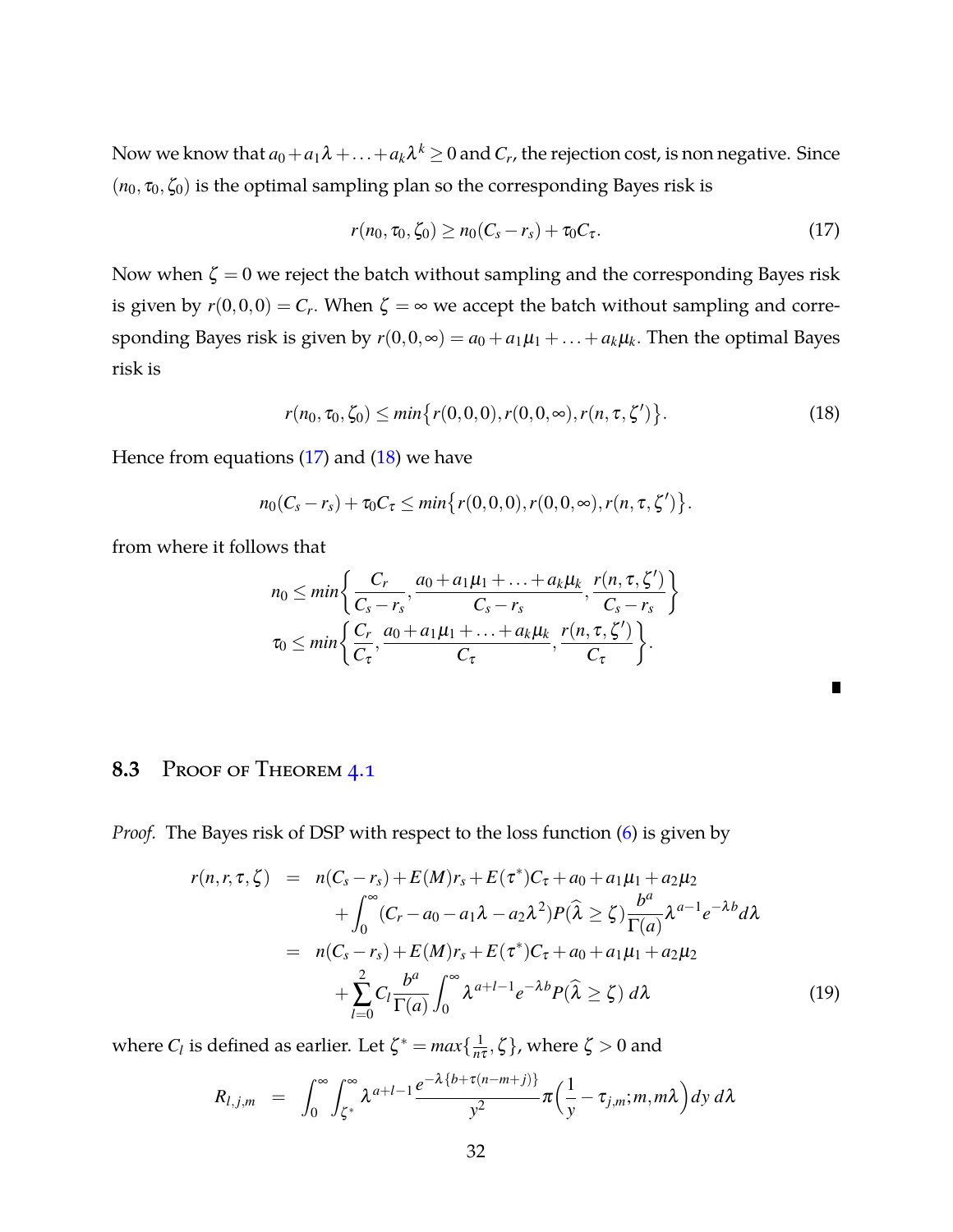$$
= \frac{(m)^m}{\Gamma(m)} \int_0^{\infty} \int_{\zeta^*} \frac{1}{\tau_{j,m}} \, \lambda^{a+l+m-1} \frac{e^{-\lambda \{b+\frac{m}{y}\}}}{y^2} \left(\frac{1}{y} - \tau_{j,m}\right)^{m-1} dy \, d\lambda
$$
  
\n
$$
= \frac{(m)^m}{\Gamma(m)} \int_{\zeta^*} \frac{1}{\tau_{j,m}} \frac{\left(\frac{1}{y} - \tau_{j,m}\right)^{m-1} \Gamma(a+l+m)}{y^2 \{b+\frac{m}{y}\}^{a+l+m}} dy
$$
  
\n
$$
= \frac{(m)^m}{\Gamma(m)} \int_0^{\frac{1}{\zeta^*} - \tau_{j,m}} \frac{v^{m-1} \Gamma(a+l+m)}{\{b+m\tau_{j,m}+mv\}^{a+l+m}} dv
$$
  
\n
$$
= \frac{(m)^m}{\Gamma(m)} \frac{\Gamma(a+l+m)}{C_{j,m}^{a+l+m}} \int_0^{\frac{1}{\zeta^*} - \tau_{j,m}} \frac{v^{m-1}}{\left(1 + \frac{mv}{C_{j,m}}\right)^{a+l+m}} dv
$$
  
\n
$$
= \frac{\Gamma(a+l)}{(C_{j,m})^{a+l}} \frac{\Gamma(a+l+m)}{\Gamma(m)\Gamma(a+l)} \int_0^{\frac{m(\frac{1}{\zeta^*} - \tau_{j,m})}{C_{j,m}}} \frac{z^{m-1}}{(1+z)^{a+l+m}} dz,
$$

where  $C_{j,m} = b + m\tau_{j,m}$ . Now taking a transformation  $z = u/(1 - u)$ , we have

$$
\int_0^{C_{j,m}^*} \frac{z^{m-1}}{(1+z)^{a+l+m}} dz = \int_0^{S_{j,m}^*} u^{m-1} (1-u)^{a+l-1} du = B_{S_{j,m}^*}(m, a+l),
$$

where  $C^*_{j,m} =$  $m(\frac{1}{\epsilon})$  $\frac{1}{\zeta^*}-\tau_{j,m})$ *Cj*,*<sup>m</sup>* and  $S^*_{j,m} =$ *C* ∗ *j*,*m*  $1+C^*_{j,m}$ . Using  $B_{\scriptscriptstyle X}(\alpha,\beta)$  and  $I_{\scriptscriptstyle X}(\alpha,\beta)$  defined earlier, we obtain the expression

<span id="page-32-0"></span>
$$
R_{l,j,m} = \frac{\Gamma(a+l)}{(C_{j,m})^{a+l}} I_{S_{j,m}^*}(m, a+l).
$$
 (20)

Using Lemma  $4.1$  in  $(19)$  and by  $(20)$  we get

$$
\int_{0}^{\infty} \lambda^{a+l-1} e^{-\lambda b} P(\hat{\lambda} \ge \zeta) d\lambda
$$
\n=
$$
\int_{0}^{\infty} \lambda^{a+l-1} e^{-\lambda (b+n\tau)} d\lambda I_{(\zeta=0)} + \sum_{m=1}^{n} \sum_{j=0}^{m} {n \choose m} {m \choose j} (-1)^{j}
$$
\n
$$
\times \int_{0}^{\infty} \int_{\zeta^{*}}^{\infty} \lambda^{a+l-1} \frac{e^{-\lambda \{b+\tau (n-m+j)\}}}{y^{2}} \pi \left(\frac{1}{y} - \tau_{j,m}; m, m\lambda\right) dy d\lambda
$$
\n
$$
+ \int_{0}^{\infty} \int_{\zeta^{*}}^{\infty} \lambda^{a+l-1} \frac{e^{-\lambda b}}{y^{2}} \pi \left(\frac{1}{y}; r, r\lambda\right) dy d\lambda + \sum_{k=1}^{r} {n \choose r} {r-1 \choose k-1} (-1)^{k} \frac{r}{(n-r+k)}
$$
\n
$$
\times \int_{0}^{\infty} \int_{\zeta^{*}}^{\infty} \lambda^{a+l-1} \frac{e^{-\lambda \{b+\tau (n-r+k)\}}}{y^{2}} \pi \left(\frac{1}{y} - \tau_{k,r}; r, r\lambda\right) dy d\lambda
$$
\n=
$$
\frac{\Gamma(a+l)}{(b+n\tau)^{(a+l)}} I_{(\zeta=0)} + \sum_{m=1}^{n} \sum_{j=0}^{m} {n \choose m} {m \choose j} (-1)^{j} R_{l,j,m} + R_{l,r-n,r}
$$
\n
$$
+ \sum_{k=1}^{r} {n \choose r} {r-1 \choose k-1} (-1)^{k} \frac{r}{(n-r+k)} R_{l,k,r}.
$$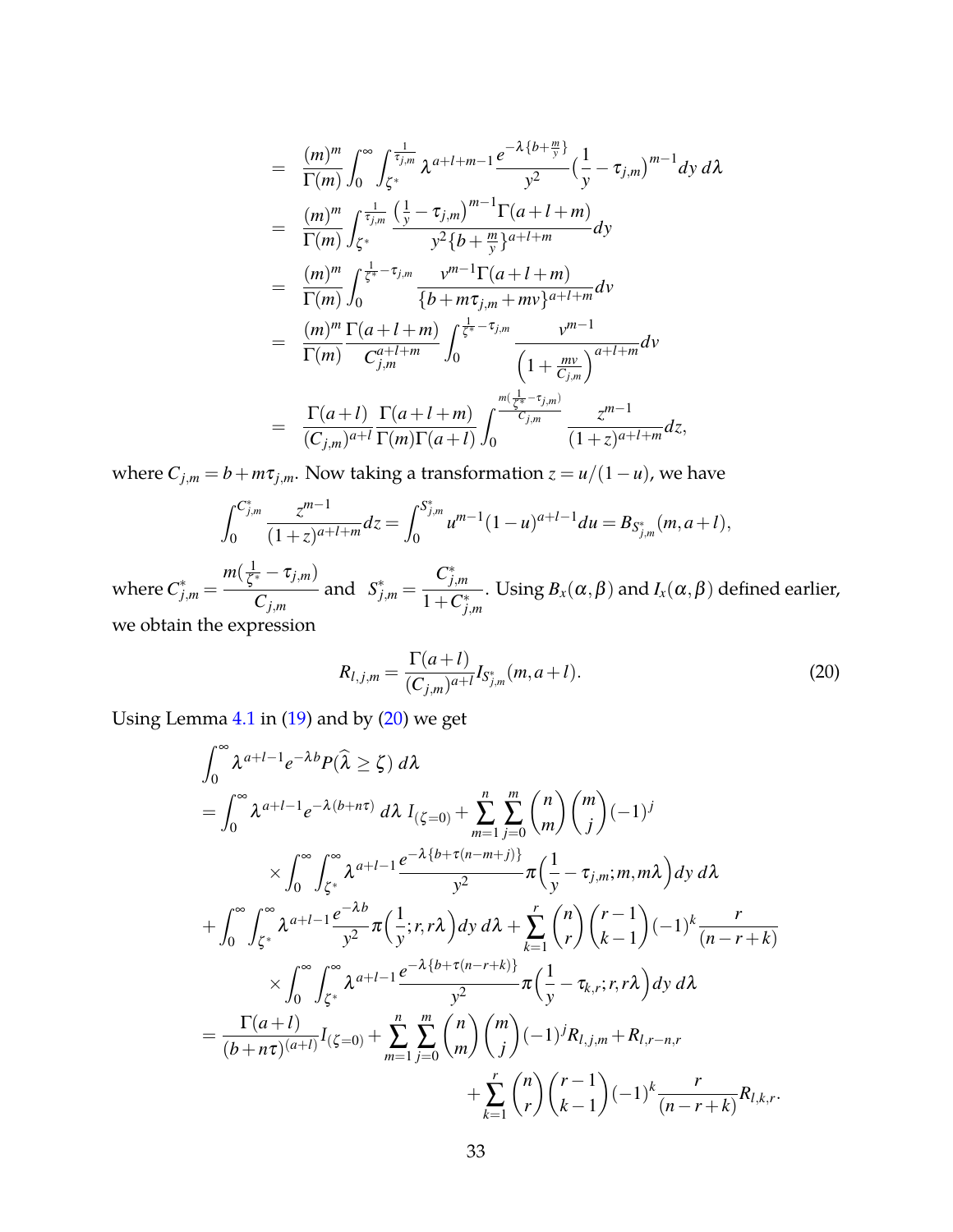Thus Bayes risk of DSP under Type-I hybrid censoring is given by

$$
r(n,r,\tau,\zeta) = n(C_s - r_s) + E(M)r_s + E(\tau^*)C_{\tau} + a_0 + a_1\mu_1 + a_2\mu_2
$$
  
+ 
$$
\sum_{l=0}^{2} C_l \frac{b^a}{\Gamma(a)} \left\{ \frac{\Gamma(a+l)}{(b+n\tau)^{(a+l)}} I_{(\zeta=0)} + \sum_{m=1}^{n} \sum_{j=0}^{m} {n \choose m} {m \choose j} (-1)^j R_{l,j,m} + R_{l,r-n,r} + \sum_{k=1}^{r} {n \choose r} {r-1 \choose k-1} (-1)^k \frac{r}{(n-r+k)} R_{l,k,r} \right\},
$$
(21)

where

$$
E(M) = \sum_{m=1}^{r-1} \sum_{j=0}^{m} m {n \choose m} {m \choose j} (-1)^j \frac{b^a}{(b + (n - m + j)\tau)^a} + \sum_{k=r}^{n} \sum_{j=0}^{k} r {n \choose k} {k \choose j} (-1)^j \frac{b^a}{(b + (n - k + j)\tau)^a} E(\tau^*) = r {n \choose r} \sum_{j=0}^{r-1} {r-1 \choose j} (-1)^{r-1-j} \left\{ \frac{b}{(n-j)^2(a-1)} - \frac{tb^a}{(n-j)((n-j)\tau+b)^a} - \frac{b^a}{(n-j)^2(a-1)((n-j)\tau+b)^{a-1}} \right\} + \sum_{k=r}^{n} \sum_{j=0}^{k} \tau {n \choose k} {k \choose j} (-1)^j \frac{b^a}{(b + (n-k+j)\tau)^a}.
$$

For computation of  $E(M)$  and  $E(\tau^*)$  see [Liang and Yang](#page-35-0) [\(2013\)](#page-35-0).

In general, for higher degree polynomial, i.e., for *k* > 2, the Bayes risk can be evaluated in a similar way for Type-I hybrid censoring.

 $\blacksquare$ 

### **REFERENCES**

- <span id="page-33-2"></span>D. J. Bartholomew "The sampling distribution of an estimate arising in life testing, " *Technometrics, 361-374, 1963*.
- <span id="page-33-0"></span>A. Hald, "Asymptotic properties of Bayesian single sampling plans." *Journal of the Royal Statistical Society, Ser. B, vol. 29, 162–173, 1967*.
- <span id="page-33-1"></span>K. W. Fertig, and N. R. Mann, "A decision-theoretic approach to defining variables sampling plans for finite lots: single sampling for Exponential and Gaussian processes." *Journal of the American Statistical Association, vol. 69, 665–671, 1974*.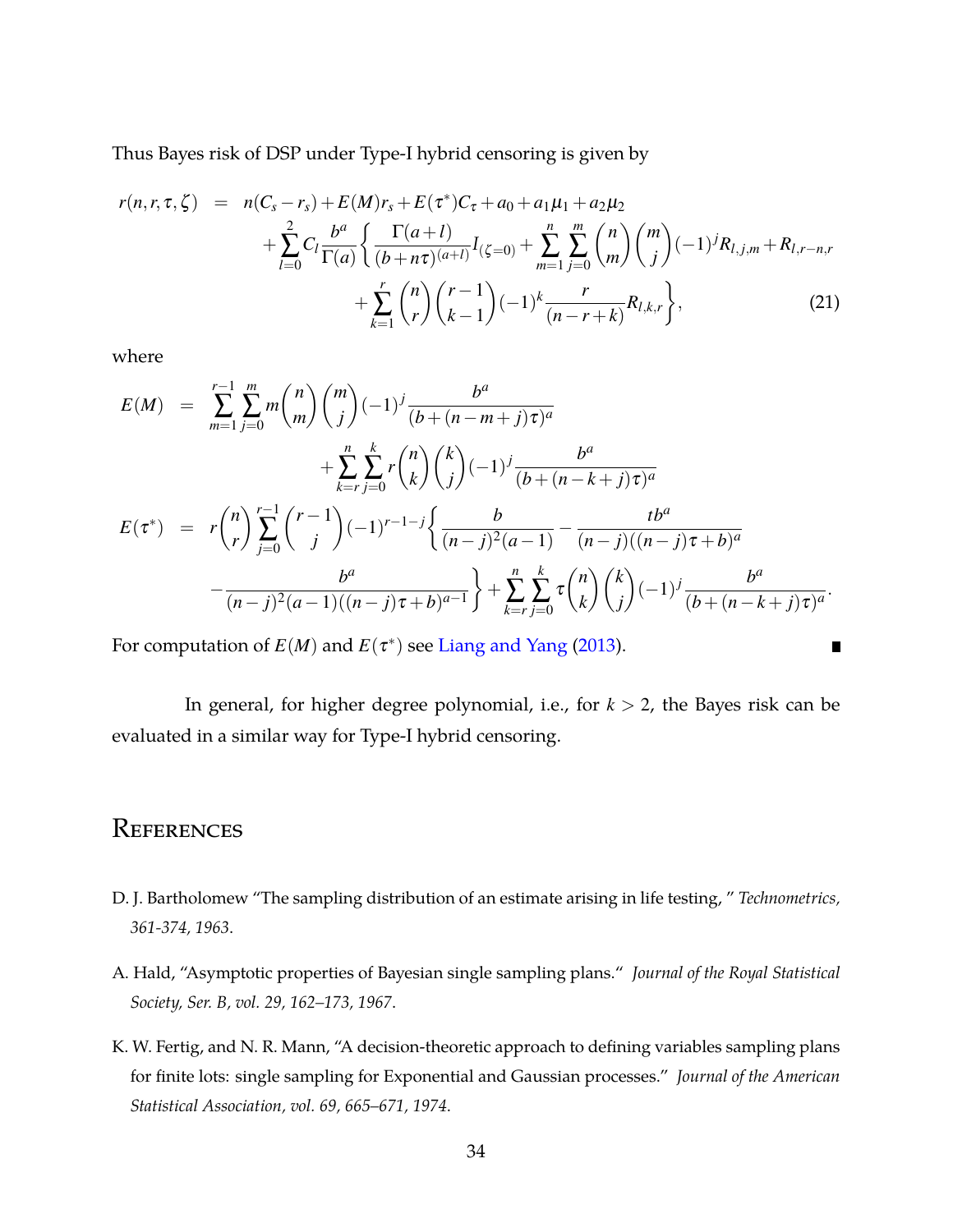- <span id="page-34-9"></span>I. N. Herstein "Topics in Algebra," *John Wiley & Sons, New York, 1975*.
- <span id="page-34-3"></span>Y. Lam, "Bayesian approach to single variable sampling plans, " *Biometrika, 387–391, 1988*.
- <span id="page-34-6"></span>Y. Lam, "An optimal single variable sampling plan with censoring," *The Statistician, 53–66, 1990*.
- <span id="page-34-1"></span>Y. Lam, "Bayesian variable sampling plans for the exponential distribution with Type-I censoring," *The Annals of Statistics, 696–711, 1994*.
- <span id="page-34-7"></span>Y. Lam and S. Choy, "Bayesian variable sampling plans for the exponential distribution with uniformly distributed random censoring," *Journal of Statistical Planning and Inference, 277–293, 1995*.
- <span id="page-34-0"></span>Y. Lin, T. Liang, and W. Huang, "Bayesian sampling plans for exponential distribution based on type-I censoring data," *Annals of the Institute of Statistical Mathematics, 100–113, 2002*.
- <span id="page-34-4"></span>W. T. Huang, Y. P. Lin, "An improved Bayesian sampling plan for exponential population with type I censoring. " *Communications in Statistics: Theory and Methods 31:2003–2025, 2002*.
- <span id="page-34-8"></span>A. Childs, B. Chandrasekar, N. Balakrishnan, and D. Kundu, "Exact likelihood inference based on Type-I and Type-II hybrid censored samples from the exponential distribution, " *Annals of the Institute of Statistical Mathematics, 319–330, 2003*.
- <span id="page-34-5"></span>J. Chen, W. Chou, H. Wu, H. Zhou, "Designing acceptance sampling schemes for life testing with mixed censoring. " *Naval Research Logistics 51:597–612, 2004*.
- W. T. Huang, Y. P. Lin, "Bayesian sampling plans for exponential distribution based on uniform random censored data." *Computational Statistics and Data Analysis 44:669–691, 2004*.
- <span id="page-34-2"></span>C. Lin, Y. Huang, and N. Balakrishnan, "Exact Bayesian variable sampling plans for the exponential distribution under type-I censoring, " *In: Mathematical Methods for Survival Analysis, Reliability and Quality of Life (Eds., C. Huber, N. Milnios, M. Mesbah, and M. Nikulin), Hermes, London, 151–162, 2008*.
- C. Lin, Y. Huang, and N. Balakrishnan, "Exact Bayesian variable sampling plans for the exponential distribution based on Type-I and Type-II hybrid censored samples, " *Communications in Statistics Simulation and Computation, 1101–1116, 2008a*.
- <span id="page-34-10"></span>C. Lin, Y. Huang, and N. Balakrishnan, "Corrections on "Exact Bayesian variable sampling plans for the exponential distribution under type-I censoring"." *Technical Report, Department of Mathematics, Tamkang University, Tamsui, Taiwan, 2010*.